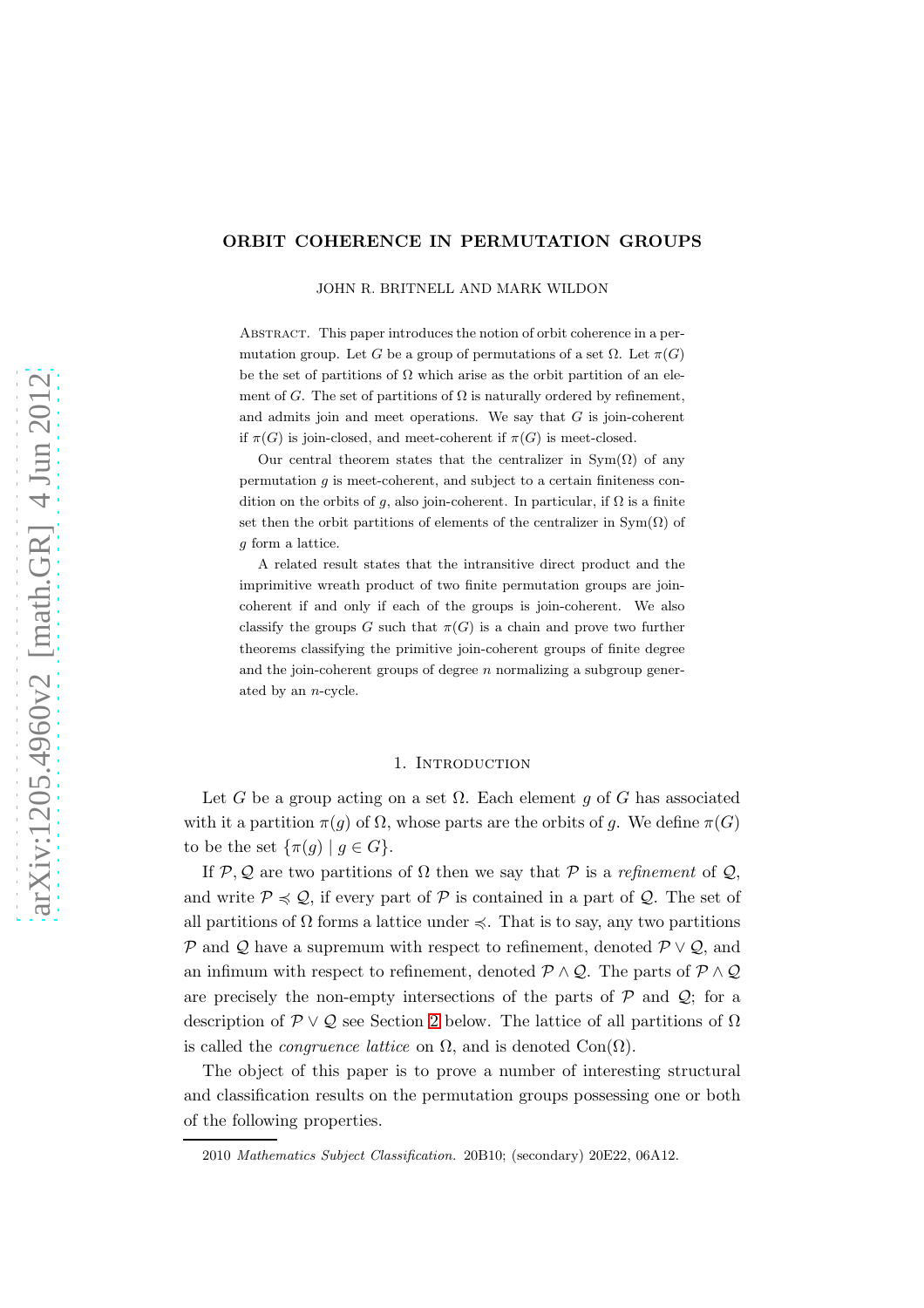**Definition.** Let  $G$  be a group acting on a set.

- (1) We say that G is *join-coherent* if  $\pi(G)$  is closed under  $\vee$ .
- (2) We say that G is *meet-coherent* if  $\pi(G)$  is closed under  $\wedge$ .

We refer to these properties collectively as *orbit coherence* properties. Our first main theorem describes the groups G such that  $\pi(G)$  is a chain. It is clear that any such group is both join- and meet-coherent.

**Theorem 1.** Let  $\Omega$  be a set, and let  $G \le \text{Sym}(\Omega)$  be such that  $\pi(G)$  is a *chain. There is a prime* p *such that the length of any cycle of any element of* G *is a power of* p*. Furthermore,* G *is abelian, and either periodic or torsion-free.*

- (a) *If* G *is periodic then* G *is either a finite cyclic group of* p*-power order, or else isomorphic to the Prüfer p-group.*
- (b) *If* G *is torsion-free then* G *is isomorphic to a subgroup of the* p*-adic rational numbers*  $\mathbf{Q}_p$ *. In this case G has infinitely many orbits on*  $\Omega$ *, and the permutation group induced by its action on any single orbit is periodic.*

Our second theorem determines when a direct product or wreath product of permutation groups inherits join coherence from its factors. The actions of these groups referred to in this theorem are defined in Sections 4 and 5 below.

<span id="page-1-0"></span>**Theorem 2.** Let X and Y be sets and let  $G \le \text{Sym}(X)$  and  $H \le \text{Sym}(Y)$ *be permutation groups.*

- (a) *If* G *and* H *are finite then* G×H *is join-coherent in its product action on*  $X \times Y$  *if and only if* G *and* H *are join-coherent and have coprime orders.*
- (b) *If* Y *is finite then* G ≀ H *is join-coherent in its imprimitive action on*  $X \times Y$  *if and only if* G *and* H *are join-coherent.*

Our third main theorem, on centralizers in a symmetric group, is the central result of this paper.

**Theorem 3.** Let  $\Omega$  be a set, let  $G = \text{Sym}(\Omega)$ , and let  $g \in G$ . For  $k \in$  $\mathbf{N} \cup \{\infty\}$  *let*  $n_k$  *be the number of orbits of g of size* k.

- (a) Cent $_G(g)$  *is meet-coherent.*
- (b) If  $n_k$  is finite for all  $k \neq 1$ , including  $k = \infty$ , then Cent<sub>G</sub>(g) is join*coherent.*

We also show that if the condition on the values  $n_k$  in the second part of the theorem fails for a permutation  $g \in \text{Sym}(\Omega)$ , then the centralizer in  $Sym(\Omega)$  of g is not join-coherent. Therefore this condition is necessary.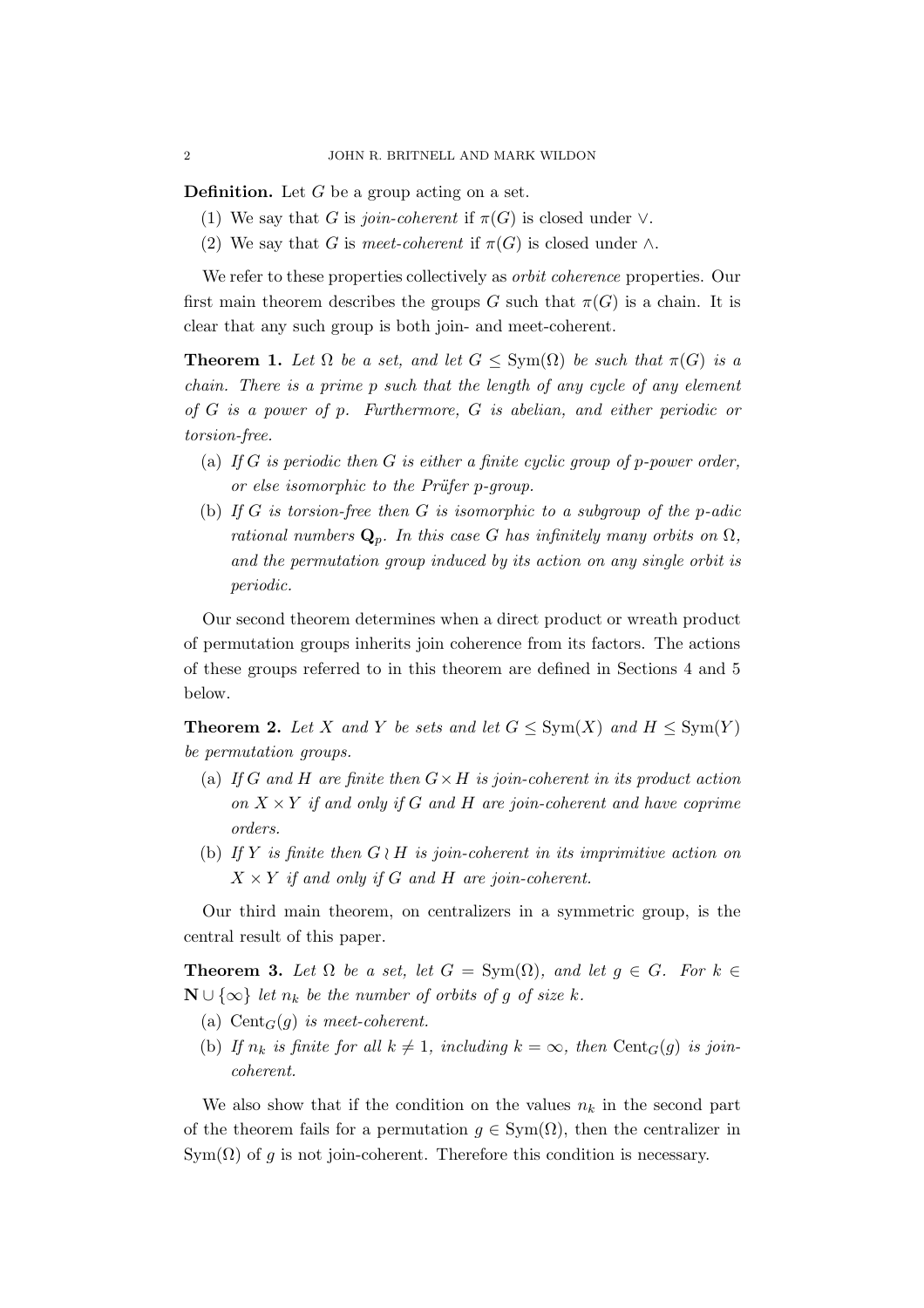Theorem [3](#page-21-0) implies, in particular, that any centralizer in a finite symmetric group is both join- and meet-coherent. This is a remarkable fact, and the starting point of our investigation, at least chronologically. The observation that this important class of groups exhibits orbit coherence justifies our study of these properties, and motivates the search for further examples.

The second part of the paper contains a partial classification of finite transitive join-coherent permutation groups. Our analysis depends on the fact that such a group necessarily contains a full cycle, since the join of all the orbit partitions of elements of a transitive permutation group is the trivial one-part partition. The primitive permutation groups containing full cycles are known; we use this classification to prove the following theorem.

<span id="page-2-0"></span>Theorem 4. *A primitive permutation group of finite degree is join-coherent if and only if it is a symmetric group or a subgroup of*  $AGL_1(\mathbf{F}_n)$  *in its action on* p *points, where* p *is prime.*

We also give a complete classification of the finite transitive join-coherent groups in which the subgroup generated by a full cycle is normal.

Theorem 5. *Let* G *be a permutation group on* n *points, containing a normal cyclic subgroup of order* n *acting regularly. Let* n *have prime factorization*  $\prod_i p_i^{a_i}$ . Then *G is join-coherent if and only if there exists for each i a transitive permutation group*  $G_i$  *on*  $p_i^{a_i}$  *points, such that:* 

- *if*  $a_i > 1$  then  $G_i$  is either cyclic or the extension of a cyclic group of *order*  $p_i^{a_i}$  *by the automorphism*  $x \mapsto x^r$  *where*  $r = p_i^{a_i-1} + 1$ *,*
- *if*  $a_i = 1$  *then*  $G_i$  *is a subgroup of the Frobenius group of order*  $p(p-1)$ *,*
- $\bullet$  *the orders of the groups*  $G_i$  *are mutually coprime,*
- $G$  *is permutation isomorphic to the direct product of the groups*  $G_i$  *in its product action.*

Note that the permutation groups classified by Theorem [5](#page-33-0) are always imprimitive, unless  $n$  is prime. It would be interesting, but we believe difficult, to extend our results to a complete classification of all finite transitive joincoherent permutation groups. The principal obstruction to such a result is the apparently hard problem of classifying those transitive join-coherent imprimitive permutation groups that do not admit a non-trivial factorization as a direct product or a wreath product, in the manner described in Theorem [2,](#page-1-0) and which do not normalize a full cycle. One example of such a group is the permutation group of degree 12 generated by

 $(1\ 7)(4\ 10), \quad (1\ 2\ 3\ 4\ 5\ 6\ 7\ 8\ 9\ 10\ 11\ 12).$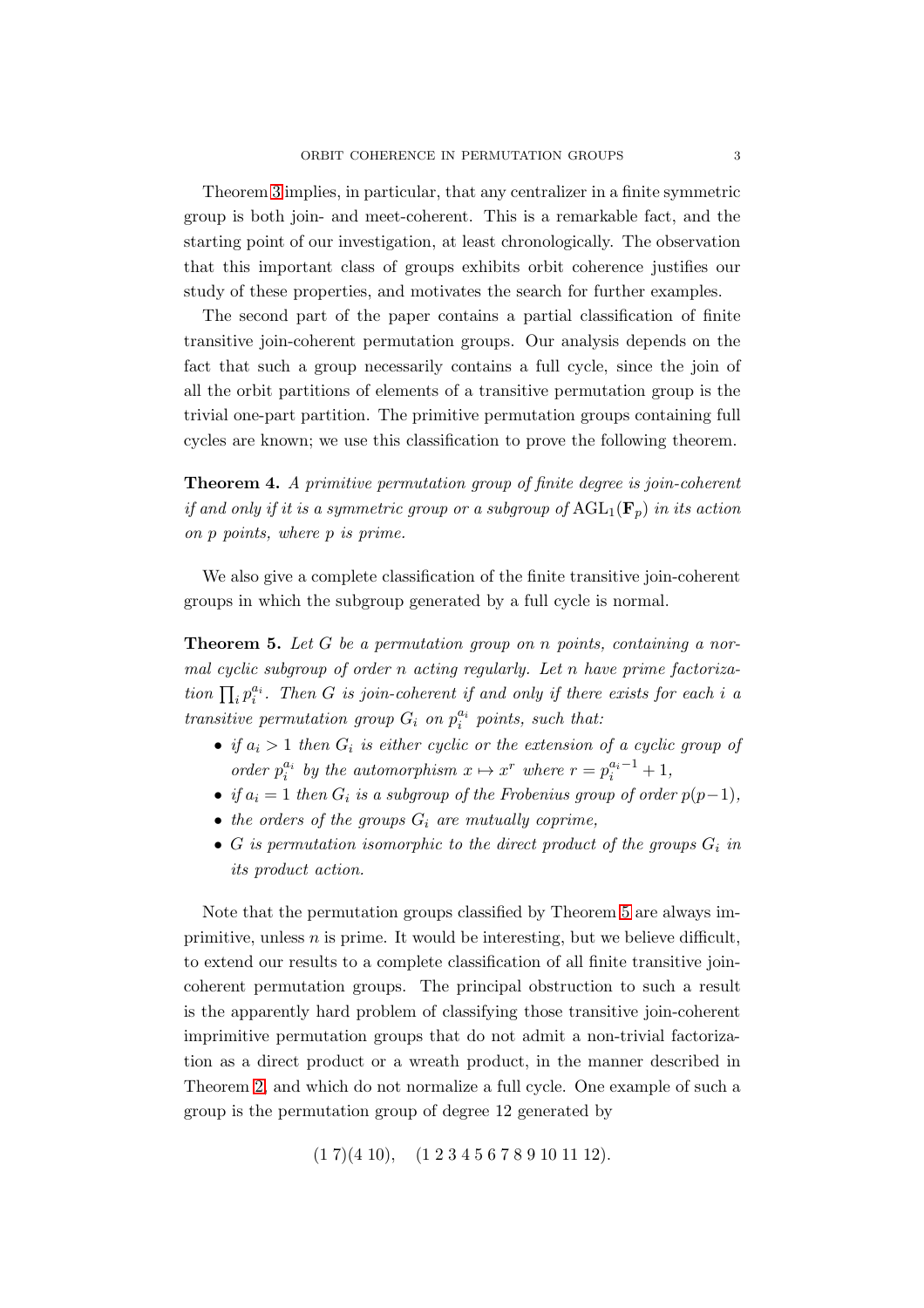It is not hard to check this group is an imprimitive join-coherent subgroup of index 4 in  $C_4 \wr C_3$  and that it does not factorize as a direct product or a wreath product.

In smaller degrees our results do yield a complete classification: every join-coherent permutation group of degree at most 11 is either a cyclic group acting regularly, a symmetric group, one of the groups described in Theorem [5,](#page-33-0) or an imprimitive wreath product of join-coherent groups of smaller degree, as in Theorem [2\(](#page-1-0)b).

The fact that there are no further join-coherent groups of degree at most 11, and also the join-coherence of the group of degree 12 presented above, have been verified computationally. In Section [8,](#page-25-0) and again in Section [9,](#page-30-0) we require computer calculations to verify that particular groups are not join-coherent. All of our computations have been performed using Magma [\[8\]](#page-34-0). The code for these computations is available from the second author's website.[1](#page-3-0)

Further remarks and background. It will be clear from the statement of our main results that the majority of them concern join-coherence rather than meet-coherence. In part this is because a finitely generated transitive join-coherent permutation group must contain a full cycle, and the restriction on the structure of the group that this imposes is very useful. However an alternative characterization of join-coherence suggests that it is a particularly natural property to study: a permutation group  $G$  is join-coherent if and only if for every finitely-generated subgroup  $H$  of  $G$ , there exists an element  $h \in G$  whose orbits are the same as the orbits of H. There is no similar characterization of meet-coherence in terms of subgroups.

There are groups which exhibit any combination of the properties of joinand meet-coherence. Any symmetric group is both join- and meet-coherent, but any non-cyclic alternating group is neither. The group  $C_2 \times C_2$  acting regularly on itself is meet- but not join-coherent. Examples of groups that are join- but not meet-coherent are less easy to find, but one can check that the non-cyclic group of order 21, in its action as a Frobenius group on 7 points, is such an example (see Section [7](#page-22-0) for our general results on Frobenius groups).

In the context of lattices, the operations  $\vee$  and  $\wedge$  are dual to one another. This duality is not inherited to any great extent by the notions of join- and meet-coherence of permutation groups. An asymmetry can be observed even in the congruence lattice of all partitions of a set: compare for example the two parts of Lemma [2.2](#page-6-0) below. For this reason, while there are some parts

<span id="page-3-0"></span> $1$ See <www.ma.rhul.ac.uk/~uvah099>.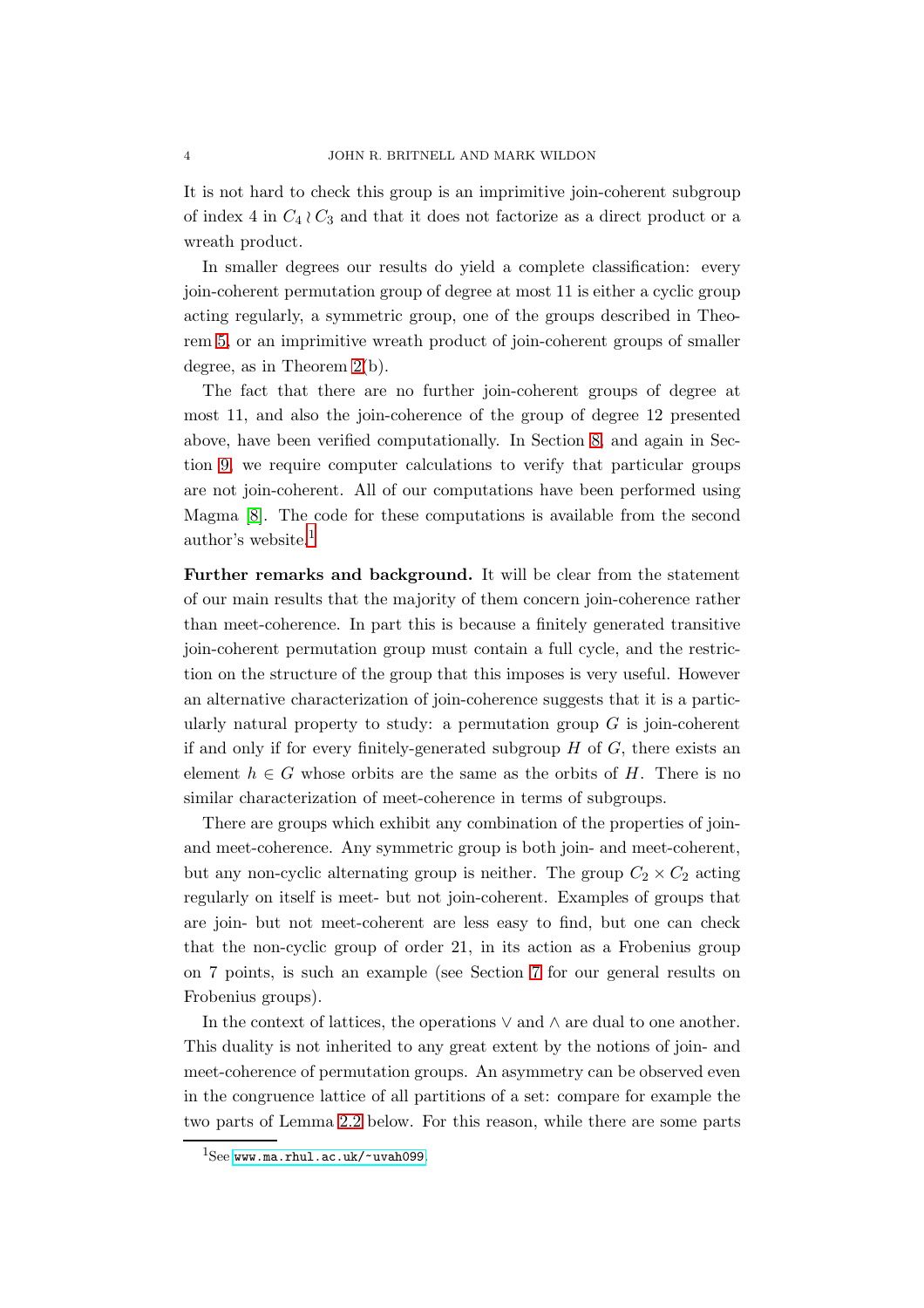of the paper, for example Section [4,](#page-13-0) where join- and meet-coherence admit a common treatment, it is usually necessary to treat each property separately.

Literature on the orbit partitions of permutations is surprisingly sparse. As we hope that this paper shows, there are interesting general properties that remain to be discovered, and we believe that further study is warranted. One earlier investigation which perhaps has something of the same flavour is that of Cameron [\[4\]](#page-34-1) into cycle-closed permutation groups. If G is a permutation group on a finite set then the *cycle-closure*  $C(G)$  is the group generated by all of the cycles of elements of G. Cameron proves that any group which is equal to its cycle-closure is isomorphic, as a permutation group, to a direct product of symmetric groups in their natural action and cyclic groups acting regularly, with the factors acting on disjoint sets. He also shows that if  $G = G_0$ , and  $G_{i+1} = C(G_i)$ , then  $G_4 = G_3$  and that there exist groups for which  $G_2 \neq G_3$ .

There is an extensive literature on the lattice of subspaces of a finitedimensional vector space invariant under a group of linear transformations. In this context both the lattice elements and the lattice operations differ from ours, and so there is no immediate connection to our situation. Indeed, we show in Proposition [8.7](#page-29-0) below that the general linear group  $GL(V)$  is never join-coherent when  $\dim V > 1$ , except in the case when  $V = \mathbf{F}_2^2$ , in which case it acts on  $V \setminus \{0\}$  as the full symmetric group. Nonetheless, there are certain parallels that it is interesting to observe. For instance, if T is an invertible linear map on a K-vector space V, then by  $[2,$  Theorem 2], the lattice of invariant subspaces of  $V$  is a chain if and only if  $T$  is cyclic of primary type. Analogously, it follows from Theorem [1](#page-12-0) that if  $G$  is a finite permutation group then  $\pi(G)$  is a chain if and only if G is cyclic of prime-power order. Thus if we regard T as a permutation of V, then  $\pi(\langle T \rangle)$ is a chain if and only if  $T$  has prime-power order. When  $K$  has prime characteristic, this situation arises either when  $T - I$  is nilpotent, or when there is a prime p such that V is a direct sum of subspaces on which  $T$  acts as a Singer element of  $p$ -power order. Such elements exist, for example, in  $GL_d(\mathbf{F}_{2^a})$  whenever  $2^{ad}-1$  is a prime power. For an introduction to the theory of invariant subspaces we refer the reader to [\[2\]](#page-34-2).

There are various areas of group theory in which lattices have previously arisen which are not directly related to orbit partitions. Subgroup lattices, for example, have been well studied. A well-known theorem of Ore [\[10\]](#page-34-3) states that the subgroup lattice of a group  $G$  is distributive if and only if  $G$ is locally cyclic. Locally cyclic groups are also important in this paper: in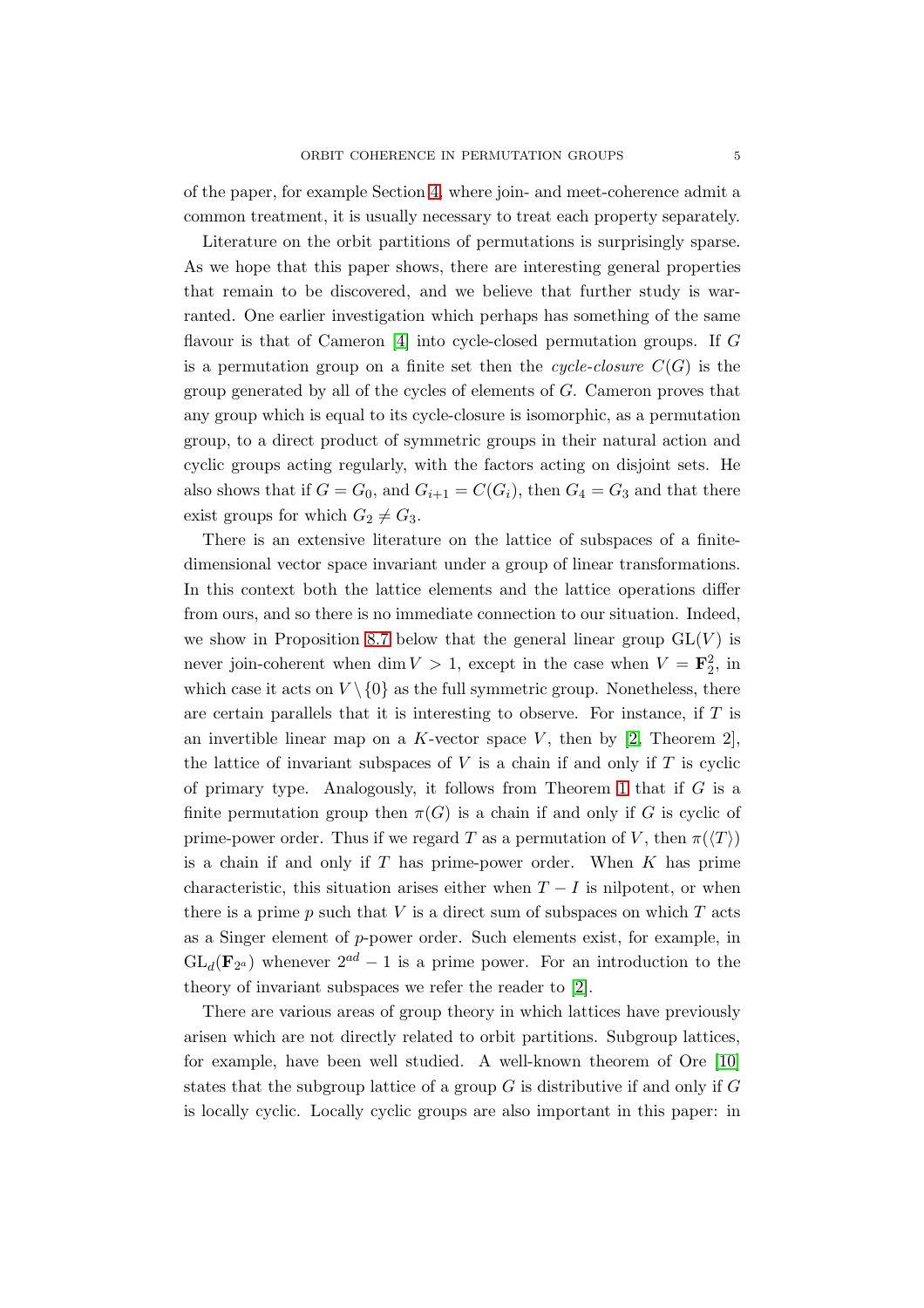Proposition [3.3](#page-8-0) we show that they are precisely the groups that are joincoherent in their regular action. A  $p$ -group is locally cyclic if and only if it is a subgroup of the Prüfer  $p$ -group; these groups appear in Theorem [1,](#page-12-0) as the class of transitive permutation groups G such that  $\pi(G)$  is a chain.

Outline. The outline of this paper is as follows. In Section [2](#page-5-0) we prove some general results with a lattice-theoretic flavour that will be used throughout the paper. We begin our structural results in Section [3](#page-8-1) where we determine when a group acting regularly on itself is join- or meet-coherent. This section also contains a proof of Theorem [1](#page-12-0) on the permutation groups G for which  $\pi(G)$  is a chain.

Theorem [2](#page-1-0) is proved for direct products in Proposition [4.3,](#page-14-0) and for wreath products in Proposition [2.4](#page-7-0) and in Section [5.](#page-16-0) Theorem [3](#page-21-0) on centralizers is proved in Section [6.](#page-19-0) We have chosen to offer logically independent arguments in Section [5](#page-16-0) and Section [6,](#page-19-0) even though the results in these sections are quite closely connected. This is partly so that they may be read independently, and partly because the two lines of approach appear to offer different insights.

The second part of the paper, which focusses on classification results, begins in Section [7](#page-22-0) where we classify join-closed Frobenius groups of prime degree. In Section [8](#page-25-0) we determine when a linear group has a join-coherent action on points or lines; these results are used in the proof of Theorem [4](#page-2-0) in Section [9.](#page-30-0) Finally, Theorem [5](#page-33-0) is proved in Section [10.](#page-31-0)

To avoid having to specify common group actions every time they occur, we shall adopt the following conventions. Any group mentioned as acting on a set at its first appearance will be assumed always to act on that set, unless another action is explicitly given. In particular,  $Sym(\Omega)$  always acts naturally on the set  $\Omega$ , and the finite symmetric group  $S_n$  always acts on n points. The cyclic group  $C_k$ , for  $k \in \mathbb{N}$ , acts on itself by translation. All maps are written on the right.

### 2. Partitions and imprimitive actions

<span id="page-5-0"></span>In this section we collect some facts about lattices of partitions that will be useful in later parts of the paper. For an introduction to the general theory, see for instance [\[6\]](#page-34-4).

Given a set partition P of a set  $\Omega$  we define a corresponding relation  $\equiv_{\mathcal{P}}$ on  $\Omega$  in which  $x \equiv_{\mathcal{P}} y$  if and only if x and y lie in the same part of  $\mathcal{P}$ . If  $\mathcal{P}$ and Q are set partitions of  $\Omega$  then it is not hard to see that  $\mathcal{P} \vee \mathcal{Q}$  is the set partition R such that  $\equiv_{\mathcal{R}}$  is the transitive closure of the relation  $\equiv$  defined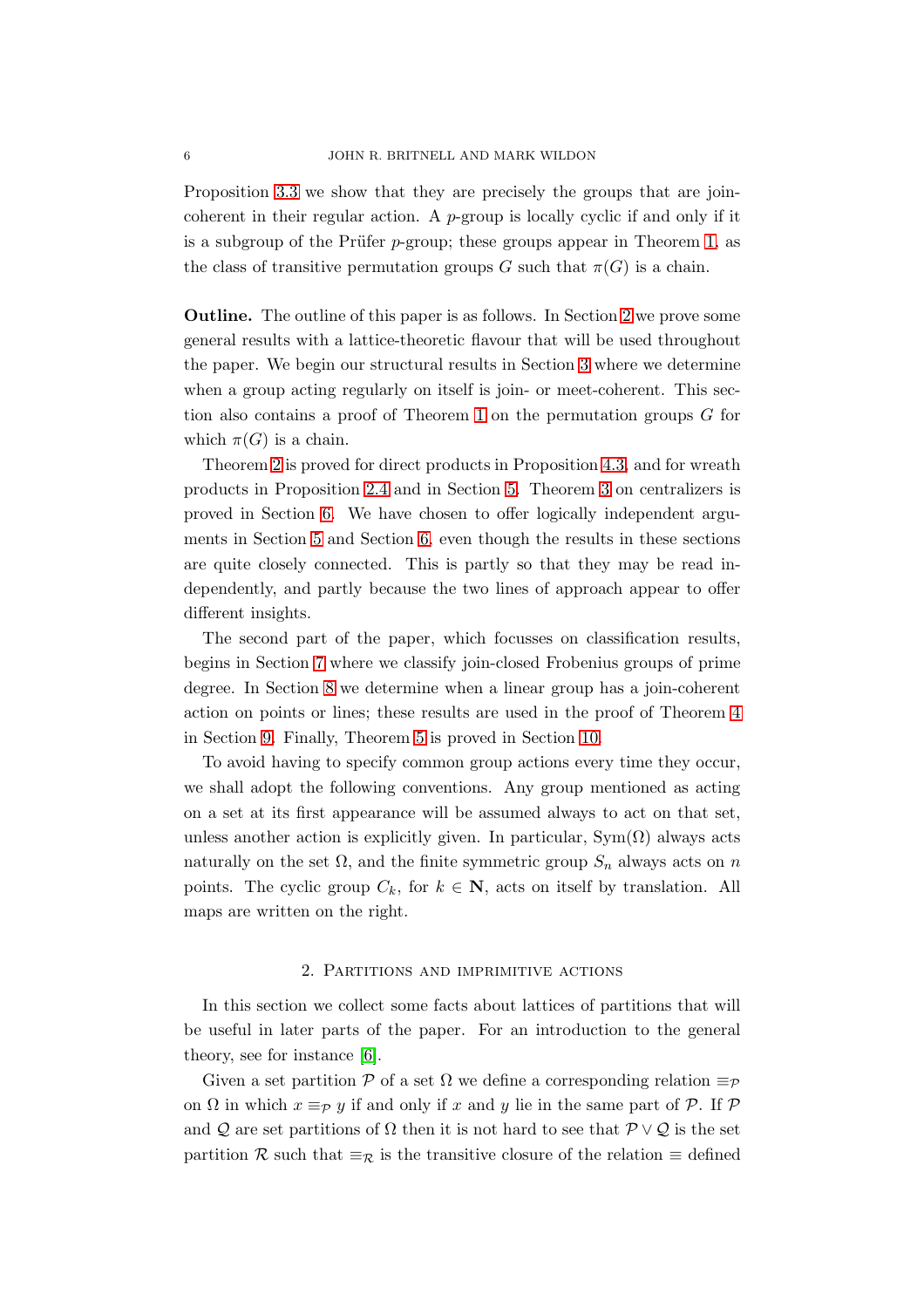on Ω by

 $x \equiv y \iff x \equiv_P y$  or  $x \equiv_Q y$ .

Similarly  $\mathcal{P} \wedge \mathcal{Q}$  is the set partition  $\mathcal{R}$  such that

$$
x \equiv_{\mathcal{R}} y \iff x \equiv_{\mathcal{P}} y
$$
 and  $x \equiv_{\mathcal{Q}} y$ .

Equivalently, as we have already remarked,

$$
\mathcal{P} \wedge \mathcal{Q} = \{ P \cap Q \mid P \in \mathcal{P}, Q \in \mathcal{Q}, P \cap Q \neq \varnothing \}.
$$

The congruence lattice  $Con(\Omega)$  of all partitions of  $\Omega$  is distributive, i.e. the lattice operations ∨ and ∧ distribute over one another. In the language of lattice theory, a permutation group  $G \le Sym(\Omega)$  is join-coherent if and only if  $\pi(G)$  is an upper subsemilattice of Con( $\Omega$ ), meet-coherent if and only if  $\pi(G)$  is a lower subsemilattice of Con( $\Omega$ ), and both join- and meet-coherent if and only if  $\pi(G)$  is a sublattice of Con( $\Omega$ ).

<span id="page-6-1"></span>**Lemma 2.1.** *Let L be a distributive lattice with respect to*  $\preccurlyeq$ *, and let*  $x \in L$ *.* (1) *Define*

$$
Up(x) = \{y \in L \mid x \preccurlyeq y\},\
$$

$$
Dn(x) = \{y \in L \mid y \preccurlyeq x\}.
$$

*Then*  $Up(x)$  *and*  $Dn(x)$  *are sublattices of* L.

(2) *The maps*  $\varphi^x : L \longrightarrow \text{Up}(x)$  *and*  $\varphi_x : L \longrightarrow \text{Dn}(x)$  *defined by* 

$$
y\varphi^x = y \vee x, \quad y\varphi_x = y \wedge x,
$$

*are lattice homomorphisms.*

*Proof.* The first part follows directly from the defining property of  $\vee$  and  $\wedge$ , and the second part from the definition of distributivity.

Note that in part (1) of the following lemma,  $Con(\mathcal{B})$  is the congruence lattice on the set  ${B \mid B \in \mathcal{B}}$  of parts of a partition  $\mathcal{B}$ .

<span id="page-6-0"></span>**Lemma 2.2.** *Let*  $\Omega$  *be a set and let*  $\mathcal{B} \in \text{Con}(\Omega)$ *.* 

- $(I) \text{Up}(\mathcal{B}) \cong \text{Con}(\mathcal{B})$ .
- (2) Dn( $\mathcal{B}$ ) ≅  $\prod_{B \in \mathcal{B}} \text{Con}(B)$ .

*Proof.* If  $\mathcal{B} \preccurlyeq \mathcal{A}$  then each part of  $\mathcal{A}$  is a union of parts of  $\mathcal{B}$ . Hence  $\mathcal{A}$ determines and is determined by a partition of  $\mathcal{B}$ ; this gives a bijection between  $\text{Up}(\mathcal{B})$  and  $\text{Con}(\mathcal{B})$  that is a lattice isomorphism. For the second part we note that whenever  $A \preccurlyeq B$ , each part B of B is a union of parts of A, and so a subset of the parts of A form a partition of B. Clearly A itself is determined by these partitions of the parts of  $\mathcal{B}$ , and thus  $\mathcal{A}$  determines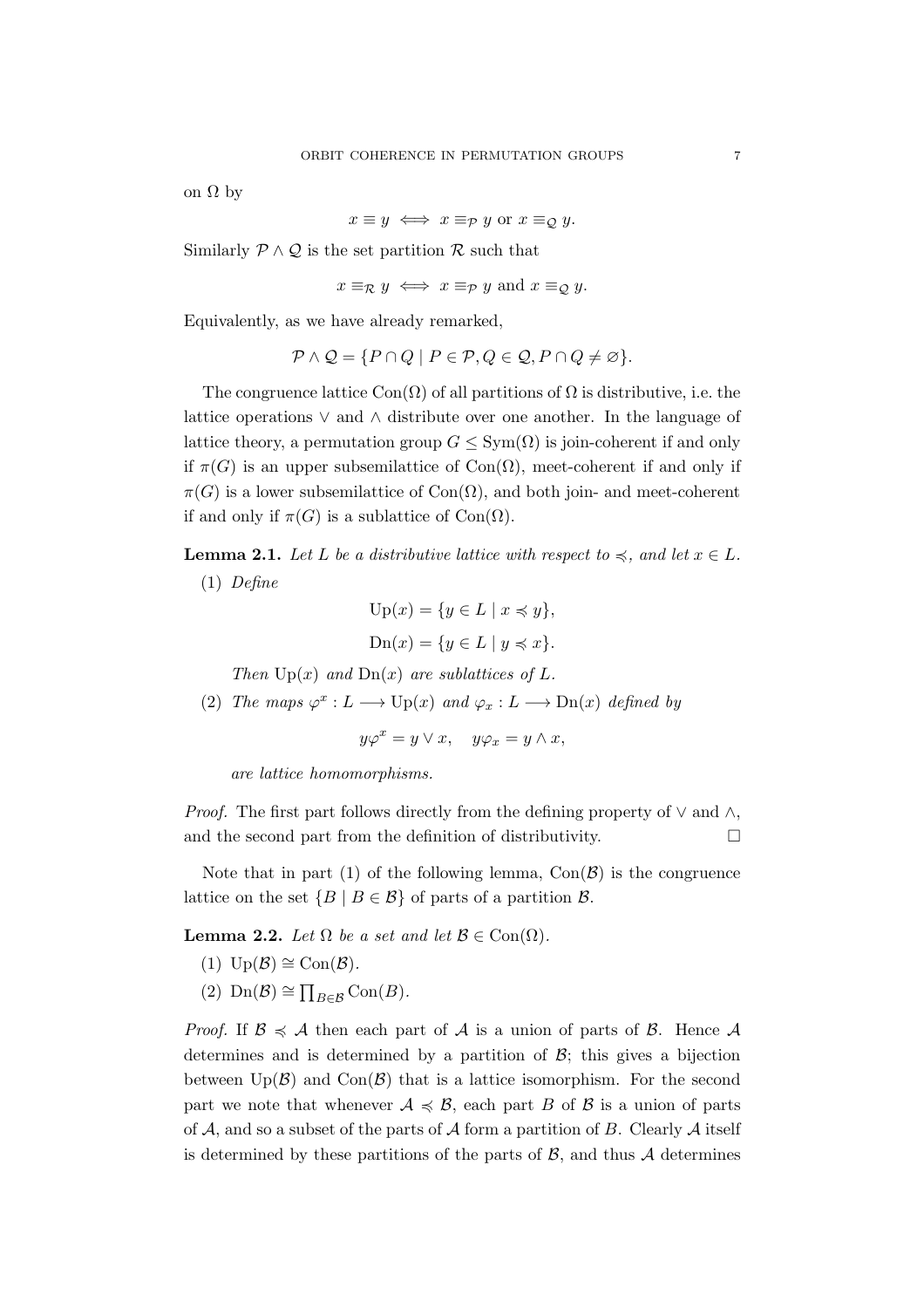and is determined by an element of  $\prod_{B \in \mathcal{B}} \text{Con}(B)$ . It is easy to see that this bijection is a lattice isomorphism.

The next proposition is a straightforward consequence of Lemma [2.2.](#page-6-0) As a standing convention, we avoid the use of the word 'respectively' when the same short statement or proof works for either a join- or a meet-coherent group.

<span id="page-7-1"></span>Proposition 2.3. *Let* G *be a join- or meet-coherent permutation group on* Ω*.*

- (1) *Let* B *be a partition of* Ω*, and let* H *be the group of permutations which fix every part of*  $\beta$  *set-wise. Then*  $G \cap H$  *is join- or meet-coherent.*
- (2) Let  $X \subseteq \Omega$ , and let H be the set-stabilizer of X in G. Then H is join*or meet-coherent.*
- (3) *Any point-stabilizer in* G *is join- or meet-coherent.*

*Proof.* If  $h \in \text{Sym}(\Omega)$  then  $\pi(h) \preccurlyeq \mathcal{B}$  if and only if  $Bh = B$  for all  $B \in \mathcal{B}$ . Thus  $\pi(H) = \text{Dn}(\mathcal{B})$ , which is closed under  $\vee$  and  $\wedge$ . The first part of proposition follows, since the intersection of two join- or meet-closed sets is join- or meet-closed. The second part follows from the first by taking  $\mathcal{B} = \{X, \Omega \setminus X\}$ , and the third part follows from the second by taking X to be a singleton set.  $\Box$ 

If G is a permutation group acting on a set  $\Omega$ , then we may consider the natural action of G on Con( $\Omega$ ), defined for  $q \in G$  and  $\mathcal{P} \in \text{Con}(\Omega)$  by  $\mathcal{P}^g = \{P^g \mid P \in \mathcal{P}\}\.$  This action will be used in Lemma [6.2](#page-20-0) below, which is the critical step in the proof of Theorem [3.](#page-21-0)

Recall that a transitive permutation group  $G$  on  $\Omega$  is said to be *imprimitive* if it stabilizes a non-trivial partition  $\beta$  of  $\Omega$ , in the sense that  $xg \equiv_B yg \iff x \equiv_B y$  for all  $x, y \in \Omega$  and  $g \in G$ . An equivalent restatement, using the action just defined, is that  $\mathcal{B}^g = \mathcal{B}$  for each  $g \in G$ . In this case, one says that B is a *system of imprimitivity* for the action of G on  $\Omega$ . Otherwise G is *primitive*. If  $\mathcal B$  is a G-invariant partition of  $\Omega$  then  $\mathcal B$  inherits an action of G, since for  $B \in \mathcal{B}$  and  $g \in G$  we have  $B^g \in \mathcal{B}$ .

The next proposition gives the easier direction in Theorem [2\(](#page-1-0)b). The proof of this theorem is completed in Proposition [5.2.](#page-18-0)

<span id="page-7-0"></span>Proposition 2.4. *Let* G *be a join- or meet-coherent permutation group on* Ω*, and let* B *be a system of imprimitivity for the action.*

- (1) *The action of* G *on* B *is join- or meet-coherent.*
- (2) *The set-stabilizer in* G *of a part* B *of* B *acts join- or meet-coherently on* B*.*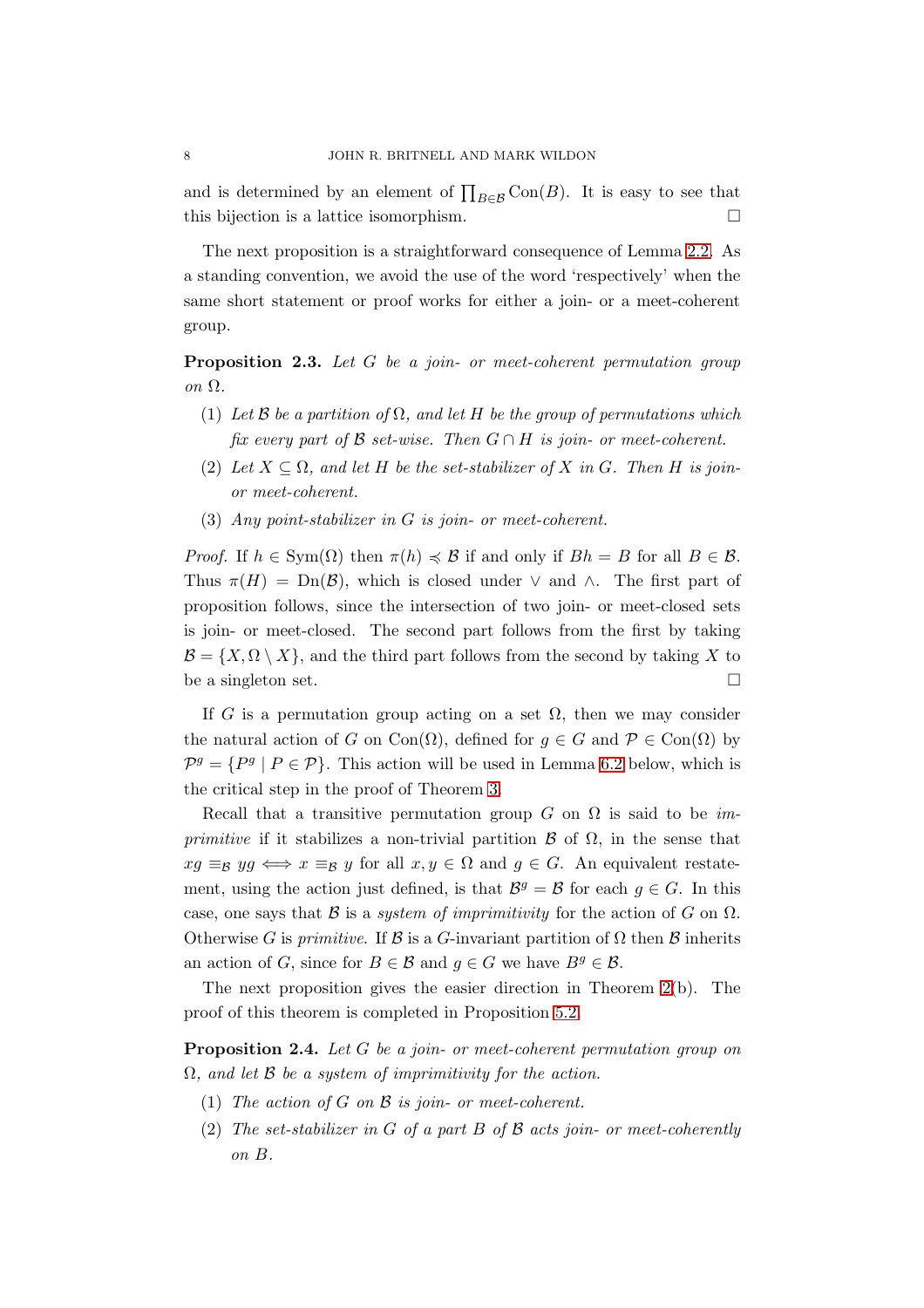*Proof.* The second part is immediate from Proposition [2.3\(](#page-7-1)2). For the first part, let  $\vartheta : \text{Up}(\mathcal{B}) \longrightarrow \text{Con}(\mathcal{B})$  be the isomorphism in Lemma [2.2\(](#page-6-0)1). By Lemma [2.1\(](#page-6-1)2), the composite map  $\varphi^B \vartheta$  : Con( $\Omega$ )  $\longrightarrow$  Con( $\vartheta$ ) is a homomorphism. It is easy to check that if  $q \in G$  has orbit partition  $P$  on  $\Omega$  then g has orbit partition  $\mathcal{P}\varphi^{\mathcal{B}}\vartheta=(\mathcal{P}\vee\mathcal{B})\vartheta$  on  $\mathcal{B}$ . The result now follows from the fact that  $Con(\mathcal{B})$  is distributive.

#### 3. Regular representations and chains

<span id="page-8-1"></span>Let G be a group of permutations of a set  $\Omega$ . We say that G acts *semiregularly* if every element of  $\Omega$  has a trivial point stabilizer in  $G$ . This is equivalent to the condition that for every element  $g \in G$ , all of the parts of the orbit partition  $\pi(q)$  of  $\Omega$  are of the same size. We say that the action of G is *regular* if it is semiregular and transitive.

### <span id="page-8-4"></span>Proposition 3.1. *A group* G *acting semiregularly is meet-coherent.*

*Proof.* Suppose that G acts semiregularly on  $\Omega$ . Let  $x, y \in G$ , and let z be a generator for the cyclic group  $\langle x \rangle \cap \langle y \rangle$ . We shall show that  $\pi(z) =$  $\pi(x) \wedge \pi(y)$ .

Let  $u \in \Omega$ , and let P and Q be the parts of  $\pi(x)$  and  $\pi(y)$  respectively which contain  $u$ . Then

$$
P = \{ux^i \mid i \in \mathbf{Z}\} \quad \text{and} \quad Q = \{uy^j \mid j \in \mathbf{Z}\}.
$$

Let  $v \in P \cap Q$ , and let  $i, j \in \mathbb{Z}$  be such that  $v = ux^{i} = uy^{j}$ . By the semiregularity of G, we have  $x^i = y^j$ , and so  $x^i, y^j \in \langle z \rangle$ . It follows that  $P \cap Q = \{uz^k \mid k \in \mathbb{Z}\},\$ and hence that  $P \cap Q$  is a part of  $\pi(z)$ .

We recall that a group G is said to be *locally cyclic* if any pair of elements of G generate a cyclic subgroup. The following lemma states a well-known fact.

<span id="page-8-3"></span>Lemma 3.2. *A group is locally cyclic if and only if it is isomorphic to a section of* Q*.*

*Proof.* It is clear that a locally cyclic group is either periodic or torsionfree. If it is periodic then it has at most one subgroup of order  $n$  for each  $n \in \mathbb{N}$ , and it is easy to see that it embeds into the quotient group  $\mathbf{Q}/\mathbf{Z}$ ; for torsion-free groups the result was first proved in  $[1].^2$  $[1].^2$ 

<span id="page-8-0"></span>Proposition 3.3. *A group* G *acting regularly is join-coherent if and only if it is locally cyclic.*

<span id="page-8-2"></span><sup>2</sup>We thank Mark Sapir for this reference.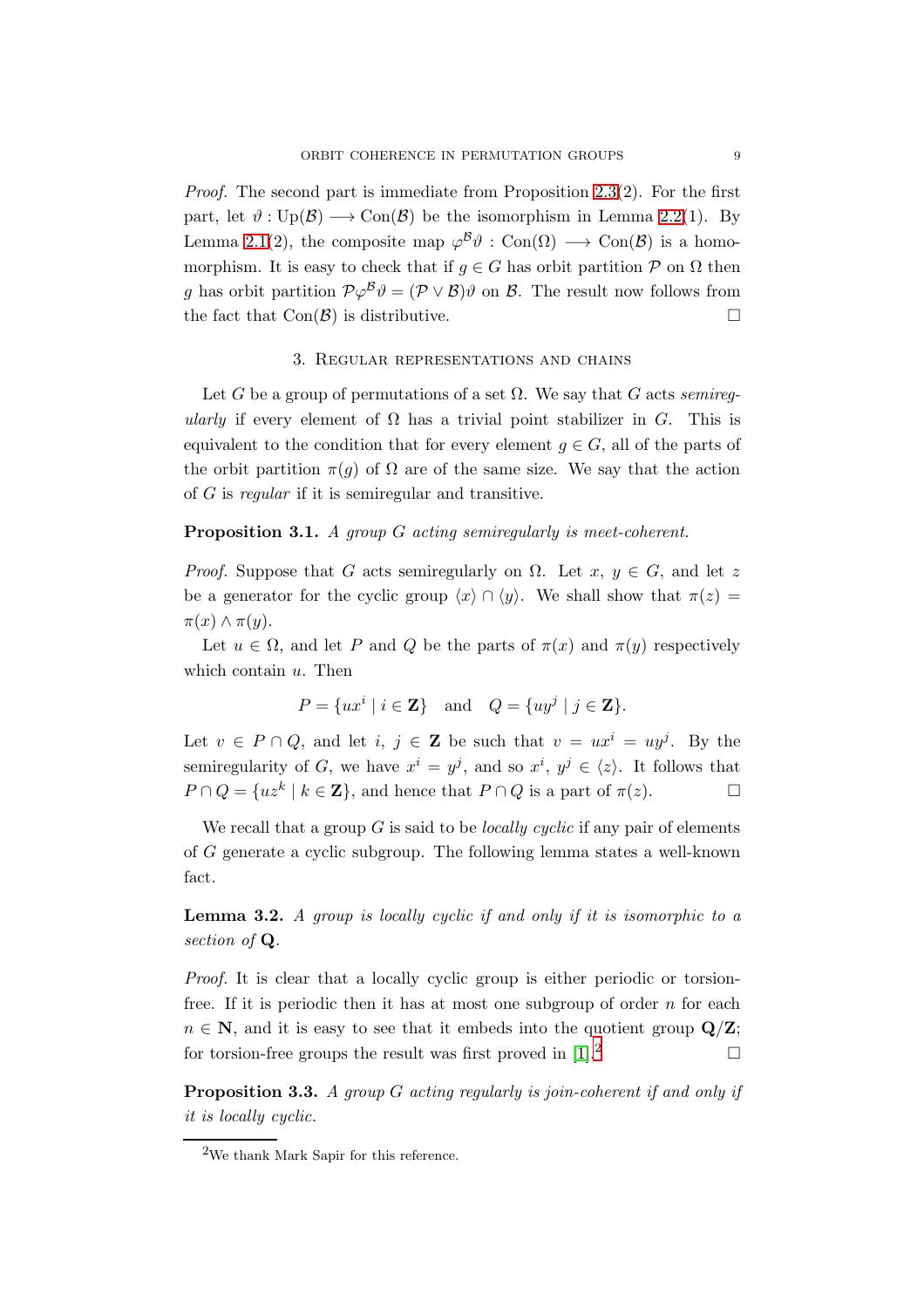*Proof.* We may assume without loss of generality that G is transitive, and so we may suppose that it acts on itself by translation. Let  $x, y \in G$ , and let  $H = \langle x, y \rangle$ . The partition  $\pi(x) \vee \pi(y)$  is precisely the partition of G into cosets of H. If  $H = \langle z \rangle$  then we have  $\pi(x) \vee \pi(y) = \pi(z) \in \pi(G)$ . On the other hand, if H is not cyclic then it cannot be a part of  $\pi(z)$  for any  $z \in G$ , and so  $\pi(x) \vee \pi(y) \notin \pi(G)$ .

We define a locally cyclic group of particular importance to us.

**Definition.** The Prüfer p-group, **P**, is the subgroup of  $Q/Z$  generated by the cosets containing  $1/p^i$  for  $i \in \mathbb{N}$ .

The group  $P$  appears in the statement of Theorem [1,](#page-12-0) whose proof occupies the remainder of this section. We begin with the following proposition.

<span id="page-9-0"></span>**Proposition 3.4.** Let  $\Omega$  be a set, and let  $G \le \text{Sym}(\Omega)$  be such that  $\pi(G)$  is *a chain.*

- (1) *No element of* G *has an infinite cycle.*
- (2) Let  $\mathcal O$  *be an orbit of*  $G$ *, and let*  $G_{\mathcal O} \leq \text{Sym}(\mathcal O)$  *be the permutation group induced by the action of*  $G$  *on*  $O$ *. Then*  $G_O$  *acts regularly on*  $O$ *.*
- (3) *There is a prime* p *such that every cycle of every element of* g *has* p*-power length.*
- (4) *If* G *acts transitively, then there is a prime* p *such that* G *is isomorphic to a subgroup of the Prüfer p-group*  $P$ *.*

*Proof.* It is clear that if  $g \in G$  has an infinite cycle then  $\pi(g^a)$  and  $\pi(g^b)$ are incomparable whenever  $a$  and  $b$  are natural numbers such that neither divides the other. Clearly this implies (1).

For  $(2)$ , let g be an element of G which acts non-trivially on  $\mathcal{O}$ , and suppose that g has a fixed point  $x \in \mathcal{O}$ . Let  $z \in \mathcal{O}$  be such that  $zg \neq z$ , and let  $h \in G$  be such that  $xh = z$ . Then  $g^h$  has z as a fixed point, and  $x g^h \neq x$ . Hence the partitions  $\pi(g)$  and  $\pi(g^h)$  are incomparable, a contradiction. Therefore g has no fixed points on  $\mathcal{O}$ , and it follows that the action of  $G_{\mathcal{O}}$  is regular.

For (3), suppose that there exist distinct primes q and r such that  $\pi(q)$ has a part  $Q$  of size divisible by  $q$ , and another part  $R$  of size divisible by  $r$ . Let m be the order of the permutation induced by g on  $Q \cup R$ . Then  $\pi(g^{m/r})$ has singleton parts corresponding to the elements of  $Q$ , and  $R$  is a union of parts of  $\pi(g^{m/r})$  of size at least 2. A similar remark holds for  $\pi(g^{m/q})$  with Q and R swapped, and so  $\pi(g^{m/q})$  and  $\pi(g^{m/r})$  are not comparable; again this is a contradiction. It follows that for each  $g \in G$ , there is a prime  $p_g$ such that every cycle of g has length a power of  $p_q$ .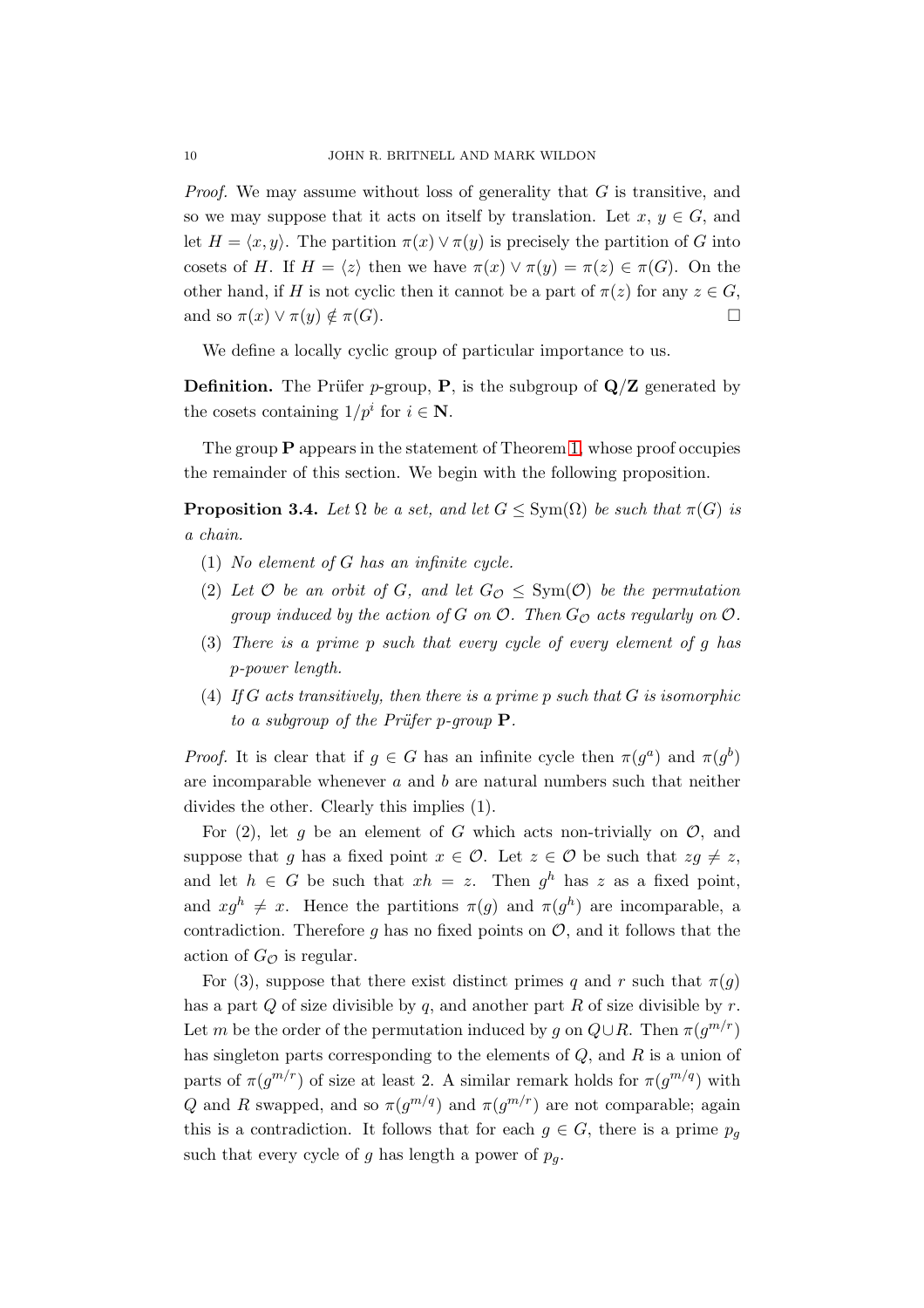We now show that  $p_g = p_h$  for all non-identity permutations  $g, h \in G$ . We may suppose without loss of generality that  $\pi(h) \preccurlyeq \pi(g)$ , and so each orbit of  $\langle q \rangle$  is a union of orbits of  $\langle h \rangle$ . But by (2), h acts regularly on each of its orbits. There exists a  $\langle g \rangle$ -orbit  $\mathcal O$  on which h acts non-trivially, and so  $p_h$  divides  $|O|$ . But  $|O|$  is a power of  $p_g$ , and so  $p_h = p_g$ .

For  $(4)$ , we note that if G is transitive, then by  $(2)$  it acts regularly. By Proposition [3.3,](#page-8-0) G is locally cyclic. By Lemma [3.2](#page-8-3) it follows that G is isomorphic to a section of **Q**. Now an element  $g \in G$  has only finite cycles by  $(1)$ , and since G acts regularly, all of the cycles of g have the same length. Therefore g has finite order, and so  $G$  is not torsion-free. Hence  $G$ is isomorphic to a subgroup of  $\mathbf{Q}/\mathbf{Z}$ . Write g as  $a/b + \mathbf{Z}$ , where a and b are coprime. Since every cycle of q has p-power length by  $(3)$ , the denominator b must be a power of p; hence G is isomorphic to a subgroup of the Prüfer  $p$ -group.  $\Box$ 

We note that any subgroup of  $P$  is either cyclic of p-power order, or equal to  $P$  itself. Therefore (4) implies that any finite group whose orbit partitions form a chain is cyclic of prime-power order.

There are interesting examples of groups G acting intransitively on an infinite set, such that G is not locally cyclic, but  $\pi(G)$  is a chain. Let  $\alpha$  be an irrational element of the *p*-adic integers  $\mathbf{Z}_p$ , such that p does not divide  $\alpha$ , and define  $\alpha_i \in \{0, 1, \ldots, p^i - 1\}$  by  $\alpha_i = \alpha \mod p^i$ . For instance, we may take  $p = 2$  and  $\alpha = 1010010001000010... \in \mathbb{Z}_2$ ; the sequence  $(\alpha_i)$  here is

$$
(1, 1, 5, 5, 5, 37, 37, 37, 37, 549, \ldots).
$$

Let  $\Omega$  be an infinite set and let  $\{c_i \mid i \in \mathbb{N}\}\$  be a set of mutually disjoint cycles in Sym( $\Omega$ ), such that  $c_i$  has length  $p^i$ . Let  $G \leq \text{Sym}(\Omega)$  be generated by g and h, where  $g = \prod_{i=1}^{\infty} c_i$  and  $h = \prod_{i=1}^{\infty} c_i^{\alpha_i}$ . Then g and h have the same orbit partition, but it is easily seen that they are not powers of one another. Hence  $G$  is not cyclic. However, the permutation group induced by  $G$  on any finite set of its orbits is cyclic, since for any given  $j$  there exists  $\beta_j \in \mathbb{N}$  such that  $\alpha_j \beta_j \equiv 1 \mod p^j$ , and so  $h^{\beta_j}$  agrees with g on the orbits of all of the cycles  $c_i$  for  $i \leq j$ . It follows easily that  $\pi(G)$  is a chain.

The group in this example falls under (2) in Theorem [1;](#page-12-0) to prove this theorem we shall use Proposition [3.4](#page-9-0) and the following lemma.<sup>[3](#page-10-0)</sup>

<span id="page-10-0"></span><sup>&</sup>lt;sup>3</sup>The authors would like to thank Benjamin Klopsch and John MacQuarrie for helpful conversations on this subject.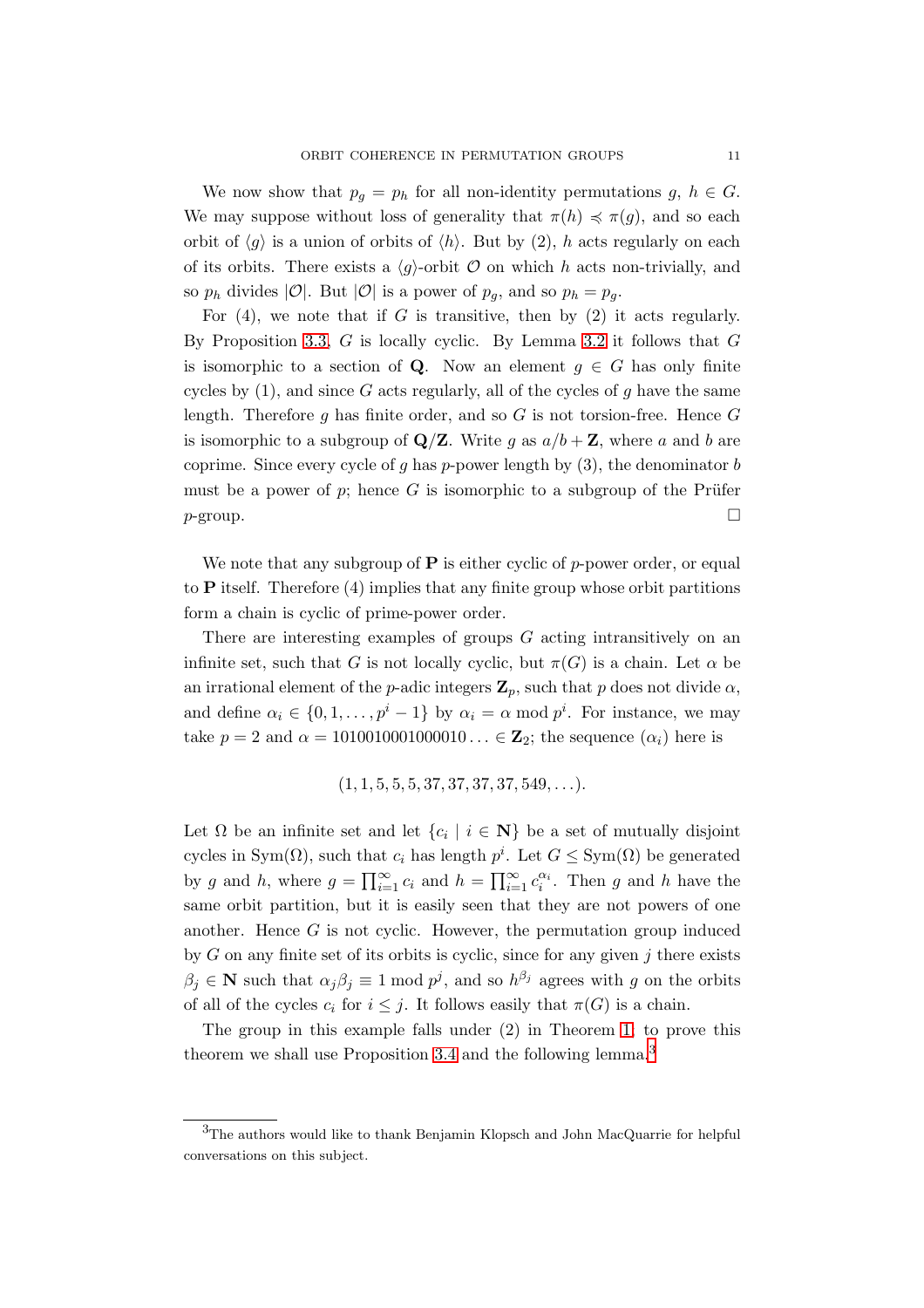<span id="page-11-0"></span>Lemma 3.5. *Let* p *be a prime and let* I *be a totally ordered set. For each*  $i \in I$ , let  $P_i$  be an isomorphic copy of the Prüfer p-group **P**. Let

$$
\{f_{ji}: P_j \to P_i \mid i, j \in I, i \leq j\}
$$

be a set of non-zero homomorphisms, with the property that  $f_{kj}f_{ji} = f_{ki}$  $$ to the totally ordered set I and the homomorphisms  $f_{ji}$ . If all but finitely *many of the*  $f_{ji}$  *are isomorphisms then*  $M \cong \mathbf{P}$ *, and otherwise*  $M \cong \mathbf{Q}_p$ *, the additive group of* p*-adic rational numbers.*

*Proof.* If  $f : \mathbf{P} \to \mathbf{P}$  is an endomorphism, then for each  $i \in \mathbf{N}$ , there exists a unique  $a_i \in \{0, 1, \ldots, p^i-1\}$  such that

$$
(*)\qquad \qquad (x/p^i+\mathbf{Z})f = a_i(x/p^i+\mathbf{Z})\quad\text{ for all }x\in\mathbf{Z}.
$$

It is easily seen that if  $i \leq j$  then  $a_j \equiv a_i \mod p^i$ . Therefore if  $a \in \mathbb{Z}_p$  is the *p*-adic integer such that  $a \equiv a_i \mod p^i$  for each  $i \in \mathbb{N}$ , then f is the map  $\mu(a): \mathbf{P} \to \mathbf{P}$  defined by  $(\star)$  above. It follows that at most a countable infinity of the maps  $f_{ji}$  are non-isomorphisms.

Observe that  $\mu(a)$  is surjective unless  $a = 0$ , and an isomorphism if and only if a is not divisible by p. If all but finitely many of the  $f_{ii}$  are isomorphisms, then it is clear that  $M$  is isomorphic to  $P$ . Otherwise there exists an infinite increasing sequence  $(i_k)$  of elements of I, such that if we set  $R_k = P_{i_k}$  and

$$
g_k = f_{i_{k+1}i_k} : R_{k+1} \to R_k
$$

for  $k \in \mathbb{N}$ , then each  $g_k$  is a non-isomorphism, and  $M \cong \varprojlim R_k$ .

For each  $k \in \mathbb{N}$ , let  $a_k \in \mathbb{Z}_p$  be such that  $g_k = \mu(a_k)$ . Let  $a_k = p^{e_k} b_k$ where p does not divide  $b_k$ ; by assumption  $e_k \geq 1$  for each k. Let  $d_k =$  $\prod_{i=1}^{k-1} b_i$  for each  $k \in \mathbb{N}$ . Then in the commutative diagram

$$
(†)\n\begin{array}{c}\nR_1 \stackrel{\mu(a_1)}{\longleftarrow} R_2 \stackrel{\mu(a_2)}{\longleftarrow} R_3 \stackrel{\mu(a_3)}{\longleftarrow} R_4 \stackrel{\mu(a_4)}{\longleftarrow} \cdots \\
R_1 \stackrel{\mu(a_2)}{\longleftarrow} R_2 \stackrel{\mu(a_3)}{\longleftarrow} R_3 \stackrel{\mu(a_3)}{\longleftarrow} R_4 \stackrel{\mu(a_4)}{\longleftarrow} \cdots \\
R_1 \stackrel{\mu(p^{e_1})}{\longleftarrow} R_2 \stackrel{\mu(p^{e_2})}{\longleftarrow} R_3 \stackrel{\mu(p^{e_3})}{\longleftarrow} R_4 \stackrel{\mu(p^{e_4})}{\longleftarrow} \cdots\n\end{array}
$$

all of the vertical arrows are isomorphisms. It follows easily that the inverse limits constructed with respect to the top and bottom rows are isomorphic. Moreover, the inverse system

$$
P_1 \stackrel{\mu(p)}{\longleftarrow} P_2 \stackrel{\mu(p)}{\longleftarrow} P_3 \stackrel{\mu(p)}{\longleftarrow} P_4 \stackrel{\mu(p)}{\longleftarrow} \cdots
$$

in which all of the maps are multiplication by  $p$  is a refinement of the bottom row of the diagram (†), and so it defines the same inverse limit.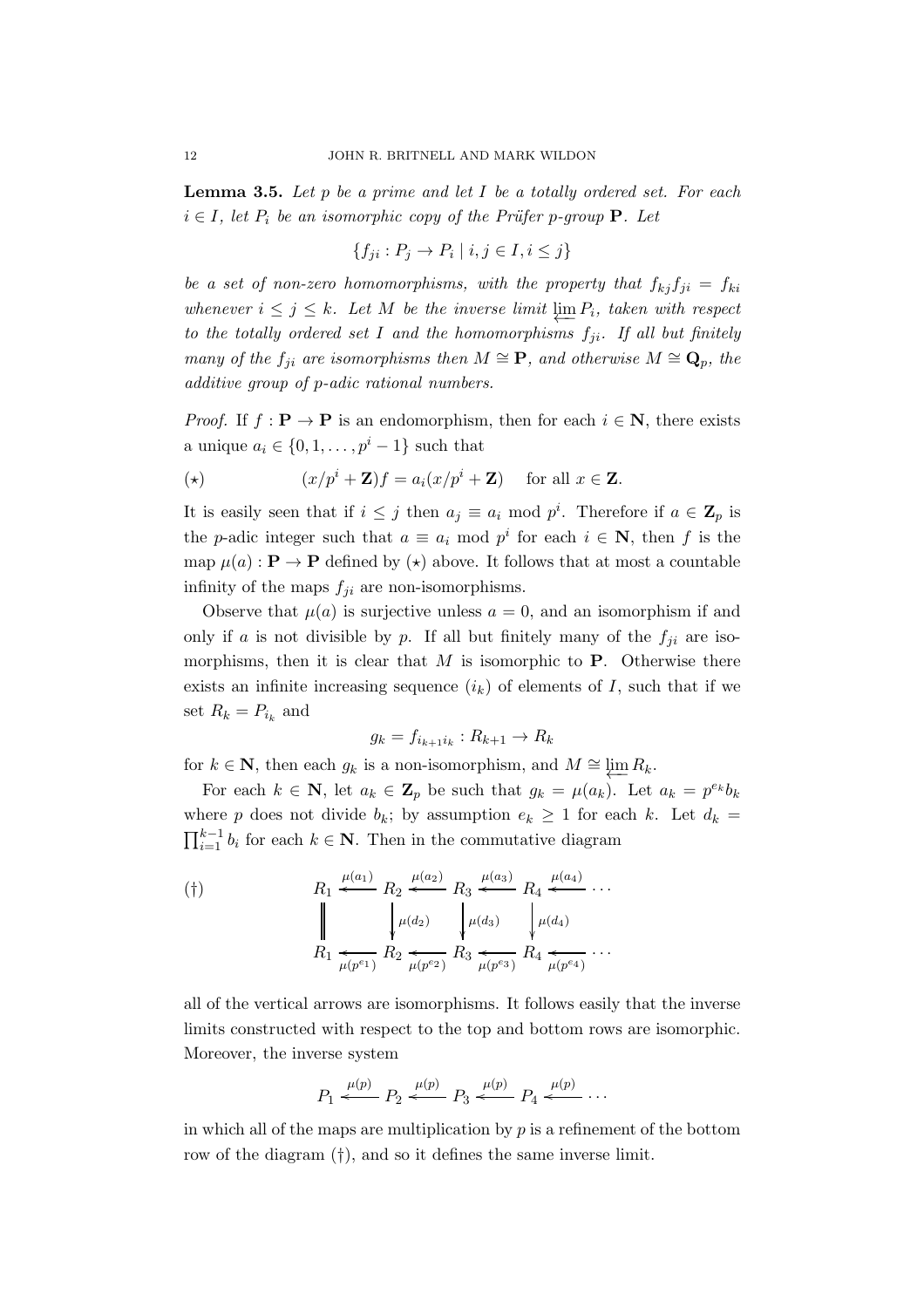Finally we note that  $\mathbf{P} \cong \mathbf{Q}_p/\mathbf{Z}_p$ , and that after applying this isomorphism, the map  $\mu(p) : \mathbf{P} \to \mathbf{P}$  is induced by multiplication by p in  $\mathbf{Q}_p$ . Hence  $M \cong \varprojlim_{p} \mathbf{Q}_p / p^k \mathbf{Z}_p$ . Since  $p^k \mathbf{Z}_p$  is an open subgroup of  $\mathbf{Q}_p$ , and since  $\bigcap_k p^k \mathbf{Z}_p = \{0\}$ , it follows that  $M \cong \mathbf{Q}_p$  as required.

We are now ready to prove Theorem [1,](#page-12-0) which we restate below for convenience.

<span id="page-12-0"></span>**Theorem 1.** Let  $\Omega$  be a set, and let  $G \le \text{Sym}(\Omega)$  be such that  $\pi(G)$  is a *chain. There is a prime* p *such that the length of any cycle of any element of* G *is a power of* p*. Furthermore,* G *is abelian, and either periodic or torsion-free.*

- (a) *If* G *is periodic then* G *is either a finite cyclic group of* p*-power order, or else isomorphic to the Pr¨ufer* p*-group.*
- (b) *If* G *is torsion-free then* G *is isomorphic to a subgroup of the* p*-adic rational numbers*  $\mathbf{Q}_p$ *. In this case G has infinitely many orbits on*  $\Omega$ *, and the permutation group induced by its action on any single orbit is periodic.*

*Proof.* By Proposition [3.4\(](#page-9-0)4), there is a prime  $p$  such that  $G$  acts as a subgroup of the Prüfer p-group **P** on each of its orbits. It follows that G is abelian. Suppose that  $g \in G$  has infinite order, and  $h \in G$  has finite order  $p^a$ . Then  $\pi(h) \prec \pi(g^i)$  for any  $i \in \mathbb{N}$ , since g has cycles of length greater than  $ip^a$ . But each cycle of g is finite, and so every element of  $\Omega$  is fixed by some power of q. Hence h is the identity of  $G$ . This shows that  $G$  is either torsion-free or periodic.

Suppose that  $K_1$  and  $K_2$  are the kernels of the action of G on distinct orbits. If there exists  $k_1 \in K_1 \backslash K_2$  and  $k_2 \in K_2 \backslash K_1$  then the orbit partitions  $\pi(k_1)$  and  $\pi(k_2)$  are clearly incomparable. Hence the kernels of the action of  $G$  on its various orbits form a chain of subgroups of  $G$ . Since  $G$  acts faithfully on  $\Omega$ , the intersection of all these kernels is trivial.

Suppose that G is periodic. Let  $g_1, \ldots, g_r \in G$  be a finite collection of elements, and let  $H = \langle g_1, \ldots, g_r \rangle$ . Then H is finite. Since H satisfies the descending chain condition on subgroups, there is an orbit  $O$  of  $G$  for which the kernel  $K_{\mathcal{O}}$  of G acting on  $\mathcal O$  intersects trivially with H. Therefore H is isomorphic to a subgroup of  $G/K_{\mathcal{O}}$ . It now follows from Proposition [3.4\(](#page-9-0)4) that  $H$  is isomorphic to a subgroup of  $P$ . Hence any finitely generated subgroup of G is cyclic, and so G is locally cyclic. Now by Lemma [3.2](#page-8-3) we see that  $G$  itself is isomorphic to a subgroup of  $P$ .

The remaining case is when G is torsion-free. Let  $\mathcal{O}_i$  for  $i \in I$  be the set of orbits of  $G$ , where  $I$  is a suitable indexing set, and let  $K_i$  be the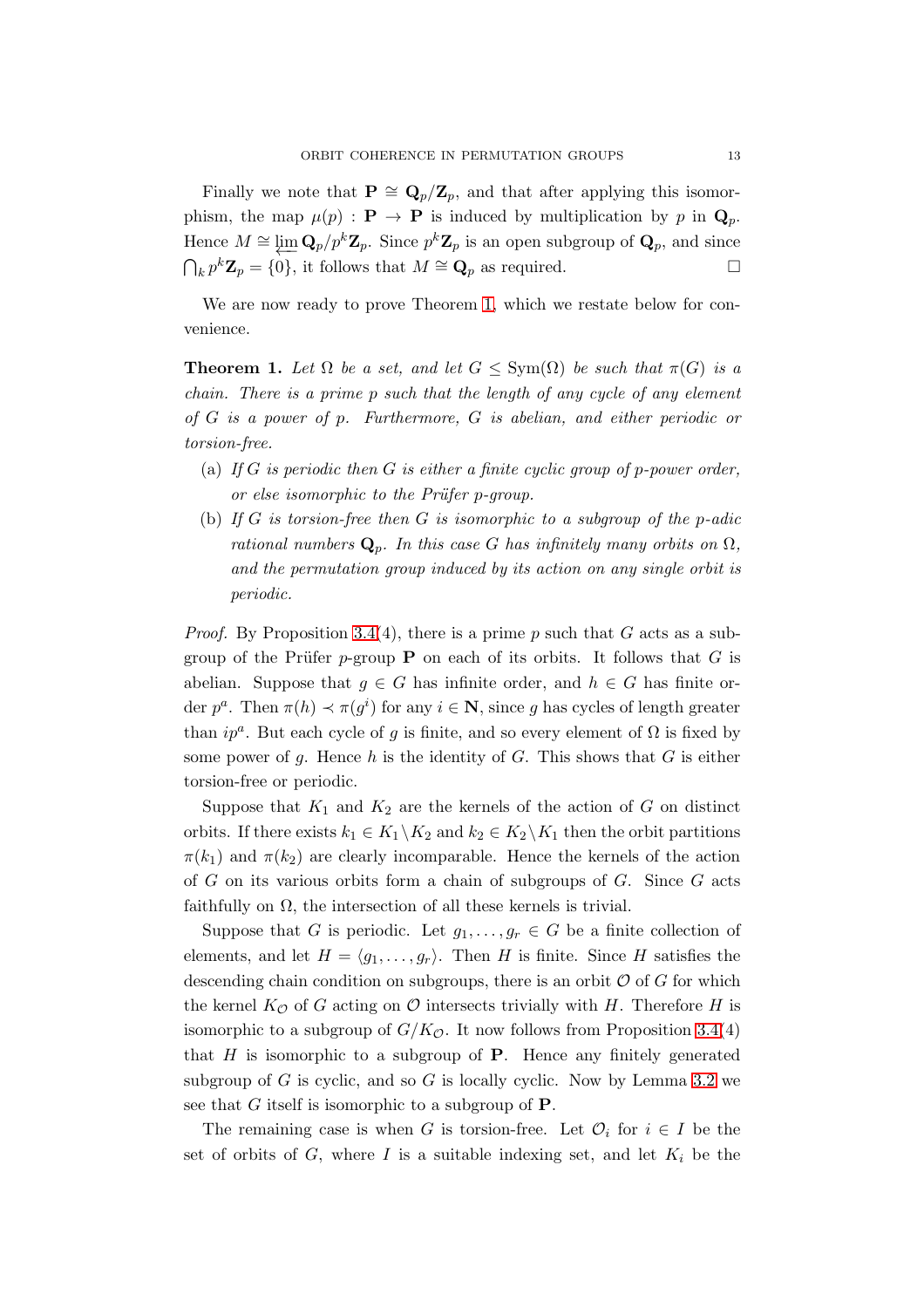kernel of G acting on  $\mathcal{O}_i$ . Order I so that for  $i, j \in I$ , we have  $i \leq j$  if and only if  $K_i \geq K_j$ . For  $i \leq j$  let  $f_{ji} : G/K_j \to G/K_i$  be the canonical surjection. Fix for each  $i \in I$  an isomorphism  $G/K_i \to P_i$  where  $P_i \cong \mathbf{P}$ . Since  $\bigcap_{i\in I} K_i = \{1_G\}$  and each  $G/K_i$  is isomorphic to a subgroup of **P**, we see that G is isomorphic to a subgroup of the inverse limit  $\varprojlim P_i$ , taken with respect to the totally ordered set I and the homomorphisms  $f_{ii}$ . The theorem now follows from Lemma [3.5.](#page-11-0)

We end this section by remarking that if  $G \leq \text{Sym}(\Omega)$  is isomorphic to a subgroup of P, then it has an orbit on  $\Omega$  on which it acts faithfully and regularly. For if  $G$  is non-trivial then the intersection of the non-trivial subgroups of G has order p; now since G acts faithfully on  $\Omega$ , it follows that there is an orbit  $\mathcal O$  on which G acts with trivial kernel. Since G is abelian, its action on  $\mathcal O$  is regular.

#### 4. DIRECT PRODUCTS

<span id="page-13-0"></span>Suppose that  $G$  and  $H$  are groups acting on sets  $X$  and  $Y$  respectively. There are two natural actions of the direct product  $G \times H$ , namely the *intransitive action* on the disjoint union  $X \cup Y$  and the *product action* on  $X \times Y$ . For  $(g, h) \in G \times H$  the intransitive action is defined by

$$
z(g, h) = \begin{cases} zg & \text{if } z \in X \\ zh & \text{if } z \in Y, \end{cases}
$$

where  $z \in X \cup Y$ , and the product action is defined by  $(x, y)(g, h) = (xg, yh)$ where  $(x, y) \in X \times Y$ . The product action is the subject of Theorem [2\(](#page-1-0)a), which we prove in this section. Both of these actions also arise in later parts of the paper.

<span id="page-13-2"></span><span id="page-13-1"></span>**Lemma 4.1.** *Let* X and Y *be sets. Let*  $g \in Sym(X)$  *and*  $h \in Sym(Y)$ *, and let*  $k = (g, h) \in \text{Sym}(X) \times \text{Sym}(Y)$ *.* 

- <span id="page-13-3"></span>(1) In its action on  $X \cup Y$  we have  $\pi(k) = \pi(x) \cup \pi(y)$ .
- (2) *Suppose that* g *and* h *have finite coprime orders. Then in its action on*  $X \times Y$  *we have*  $\pi(k) = \{P \times Q \mid P \in \pi(g), Q \in \pi(h)\}.$

*Proof.* Both parts are straightforward. □

The intransitive action of a direct product is dealt with in the next proposition.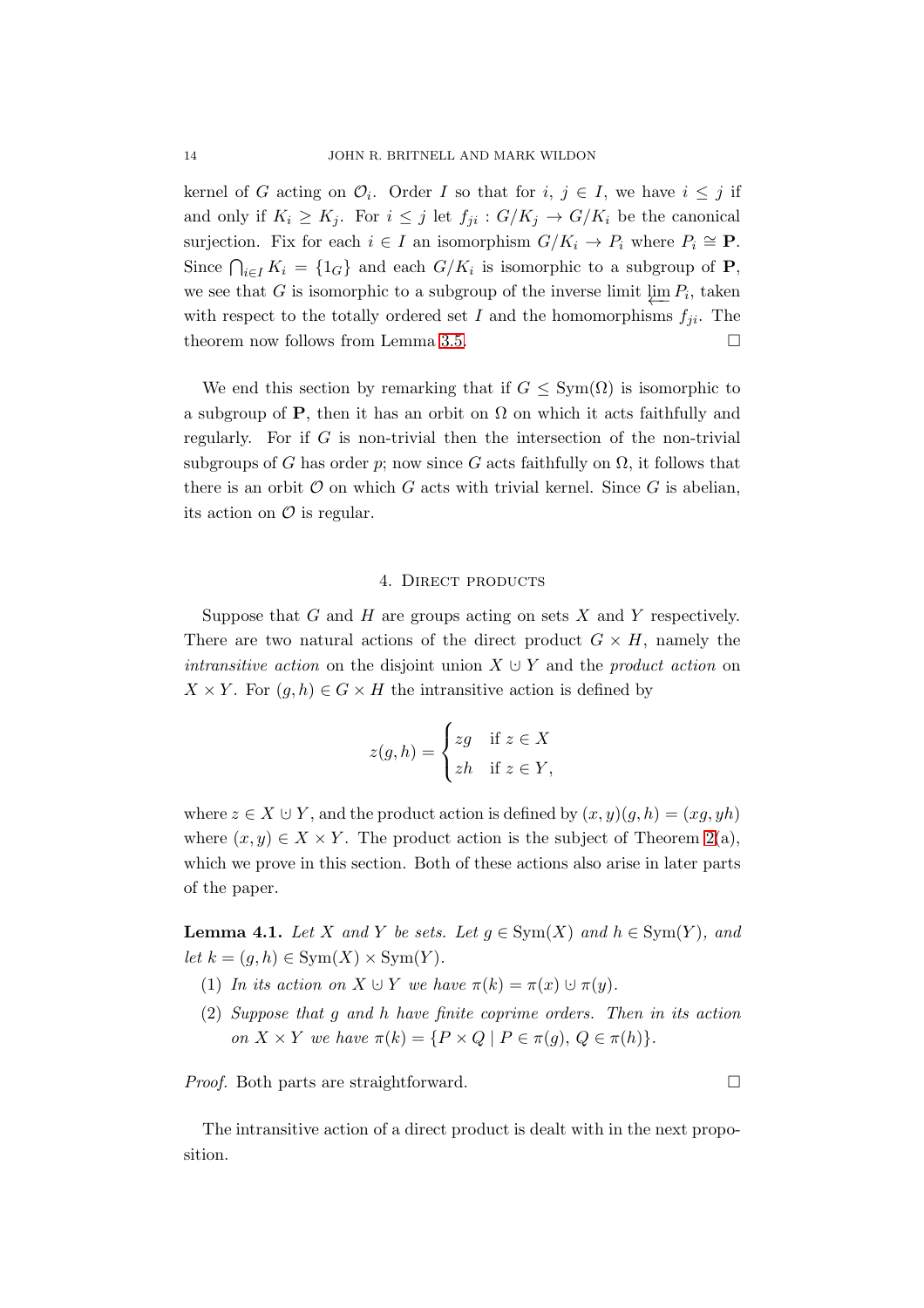<span id="page-14-1"></span>Proposition 4.2. *Let* G *and* H *be groups acting on sets* X *and* Y *respectively.*

- (1) *The action of*  $G \times H$  *on*  $X \cup Y$  *is join-coherent if and only if the actions of* G *and* H *are join-coherent.*
- (2) *The action of*  $G \times H$  *on*  $X \cup Y$  *is meet-coherent if and only if the actions of* G *and* H *are meet-coherent.*

*Proof.* Suppose that  $g_1, g_2, g_3 \in G$  and  $h_1, h_2, h_3 \in H$ . It is clear from Lemma  $4.1(1)$  $4.1(1)$  that

$$
\pi(g_1, h_1) \vee \pi(g_2, h_2) = \pi(g_3, h_3)
$$

if and only if  $\pi(g_1) \vee \pi(g_2) = \pi(g_3)$  and  $\pi(h_1) \vee \pi(h_2) = \pi(h_3)$ , and similarly

$$
\pi(g_1, h_1) \wedge \pi(g_2, h_2) = \pi(g_3, h_3)
$$

if and only if  $\pi(g_1) \wedge \pi(g_2) = \pi(g_3)$  and  $\pi(h_1) \wedge \pi(h_2) = \pi(h_3)$ . The result follows.  $\Box$ 

Turning to the product action, we prove Theorem  $2(a)$ . For convenience we restate this result as the following proposition.

<span id="page-14-0"></span>**Proposition 4.3.** Let X and Y be sets and let  $G \le \text{Sym}(X)$  and  $H \le$ Sym $(Y)$  *be finite permutation groups. Then*  $G \times H$  *is join-coherent on*  $X \times Y$ *if and only if* G *and* H *are both join-coherent, and have coprime orders.*

*Proof.* It is obvious that if either G or H is not join-coherent, then neither is  $G \times H$ . So we suppose that G and H act join-coherently. If |G| and |H| are coprime then the join-coherence of  $G \times H$  on  $X \times Y$  follows from Lemma [4.1](#page-13-1)[\(2\)](#page-13-3).

Suppose conversely that there is a prime p which divides both  $|G|$  and  $|H|$ . Let  $g \in G$  have order  $p^a$ , and let  $h \in H$  have order  $p^b$ , where these are the largest orders of p-elements in each group. Then it is clear that  $\pi(q)$  has a part of size  $p^a$ , and  $\pi(h)$  a part of size  $p^b$ . Now  $\pi(g, 1) \vee \pi(1, h)$  has a part of size  $p^{a+b}$ , and it follows that it cannot be in  $\pi(G \times H)$ , since the greatest order of a *p*-element in  $G \times H$  is  $\max(p^a, p^b)$ . Hence if  $G \times H$  is join-coherent then  $G$  and  $H$  have coprime orders.

The following result may be viewed as a partial converse to Proposition [4.3.](#page-14-0) It is used in the proof of Theorem [5](#page-33-0) in Section [10](#page-31-0) below.

<span id="page-14-2"></span>**Proposition 4.4.** *Suppose that* G *acts on finite sets* X *and* Y, *and that these actions have kernels*  $K_X$  *and*  $K_Y$  *respectively, where*  $K_X \cap K_Y = 1$ *. If*  $G$  *is join-coherent on*  $X \times Y$  *then* 

(1)  $K_Y$  *is join-coherent on* X and  $K_X$  *is join-coherent on* Y;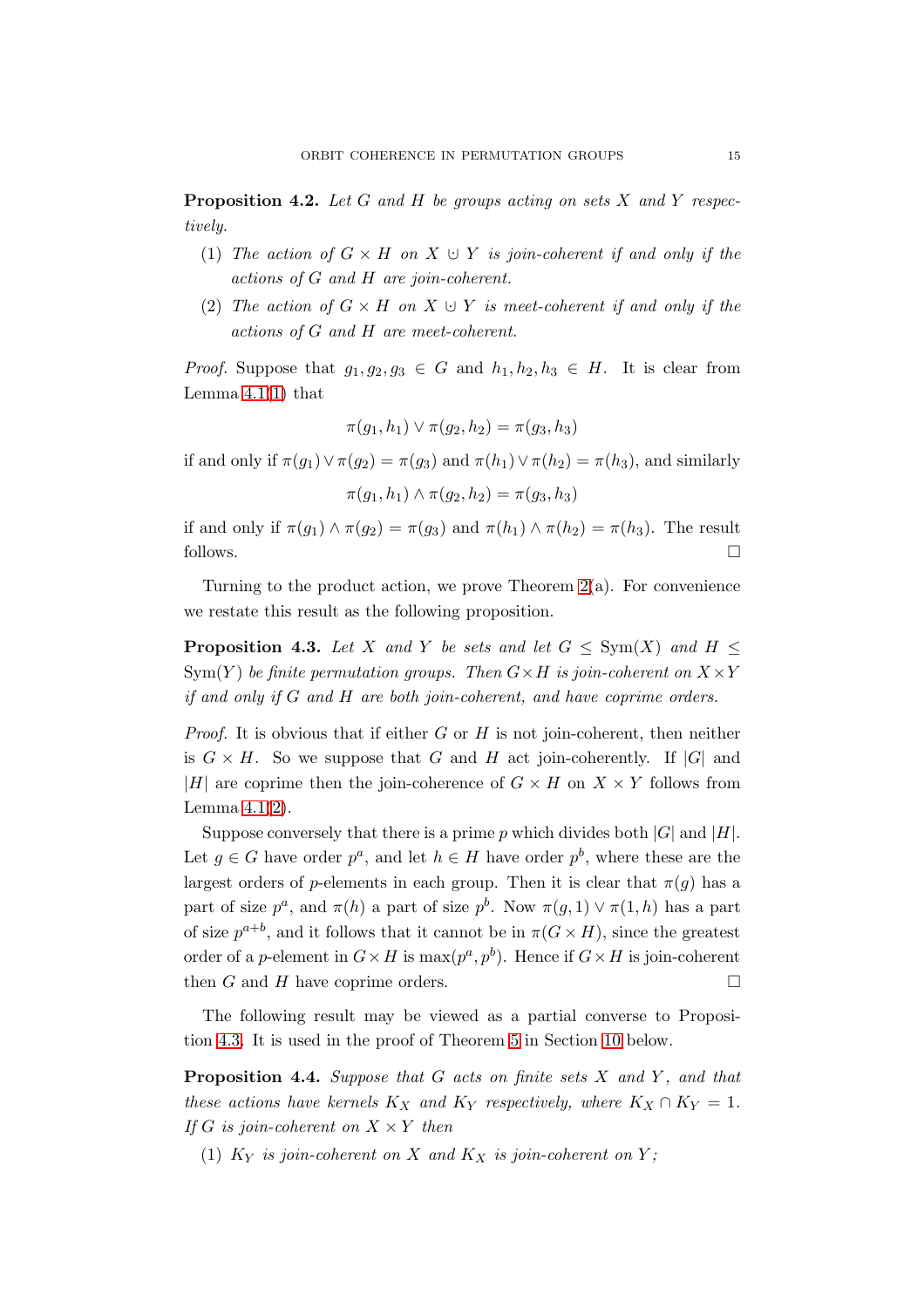- <span id="page-15-0"></span>(2)  $|K_X|$  *and*  $|K_Y|$  *are coprime;*
- (3)  $G = K_Y K_X \cong K_Y \times K_X$ .

*Proof.* Consider the partition B of  $X \times Y$  into parts  $X \times \{y\}$  for  $y \in Y$ . Clearly  $K_Y$  is the largest subgroup of G which stabilizes the parts of  $\mathcal{B}$ , and its action on each part is that of  $K_Y$  on X. Since  $K_X \cap K_Y = 1$ , this action is faithful. Hence, by Proposition [2.3\(](#page-7-1)1), the action of  $K_Y$  on X is join-coherent, and (1) follows.

Let p be a prime, and let  $p^a$  and  $p^b$  be the largest powers of p dividing  $|G/K_X|$  and  $|G/K_Y|$  respectively. If P is a Sylow p-subgroup of G, then P contains elements  $g_X$  and  $g_Y$  such that  $g_X K_X$  has order  $p^a$  in  $G/K_X$  and  $g_Y K_Y$  has order  $p^b$  in  $G/K_Y$ . It follows that  $g_X$  has an orbit  $\mathcal{O}_X$  on X of size  $p^a$ , and that  $g_Y$  has an orbit  $\mathcal{O}_Y$  on Y of size  $p^b$ . Now  $\langle g_X, g_Y \rangle$  is a subgroup of P, and so its orbits on  $X \times Y$  have p-power order. One of these orbits contains  $\mathcal{O}_X \times \mathcal{O}_Y$ , and so has order  $p^c$  for some  $c \geq a + b$ .

Since G is join-coherent on  $X \times Y$ , it must contain an element g whose orbits are those of  $\langle g_X, g_Y \rangle$ . It is clear that g must be a p-element of order at least  $p^{a+b}$ . Since  $G/K_X$  and  $G/K_Y$  have p-exponents  $p^a$  and  $p^b$  respectively, it follows that  $g^a \in K_X$ ,  $g^b \in K_Y$  and so

$$
g^{\max(a,b)} \in K_X \cap K_Y = 1.
$$

Hence one of a or b is 0 and  $G/K_X$  and  $G/K_Y$  have coprime orders.

Suppose that  $p^r$  divides |G|. Since at least one of  $G/K_X$  or  $G/K_Y$  has order coprime with p, we see that  $p^r$  must divide one of  $|K_X|$  or  $|K_Y|$ , and it follows that |G| divides  $|K_X| \cdot |K_Y|$ . But since  $K_X \cap K_Y = 1$  we have  $|K_Y K_X| = |K_Y| \cdot |K_X|$ , and hence  $G = K_Y K_X$ ; since  $K_X$  and  $K_Y$  are both normal, this implies that  $G \cong K_Y \times K_X$ , as stated in [\(3\)](#page-15-0). Now [\(2\)](#page-15-1) follows from the final sentence of the previous paragraph.  $\Box$ 

Necessary and sufficient criteria for the meet-coherence of  $G \times H$  in its product action are harder to obtain. Since we shall not need any such results in later parts of the paper, we merely offer the following partial result.

**Proposition 4.5.** Let X and Y be sets and let  $G \le \text{Sym}(X)$  and  $H \le$  $Sym(Y)$  *be meet-coherent permutation groups.* If G and H are finite of *coprime order, then*  $G \times H$  *is meet-coherent on*  $X \times Y$ *.* 

*Proof.* This follows easily from Lemma [4.1\(](#page-13-1)2).  $\Box$ 

There are examples of groups  $G \le Sym(X)$  and  $H \le Sym(Y)$ , not of coprime order, such that  $G \times H$  is meet-coherent on  $X \times Y$ . For instance

<span id="page-15-1"></span>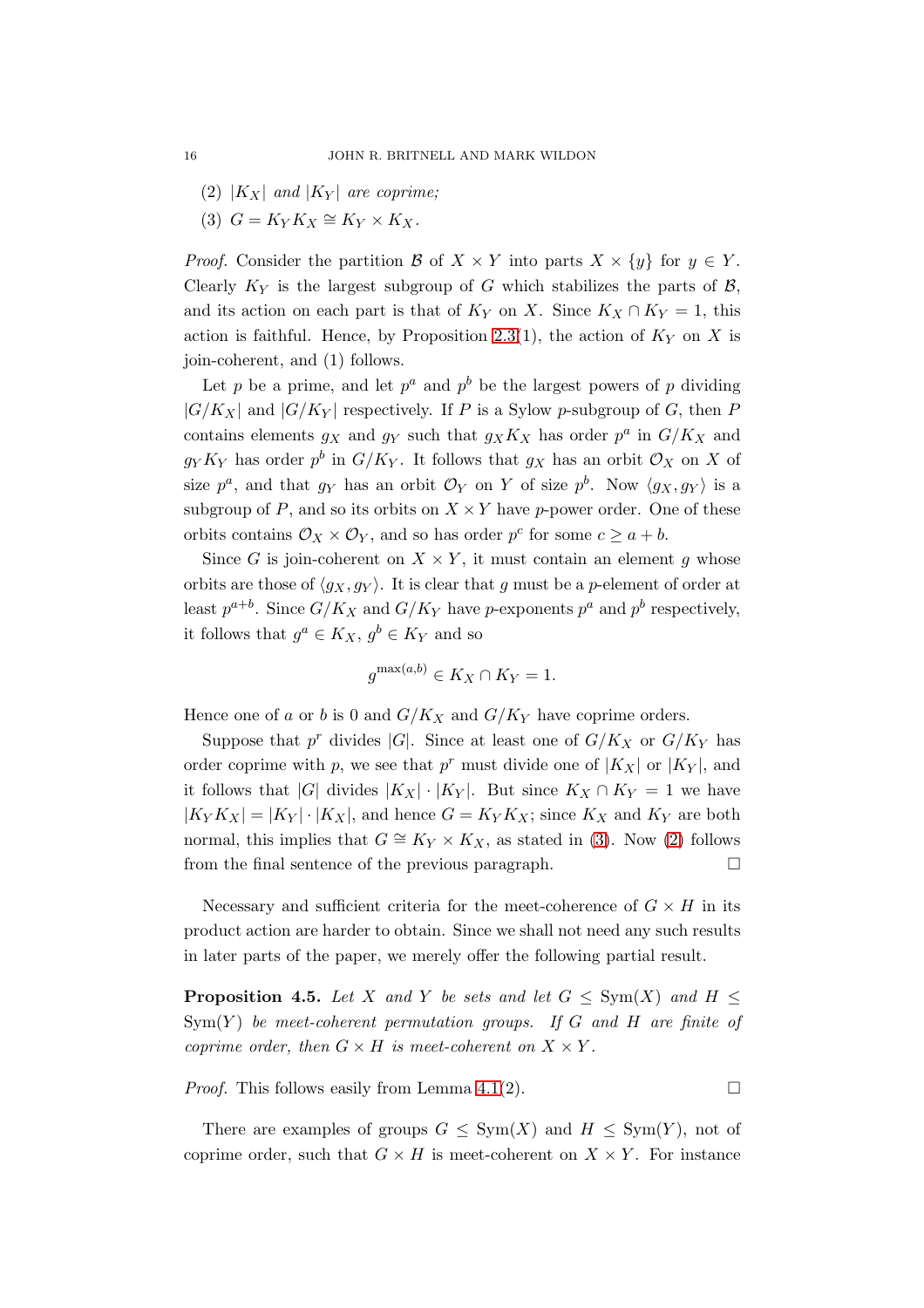<span id="page-16-0"></span>if both G and H act semiregularly, then so does  $G \times H$ , and so by Propo-sition [3.1](#page-8-4) we see that  $G \times H$  is meet-coherent regardless of the orders of G and H.

# 5. Wreath products

Given sets S and T, we write  $S<sup>T</sup>$  for the set of maps from T to S. As usual, we shall write all maps on the right. If S is a group, then  $S<sup>T</sup>$  inherits a group structure as the direct product of  $|T|$  copies of S; here  $|T|$  may be infinite.

Throughout this section we let G and H be groups acting on sets X and Y respectively. The *unrestricted wreath product*  $G \wr H$  is defined to be the semidirect product  $G^Y \rtimes H$ , where the action of H on  $G^Y$  is given by  $fh = h^{-1} \circ f$  for  $f \in G^Y$  and  $h \in H$ .

There are two natural actions of  $G \wr H$ . In the first  $G \wr H$  acts on  $X^Y$  (see [\[5,](#page-34-5) Section 4.3]); in this action the wreath product does not generally inherit join- or meet-coherence from G and H: for instance  $C_2 \wr C_3$  is neither joinnor meet-coherent in this action. For this reason we shall not discuss it any further here.

The second action of the wreath product is the *imprimitive action* on  $X \times Y$ . If  $f: Y \to G$  and  $h \in H$  then this action is given by

$$
(x, y)fh = (x(yf), yh)
$$
 for  $x \in X, y \in Y$ .

For  $y \in Y$ , let  $B_y = X \times \{y\}$ . Then  $\{B_y | y \in Y\}$  is a system of imprimitivity for this action, in the sense defined after Proposition [2.3.](#page-7-1) In general  $G \wr H$  does not inherit meet-coherence from G and H in the imprimitive action; for instance  $S_3 \, \wr C_2$  is not meet-coherent. Join-coherence, however, is inherited in the case that  $Y$  is finite, and the proof of this fact is the object of this section.

**Definition.** Let  $P$  be a partition of  $X \times Y$ .

(1) We write  $\tilde{\mathcal{P}}$  for the partition of Y defined by

$$
y_1 \equiv_{\tilde{P}} y_2 \iff (x_1, y_1) \equiv_{\mathcal{P}} (x_2, y_2)
$$
 for some  $x_1, x_2 \in X$ .

(2) For  $y \in Y$  we write  $\mathcal{P}_{[y]}$  for the partition of X defined by

$$
x_1 \equiv_{\mathcal{P}_{[y]}} x_2 \Longleftrightarrow (x_1, y) \equiv_{\mathcal{P}} (x_2, y).
$$

The following lemma provides a characterization of the orbit partitions of the elements of a wreath product in its imprimitive action. For the application to Theorem  $2(b)$  we only need the case where Y is finite, which permits some simplifications to the statement and proof.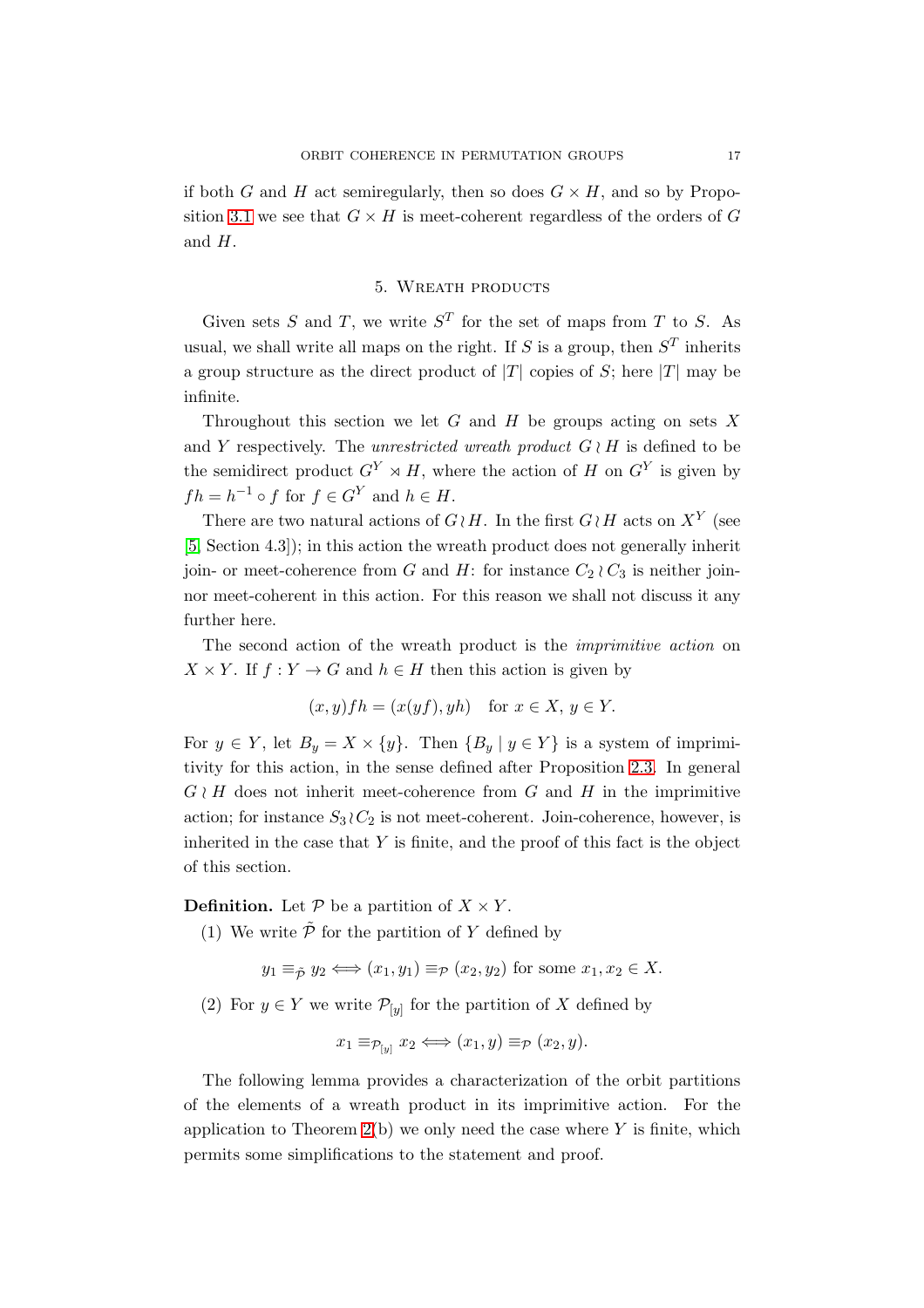<span id="page-17-0"></span>**Lemma 5.1.** Let  $P$  be a partition of  $X \times Y$ . Then  $P$  is the orbit partition *of an element of* G ≀ H *if and only if the following conditions hold.*

- (1) *There exists an element*  $h \in H$  *with orbit partition*  $\mathcal{P}$  *on* Y.
- (2) *For every*  $y \in Y$ *, there exists an element*  $g \in G$  *with orbit partition*  $\mathcal{P}_{[y]}$ *on* X*.*
- (3) If y lies in an infinite part of  $\tilde{\mathcal{P}}$  then  $\mathcal{P}_{[y]}$  is the partition of X into *singleton sets.*
- (4) *Whenever elements*  $y, z \in Y$  *lie in the same part of*  $\tilde{P}$ *, there exists*  $c \in G$  *such that*

$$
(x, y) \equiv_{\mathcal{P}} (xc, z)
$$
 for all  $x \in X$ .

*Proof.* Let  $f \in G^Y$ , let  $h \in H$ , and let  $k = fh \in G \wr H$ . It is clear that if  $P$ is the orbit partition of k on  $X \times Y$ , then  $\tilde{P}$  is the orbit partition of h on Y. and so  $(1)$  is necessary. Let t be a positive integer. A simple calculation shows that  $k^t = f_t h^t$  where  $f_t \in G^Y$  is defined by

$$
f_t: y \mapsto (y f)((y h)f) \cdots ((y h^{t-1}) f).
$$

Hence

$$
(x, y)k^t = (x(yf_t), yh^t)
$$

for all  $x \in X$ , and it easily follows that (4) is necessary.

Suppose that  $y \in Y$  lies in a finite h-orbit of size m. In this case it is not hard to see that  $y f_m$  has the orbit partition  $\mathcal{P}_{[y]}$  on X, since  $y f_{am} = (y f_m)^a$ for all  $a \in \mathbb{Z}$ . On the other hand, if y lies in an infinite orbit of h then  $\mathcal{P}_{[y]}$ is the partition of  $X$  into singleton parts, which is the orbit partition of the identity of  $G$ . So  $(2)$  and  $(3)$  are necessary.

Now suppose that the stated conditions hold. We shall construct a permutation  $k \in G \wr H$  such that  $\pi(k) = \mathcal{P}$ . By (1) there exists an element h of H whose orbit partition is  $\tilde{\mathcal{P}}$ . Let  $\{y_i \mid i \in I\}$  be a set of representatives for the orbits of h, where I is a suitable indexing set. Let  $m_i \in \mathbb{N} \cup \{\infty\}$ be the size of the orbit containing  $y_i$ . By (4) there exists  $c_{(i,t)} \in G$  for  $i \in I$ such that

$$
(\star) \qquad \qquad (x, y_i h^t) \equiv_{\mathcal{P}} (x c_{(i,t)}, y_i h^{t+1})
$$

for all  $x \in X$  and  $t \in \mathbb{Z}$ .

Suppose that  $m_i < \infty$ . Then the element

$$
b_i = c_{(i,0)}c_{(i,1)} \cdots c_{(i,m_i-1)}
$$

of G stabilizes the partition  $\mathcal{P}_{[y_i]}$  of X. It is possible that  $\pi(b_i)$  is a strict refinement of  $\mathcal{P}_{[y_i]}$ . However, by condition (2), there exists  $g_i \in G$  such that  $\pi(g_i) = \mathcal{P}_{[y_i]}$ ; if we replace  $c_{(i,0)}$  with  $g_i b_i^{-1} c_{(i,0)}$ , we then have  $b_i = g_i$  and so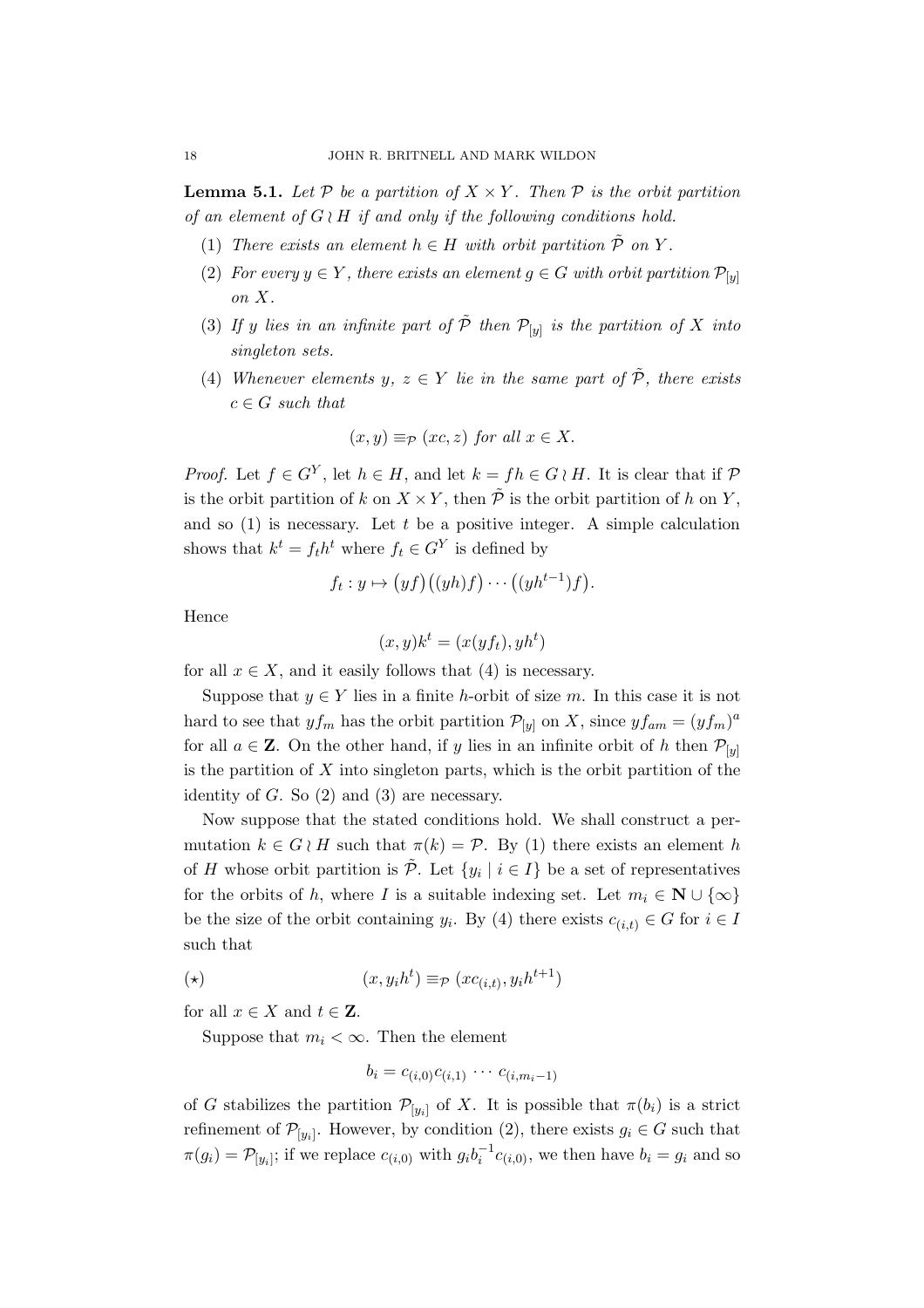$\pi(b_i) = \mathcal{P}_{[y_i]}$ . We may therefore suppose that the  $c_{(i,t)}$  have been chosen so that  $\pi(b_i) = \mathcal{P}_{[y_i]}$  for all i such that  $m_i < \infty$ .

Let  $f \in G^Y$  be defined by  $(y_i h^t) f = c_{(i,t)}$  for each  $i \in I$ , where  $t \in I$  $\{0,\ldots,m_i-1\}$  if  $m_i < \infty$  and  $t \in \mathbb{Z}$  otherwise. Let  $k = fh \in G \wr H$ . We shall show that  $\pi(k) = \mathcal{P}$ .

We define

$$
b_{(i,t)} = \begin{cases} c_{(i,0)} \cdots c_{(i,t-1)} & \text{if } t \ge 0\\ c_{(i,-1)}^{-1} \cdots c_{(i,t)}^{-1} & \text{if } t < 0 \end{cases}
$$

and note that

$$
(x, y_i)k^t = (xb_{(i,t)}, y_ih^t)
$$

for all  $t \in \mathbf{Z}$ . In particular, if  $m_i < \infty$ , then since  $b_{(i,m_i)} = g_i$ , we have  $(x, y_i)k^{m_i} = (xg_i, y_i)$ . Observe also that, by  $(\star)$ , we have

$$
(x, y_i) \equiv_{\mathcal{P}} (xb_{(i,t)}, y_i h^t)
$$

for all  $t \in \mathbf{Z}$ .

Suppose that  $(x_1, y_i h^s) \equiv_P (x_2, y_i h^t)$ . Then by the observation just made we have

$$
(x_1, y_i h^s) \equiv_{\mathcal{P}} (x_1 b_{(i,s)}^{-1}, y_i)
$$

$$
(x_2, y_i h^t) \equiv_{\mathcal{P}} (x_2 b_{(i,t)}^{-1}, y_i).
$$

Hence

$$
x_1 b_{(i,s)}^{-1} \equiv_{\mathcal{P}_{[y_i]}} x_2 b_{(i,t)}^{-1}.
$$

If  $m_i < \infty$ , then since  $\pi(b_{(i,m_i)}) = \pi(g_i) = \mathcal{P}_{[y_i]}$ , the elements  $(x_1 b_{(i,s_i)}^{-1})$  $\frac{-1}{(i,s)}, y_i)$ and  $(x_2b_{(i,t)}^{-1}$  $\binom{-1}{(i,t)}, y_i$  lie in the same orbit of  $k^{m_i}$ . Therefore

$$
(*) \qquad (x_1, y_i h^s) k^{-s} = (x_1 b_{(i,s)}^{-1}, y_i) \equiv_{\pi(k)} (x_2 b_{(i,t)}^{-1}, y_i) = (x_2, y_i h^t) k^{-t}.
$$

On the other hand, if  $m_i = \infty$ , then by (3),  $\mathcal{P}_{[y_i]}$  is the partition of X into singleton sets and so  $x_1b_{(i,s)}^{-1} = x_2b_{(i,t)}^{-1}$  $\overline{c}_{(i,t)}^{-1}$ . Therefore (†) also holds in this case. It follows that

$$
(x_1, y_i h^s) \equiv_{\pi(k)} (x_2, y_i h^t),
$$

and so  $\mathcal{P} \preccurlyeq \pi(k)$ .

The argument of the previous paragraph in reverse, again using  $(\dagger)$ , implies that  $\pi(k) \preccurlyeq \mathcal{P}$ , and so we have equality as required.

With Lemma [5.1,](#page-17-0) we are now in a position to prove the following result, which combined with Proposition [2.4](#page-7-0) completes the proof of Theorem [2\(](#page-1-0)b).

<span id="page-18-0"></span>Proposition 5.2. *Suppose that* G *and* H *are join-coherent permutation groups on* X *and* Y *respectively, and that* Y *is finite. Then* G ≀ H *is joincoherent in its imprimitive action on*  $X \times Y$ *.*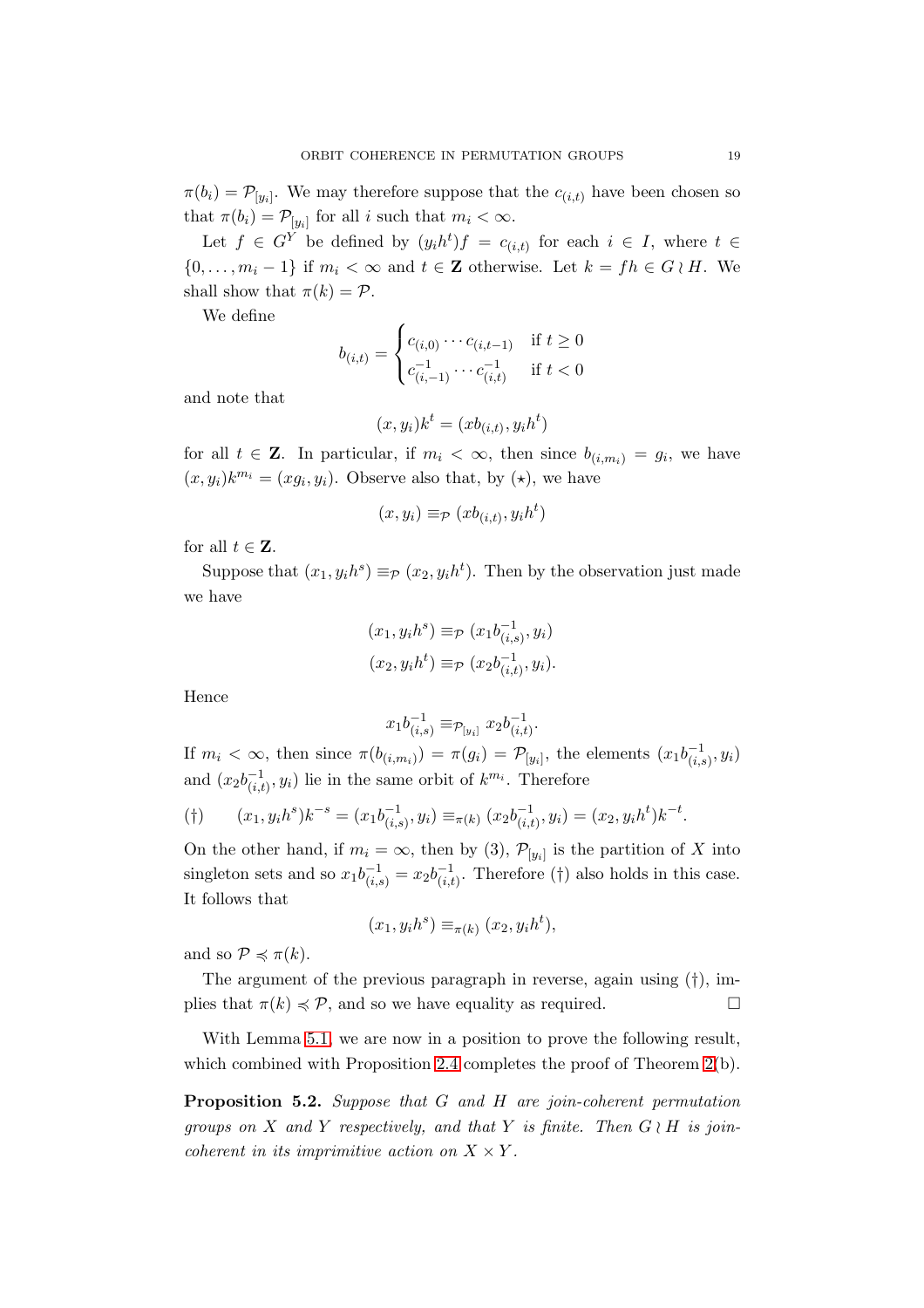*Proof.* Let  $f_1h_1$  and  $f_2h_2$  be elements of  $G \wr H$ , and let K be the subgroup they generate. Let  $P$  be the partition of  $X \times Y$  into the orbits of K. It suffices to show that the conditions stated in Lemma [5.1](#page-17-0) are satisfied by  $\mathcal{P}$ . Notice that condition  $(3)$  is satisfied vacuously, since Y is supposed to be finite.

Since  $H$  is join-coherent, it has an element  $h$  whose orbit partition  $S$  on  $Y$ is the same as that of the subgroup  $\langle h_1, h_2 \rangle$ . It is easy to see that  $\tilde{\mathcal{P}} = \mathcal{S}$ , and so (1) is satisfied.

For  $y \in Y$  let  $B_y = X \times \{y\}$ ; as noted at the start of this section,  ${B_u | y \in Y}$  is a system of imprimitivity for  $G \wr H$  on  $X \times Y$ . We write  $R_u$ for the set-wise stabilizer of  $B_y$  in  $G \wr H$ . In the action of  $R_y$  on X inherited from the action of  $R_y$  on  $B_y$ , an element  $fh \in R_y$  acts on X as  $yf \in G$ . Thus if  $\vartheta : R_y \to G$  is the homomorphism defined by  $(fh)\vartheta = yf$ , then  $(K \cap R_y)\vartheta$  has orbit partition  $\mathcal{P}_{[y]}$ . Now  $K \cap R_y$  is finitely generated, since it has finite index in  $K$ . Since  $G$  is join-coherent, it follows that there exists an element  $c_y$  of G whose orbit partition is  $\mathcal{P}_{[y]}$ . This gives us (2).

Finally suppose that y and z lie in the same part of  $\tilde{\mathcal{P}}$ . Then there exist  $f \in G^Y$  and  $h \in H$  such that  $yh = z$ , and such that  $fh \in K$ . Let  $c = yf$ . We see that  $(x, y) \equiv_{\mathcal{P}} (xc, z)$  for all  $x \in X$ , and so (4) is satisfied. This completes the proof.

# 6. Centralizers

<span id="page-19-0"></span>The first part of this paper ends with the proof of Theorem [3.](#page-21-0) The structure of centralizers in symmetric groups is well known.

<span id="page-19-1"></span>**Lemma 6.1.** *Let*  $\Omega$  *be a set, let*  $G = \text{Sym}(\Omega)$ *, and let*  $g \in G$ *. For*  $k \in$ N ∪  $\{\infty\}$ *, let*  $\Delta_k$  *be the set of orbits of g of size* k*.* Then as permutation *groups, we have*

$$
\operatorname{Cent}_G(g) = \prod_{k \in \mathbf{N} \cup \{\infty\}} \big( C_k \wr \operatorname{Sym}(\Delta_k) \big),
$$

*where*  $C_{\infty}$  *is understood to be* **Z***, the wreath products take the imprimitive action, and the factors in the direct product act on disjoint sets.*

With notation as in Lemma [6.1,](#page-19-1) suppose that  $q \in G$  has finitely many orbits of all sizes  $k > 2$ , including  $k = \infty$ . Then the join-coherence of Cent<sub>G</sub>(g) follows immediately from Lemma [6.1](#page-19-1) using Propositions [4.2\(](#page-14-1)1) and [5.2.](#page-18-0) This is sufficient to establish Theorem [3](#page-21-0) so far as join-coherence is concerned. However it tells us nothing about meet-coherence, for which we require an account of orbit partitions in the centralizers of semiregular permutations.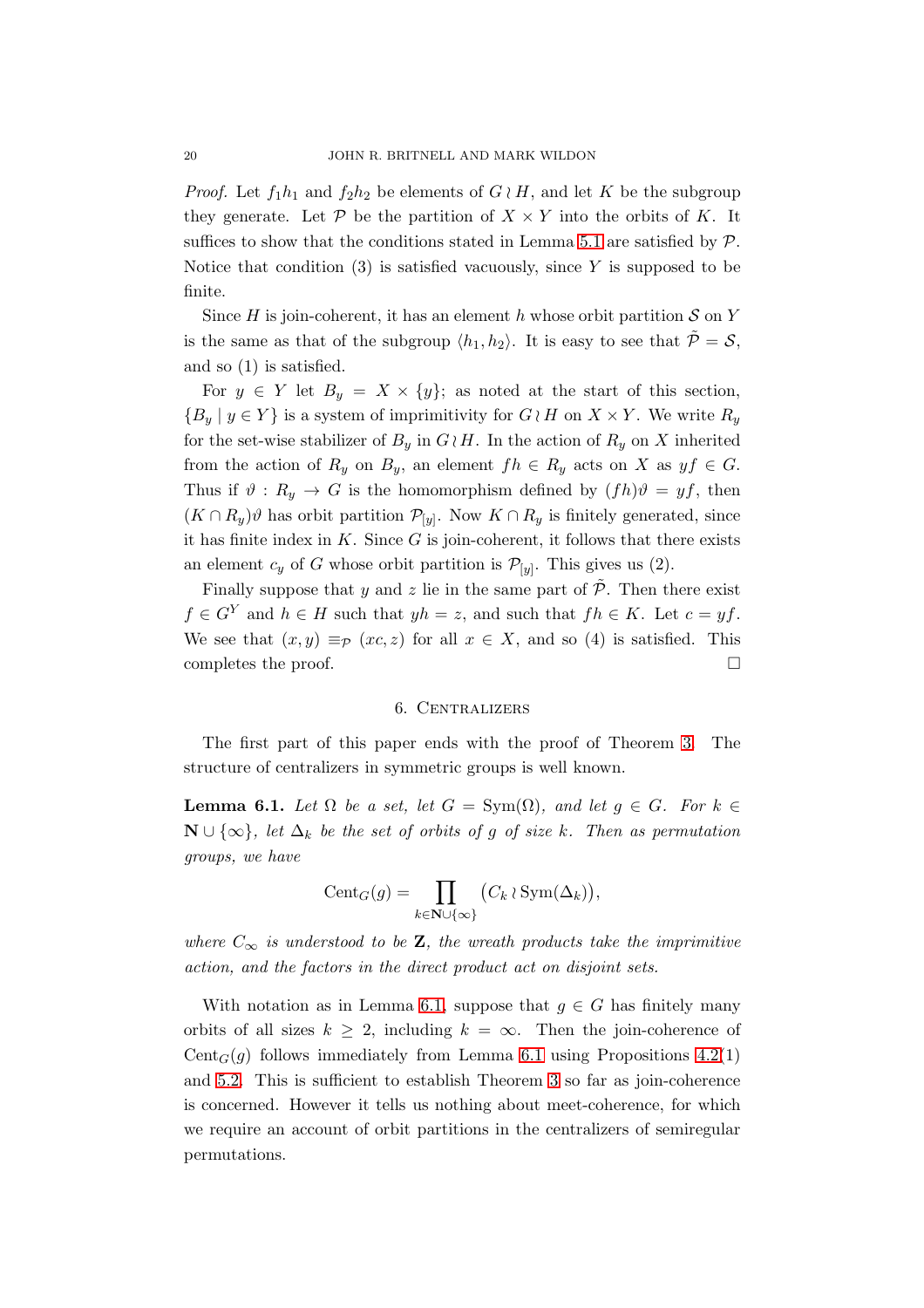<span id="page-20-0"></span>**Lemma 6.2.** *Let*  $\Omega$  *be a set and let*  $G = \text{Sym}(\Omega)$ *. Let*  $P$  *be a partition of*  $\Omega$ *, and let*  $g \in G$  *be an element such that*  $\langle g \rangle$  *acts semiregularly on*  $\Omega$ *. There exists*  $h \in \text{Cent}_G(g)$  *with orbit partition*  $P$  *if and only if the following conditions hold:*

- (1)  $\mathcal{P}^g = \mathcal{P}$ ;
- (2) *every part of* P *is countable;*
- (3) *if* P *is an infinite part of* P*, then either* P *meets only finitely many* g *orbits, or else the elements of* P *lie in distinct* g *orbits.*

If  $m \in \mathbb{N} \cup \{\infty\}$  is the order of the semiregular permutation q, and  $\Delta$  is the set of orbits of g, then by Lemma [6.1,](#page-19-1) we have Cent $_G(g) \cong C_m \wr \mathrm{Sym}(\Delta)$ , in its imprimitive action. Using this, it is possible to prove Lemma [6.2](#page-20-0) by showing the equivalence of its conditions with those of Lemma [5.1.](#page-17-0) However we prefer to give an independent and more illuminating proof in which we explicitly construct an element of  $Cent_G(q)$  whose orbit partition is  $\mathcal{P}$ .

*Proof.* It is clear that the first two conditions are necessary. To see that the third condition is also necessary, suppose that  $P$  is the orbit partition of  $h \in \text{Cent}_G(g)$ . Let P be a part of P, and let  $x \in P$ . Since h stabilizes the orbit partition of g, the set  $A = \{n \in \mathbb{Z} \mid xh^n \equiv_{\pi(a)} x\}$  is a subgroup of Z. The index  $|\mathbf{Z}: A|$  is equal to the number of g-orbits represented in P; if this number is infinite then  $A = \{0\}$ , since **Z** has no other subgroup of infinite index.

Now suppose that the stated conditions hold. We shall construct an element  $h \in \text{Cent}_G(g)$  whose orbit partition is  $P$ . Let  $\{P_i \mid i \in I\}$  be a set of orbit representatives for the action of g on the parts of  $P$ , where I is a suitable indexing set. Let  $S_i = \bigcup_{j \in \mathbf{Z}} P_i g^j$ . It is clear that the sets  $S_i$  form a partition S of  $\Omega$ . In fact it is easy to see that  $S = \mathcal{P} \vee \pi(g)$ .

Since h may be defined separately on the distinct parts of  $S$ , we may suppose without loss of generality that S is the trivial partition of  $\Omega$  into a single part.

Let P be a part of P, and let  $X = \{x_i \mid j \in J\} \subseteq P$  be a set of representatives for the orbits of g on  $\Omega$ , where J is a suitable indexing ordinal. If  $J$  is infinite then it may be taken to be the smallest infinite ordinal  $\omega$ . By assumption P is countable, and either J is finite or else  $X = P$ . Let t be the least positive integer such that  $P g^t = P$ , or 0 if no such integer exists. It is clear that if  $t = 0$  then  $X = P$ .

We have assumed also that q is a semiregular permutation. Let  $m$  be the length of a cycle of  $g$ ; here  $m$  may be infinite. For convenience we define  $M = \mathbf{Z}/m\mathbf{Z}$  if m is finite, and  $M = \mathbf{Z}$  if m is infinite. We shall allow g to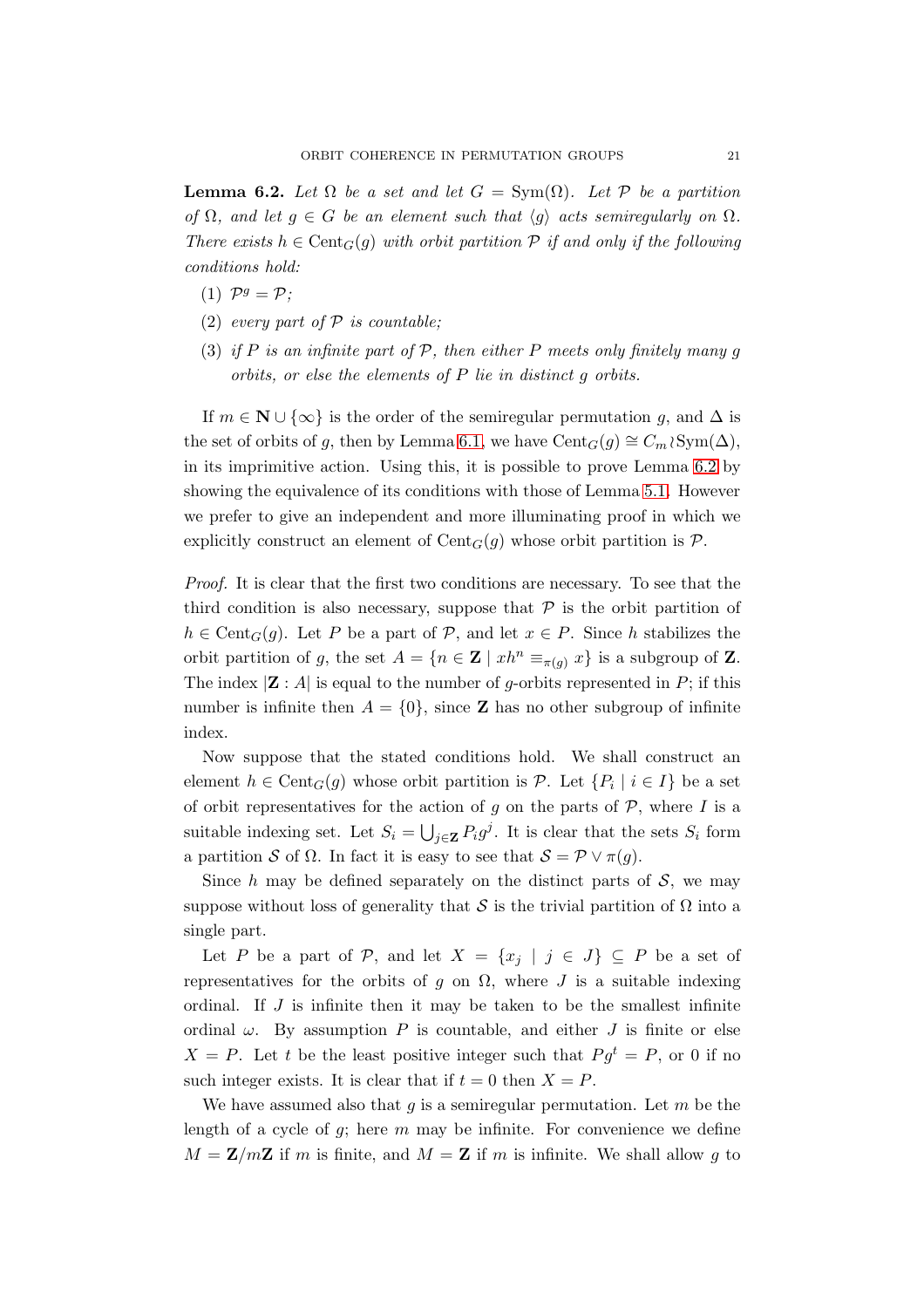take exponents from M. Every element of  $\Omega$  has a unique representation as  $x_j g^k$  for some  $j \in J$  and  $k \in M$ .

Observe that  $x_j g^k$  lies in P if and only if k is a multiple of t. Define h on  $\Omega$  by

$$
x_j g^k h = \begin{cases} x_{j+1} g^k & \text{if } j+1 < J \\ x_0 g^{k+t} & \text{if } j+1 = J. \end{cases}
$$

(The second line of the definition, of course, arises only when J is finite.) Thus h fixes each part of  $P$ , and permutes the orbits of q.

We now show that h commutes with g. It suffices to show that  $x_j g^k$  has the same image under gh and under hg, for  $j \in J$  and  $k \in M$ . Suppose that  $j+1 < J$ ; then

$$
(x_j g^k) gh = x_j g^{k+1} h = x_{j+1} g^{k+1} = x_{j+1} g^k g = (x_j g^k) hg.
$$

For the remaining case, we have

$$
(x_{J-1}g^k)gh = x_{J-1}g^{k+1}h = x_0g^{k+1+t} = x_0g^{k+t}g = (x_{J-1}g^k)hg.
$$

It is clear that the points  $x_j$  lie in a single orbit  $\mathcal O$  of h and so  $X \subseteq \mathcal O \subseteq P$ . If J is infinite then clearly  $\mathcal{O} = P$ , since  $X = P$ . If J is finite then  $\mathcal O$  contains  $x_j g^k$  for each  $j \in J$  and each  $k \in M$  such that k is a multiple of t; since every element of P is of this form, we have  $\mathcal{O} = P$  in this case too. Now since g and h commute, every other part of  $P$  is also an orbit of h, and so  $\pi(h) = \mathcal{P}$  as required.

We are now in a position to prove Theorem [3,](#page-21-0) which we restate for convenience.

<span id="page-21-0"></span>**Theorem 3.** Let  $\Omega$  be a set, let  $G = \text{Sym}(\Omega)$ , and let  $g \in G$ . For  $k \in \mathbb{N} \cup \{\infty\}$  *let*  $n_k$  *be the number of orbits of g of size* k.

- (a) Cent $_G(q)$  *is meet-coherent.*
- (b) If  $n_k$  is finite for all  $k \neq 1$ , including  $k = \infty$ , then Cent<sub>G</sub>(g) is join*coherent.*

*Proof.* By Lemma [6.1,](#page-19-1) we see that  $Cent_G(q)$  is the direct product of centralizers of semiregular permutations. By the two parts of Proposition [4.2,](#page-14-1) it will be sufficient to prove the result in the case that  $q$  acts semiregularly on  $\Omega$ . We therefore suppose that q is a product of cycles of length k, where  $k \in \mathbb{N} \cup \{\infty\}.$ 

Let P and Q be partitions in Cent<sub>G</sub>(g). By Lemma [6.2](#page-20-0) we have  $\mathcal{P}^g = \mathcal{P}$ and  $\mathcal{Q}^g = \mathcal{Q}$ , from which it follows easily that  $(\mathcal{P} \vee \mathcal{Q})^g = \mathcal{P} \vee \mathcal{Q}$  and  $(\mathcal{P} \wedge \mathcal{Q})^g = \mathcal{P} \wedge \mathcal{Q}$ . It is clear that  $\mathcal{P} \wedge \mathcal{Q}$  also satisfies conditions (2) and (3) of Lemma [6.2,](#page-20-0) and so  $\mathcal{P} \wedge \mathcal{Q} \in \pi(\text{Cent}_G(g))$ . Hence  $\pi(\text{Cent}_G(g))$  is meetcoherent.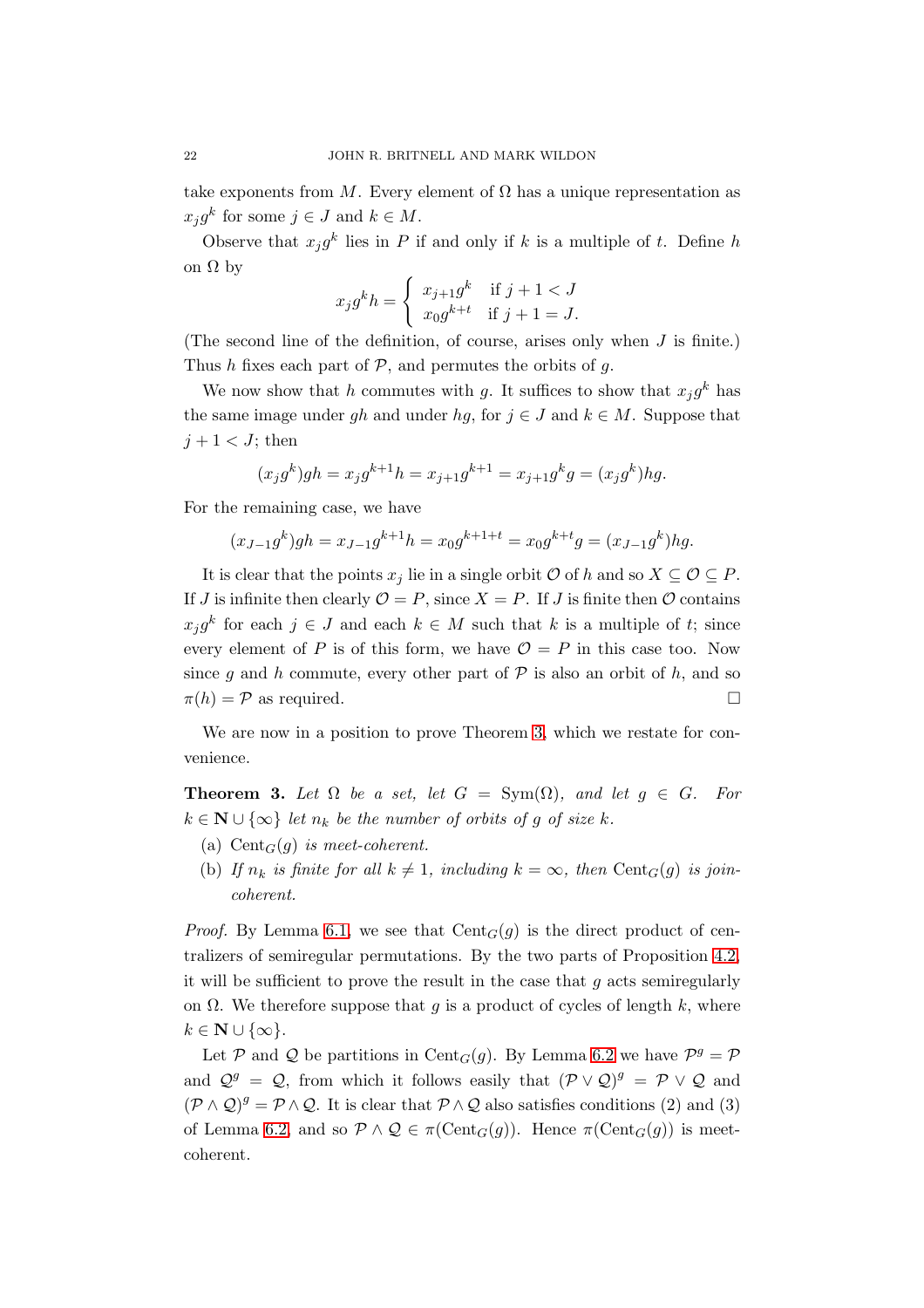Each part of  $P$  and each part of  $Q$  is countable, and so the parts of  $\mathcal{P} \vee \mathcal{Q}$  are countable. If  $k > 1$ , then by hypothesis g has only finitely many orbits; therefore the only case in which a part S of  $\mathcal{P} \vee \mathcal{Q}$  can meet an infinite number of orbits is when  $k = 1$ , and clearly in this case S meets each orbit in at most one point. Hence  $\mathcal{P} \vee \mathcal{Q}$  also satisfies conditions (2) and (3) of Lemma [6.2,](#page-20-0) and so  $\mathcal{P} \vee \mathcal{Q} \in \pi(\text{Cent}_G(q))$ . Hence  $\pi(\text{Cent}_G(q))$  is join-coherent.

We have seen that the condition that the orbit multiplicities  $n_k$  are finite for  $k > 1$  is a sufficient condition for the centralizer in Sym( $\Omega$ ) of g to be join-coherent. Our next proposition shows that this is also a necessary condition.

**Proposition 6.3.** Let  $\Omega$  be a set and let  $G = \text{Sym}(\Omega)$ . Let  $q \in G$  be a *permutation which has an infinite number of cycles of length* k*, for some*  $k > 1$ , where k may be infinite. Then  $Cent_G(g)$  is not join-coherent.

*Proof.* We may assume that g is semiregular, and that all of its orbits have size k. We suppose for simplicity that  $\Omega$  is countable; the generalization to higher cardinalities is straightforward. Let S be a set of representatives for the orbits of g. We define  $S$  by

$$
\mathcal{S} = \{ S^{g^i} \mid i \in M \}
$$

where  $M = \{0, \ldots, k-1\}$  if  $k < \infty$  and  $M = \mathbb{Z}$  if  $k = \infty$ .

It is easy to see that  $S^g = S$ . By assumption each part of S is countable, and it is clear that each part of  $\mathcal S$  has a single element in common with each orbit of g. Hence  $S$  satisfies the conditions of Lemma [6.2,](#page-20-0) and so  $S \in \pi(\text{Cent}_G(q))$ . However  $\pi(q) \vee S$  is the trivial partition of  $\Omega$  into a single part. Since  $k > 1$ , this partition does not satisfy condition (3) of Lemma [6.2,](#page-20-0) and so  $\pi(\text{Cent}_G(g))$  is not join-coherent.

# 7. Frobenius groups

<span id="page-22-0"></span>We recall that a *Frobenius group* is a transitive permutation group G on a finite set  $\Omega$ , such that each point stabilizer in G is non-trivial, but the intersection of the stabilizers of distinct points is trivial. The fixed-point free elements of  $G$ , together with the identity of  $G$ , form a normal subgroup  $K$ . called the *Frobenius kernel*. The Frobenius kernel acts regularly, and it is often useful to identify K with  $\Omega$  by fixing an element  $\omega \in \Omega$  and mapping  $\omega k \in \Omega$  to  $k \in G$ . The stabilizer H of a point  $\omega \in \Omega$  is called a *Frobenius complement*, and acts semiregularly on  $\Omega \setminus \{\omega\}$ . Identifying  $\Omega$  with K one finds that any complement H embeds into  $Aut(K)$ , and so G is isomorphic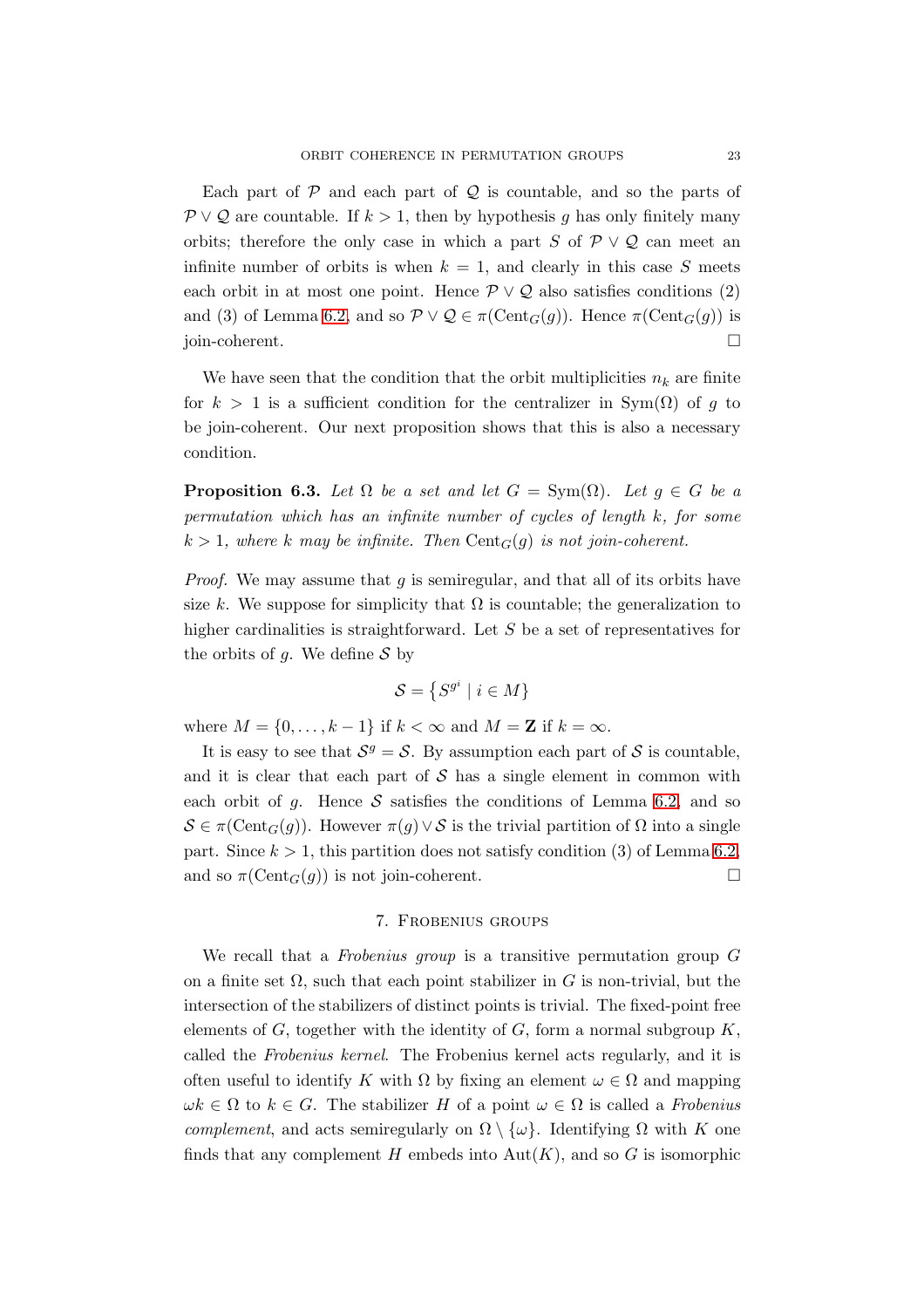as a permutation group to  $K \rtimes H$ , where K has the right regular action on itself. (For further results on Frobenius groups the reader is referred to Theorem 10.3.1 of [\[7\]](#page-34-6).)

We give a complete account of join- and meet-coherence in Frobenius groups. As well as being a natural object of study, these results will be important in Sections [9](#page-30-0) and [10.](#page-31-0)

# Proposition 7.1. *A Frobenius group is meet-coherent if and only if it is dihedral of prime degree.*

*Proof.* Let D be the dihedral group of prime degree p acting on a  $p$ -gon  $\Pi$ . For any vertices  $\alpha$  and  $\beta$  of  $\Pi$ , there is a unique reflection mapping  $\alpha$  to  $\beta$ . It follows that if  $P$  and  $Q$  are the orbit partitions of distinct reflections then  $P \wedge Q$  is the discrete partition. Since the only non-identity elements of D are reflections and full cycles, we see that D is meet-coherent.

For the converse, let  $G$  be a meet-coherent Frobenius group with Frobenius kernel K, acting on a set  $\Omega$ . If g and h lie in different point stabilizers, then since  $\pi(g) \wedge \pi(h)$  has two singleton parts, we see that  $\pi(g) \wedge \pi(h)$  is the orbit partition of the identity. It follows that if  $\mathcal{O}_g$  is an orbit of g, and  $\mathcal{O}_h$  is an orbit of h, then  $|\mathcal{O}_g \cap \mathcal{O}_h| \leq 1$ .

Suppose that  $|G: K| > 2$ . Let  $\alpha$  and  $\beta$  be distinct points in  $\Omega$ . Since the point stabilizers of  $\alpha$  and  $\beta$  meet every coset of K, and since there are at least three such cosets, we may choose elements  $g \in \text{Stab}_G(\alpha)$  and  $h \in \text{Stab}_G(\beta)$ , such that  $gh \notin K$ . Then gh fixes a point  $\gamma \in \Omega$ , distinct from α and β. Now clearly  $\{\gamma, \gamma g\}$  is a subset of a g-orbit  $\mathcal{O}_q$ , and  $\{\gamma g, \gamma gh\}$  is a subset of an h-orbit  $\mathcal{O}_h$ . But since  $\gamma gh = \gamma$ , we have found two points in  $\mathcal{O}_h \cap \mathcal{O}_g$ . This contradicts the observation above that  $|\mathcal{O}_g \cap \mathcal{O}_h| \leq 1$ .

Therefore  $|G: K| = 2$ , and if  $t \in G \setminus K$ , then t acts on K as a fixed-point free automorphism of order 2. It is well-known that this implies that  $K$  is an abelian group of odd order, and that  $t$  acts by inversion (see [\[7,](#page-34-6) Ch. 10, Theorem 1.4]).

Suppose that  $K$  has a non-trivial proper subgroup  $L$ . Since  $L$  has odd order, we have  $[K: L] \geq 3$ . If  $k \in K$  then the orbits of k are the cosets of K, whereas t preserves K and acts non-trivially on the cosets  $K/L$ . It easily follows that  $\pi(k) \wedge \pi(t)$  is not the orbit partition of any permutation in  $G$ ; this contradicts the assumption that G is meet-coherent. Therefore  $K$ is cyclic of prime order p, and G is a dihedral group of order  $2p$ .

Since a transitive join-coherent permutation group  $G$  of finite degree contains a full cycle, it is clear that if  $G$  is a Frobenius group then its kernel is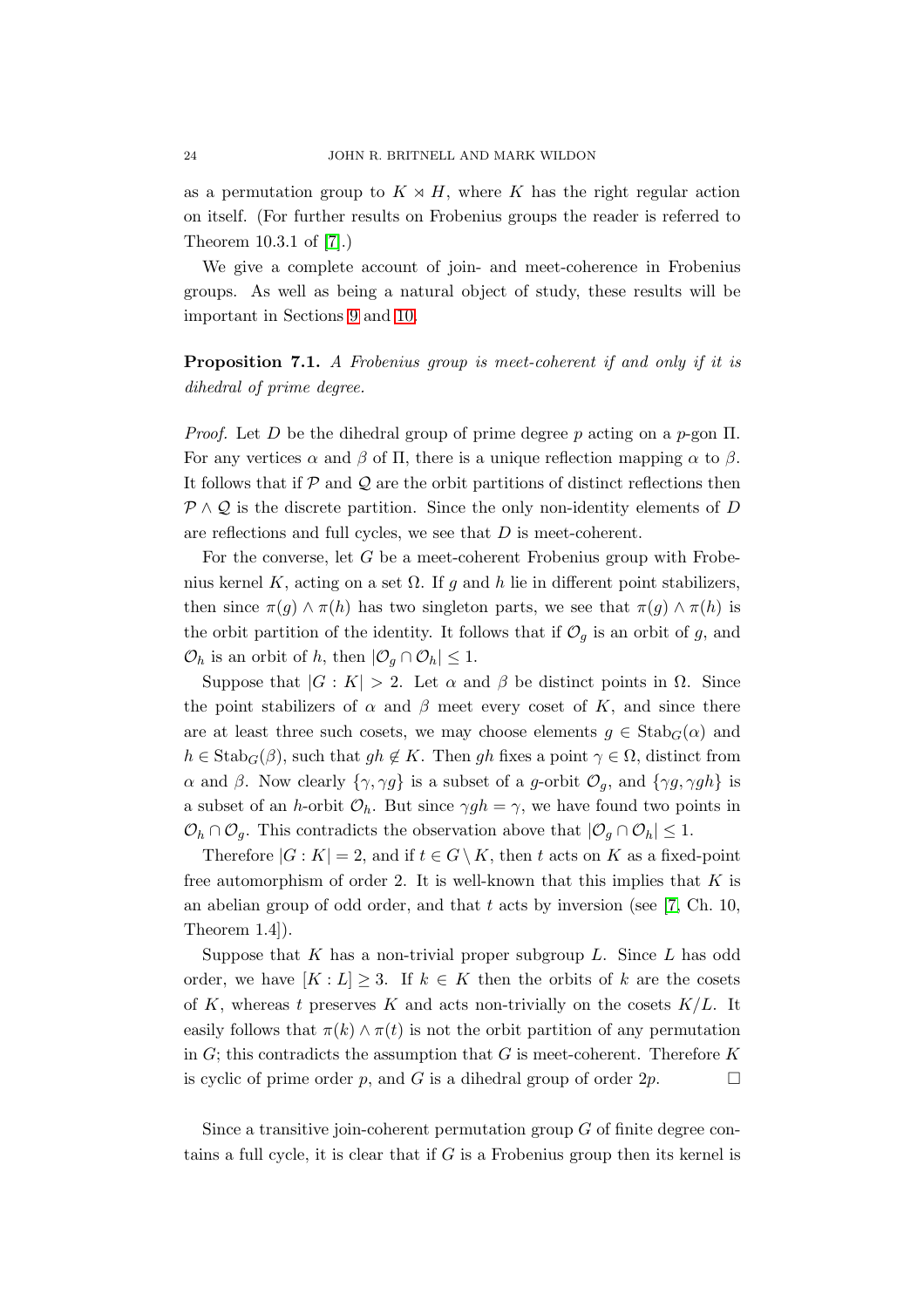cyclic. For this reason, we provide a description of Frobenius groups with a cyclic kernel.

<span id="page-24-0"></span>**Lemma 7.2.** *Let*  $n \in \mathbb{N}$ , and let H be a non-trivial finite group. There *exists a Frobenius group with cyclic kernel*  $K \cong C_n$  *and complement* H *if and only if*  $H \cong C_r$ *, where* r *divides*  $p-1$  *for each prime divisor* p *of* n.

*Proof.* Suppose that there exists such a Frobenius group. As mentioned at the start of this section, we may consider  $H$  as a group of automorphisms of K. Note that any non-identity element of  $H$  acts without fixed points on the non-identity elements of  $K$ . It follows that  $n$  is odd, since an even cyclic group has a unique element of order 2. Let  $p$  be a prime divisor of  $n$  and let  $L \cong C_p$  be the unique subgroup of K of order p. Then H acts faithfully on L and since  $\text{Aut}(L) \cong C_{p-1}$ , it follows that H is cyclic of order dividing  $p-1$ . Hence the order of H divides  $p-1$  for each prime divisor p of n.

Conversely, let  $n = p_1^{a_1} \dots p_m^{a_m}$ , let  $K = \langle x \rangle \cong C_n$ , and let r divide  $p_i - 1$ for all *i*. The Chinese Remainder Theorem allows us to choose  $d \in \mathbb{N}$  such that d has multiplicative order r modulo  $p_i^{a_i}$  for all i. The map  $h: x \mapsto x^d$ is an automorphism of K of order r, and it is easy to check that  $H = \langle h \rangle$  is a Frobenius complement for  $K$ .

We are now in a position to prove the following.

<span id="page-24-1"></span>Proposition 7.3. *A Frobenius group is join-coherent if and only if it has prime degree.*

*Proof.* Let G be a Frobenius group with kernel K and complement  $H$ . We identify the set on which  $G$  acts with  $K$ .

Suppose that G has prime degree p, and so  $K \cong C_p$ . Let X be a subgroup of G. If  $K \leq X$  then X is transitive, and its orbit partition is that of a generator of K. Otherwise  $X \cap K$  is trivial, and since  $G/K$  is abelian by Lemma [7.2,](#page-24-0) it follows that X is also abelian. If x is a non-identity element of X, then x fixes a unique element a of K; since X centralizes x we have  $X \leq$  Stab<sub>G</sub>(a). By Proposition [2.3\(](#page-7-1)3) the point stabilizers in G act joincoherently on K, and so there exists  $h \in \text{Stab}_G(a)$  such that the orbit partition of X is  $\pi(h)$ . Therefore G itself is join-coherent, as required.

For the converse implication, we observe that the non-identity elements of K are precisely the elements of  $G$  whose orbit partition has no singleton parts. Hence if G is join-coherent then  $\{\pi(k) \mid k \in K\}$  is closed under taking joins. Since the action of  $G$  on  $K$  is regular, it follows from Proposition [3.3](#page-8-0) that  $K$  is cyclic.

Suppose for a contradiction that  $|K|$  is composite. Then K has a characteristic non-trivial proper cyclic subgroup  $\langle k \rangle$ . The orbit partition  $\pi(k)$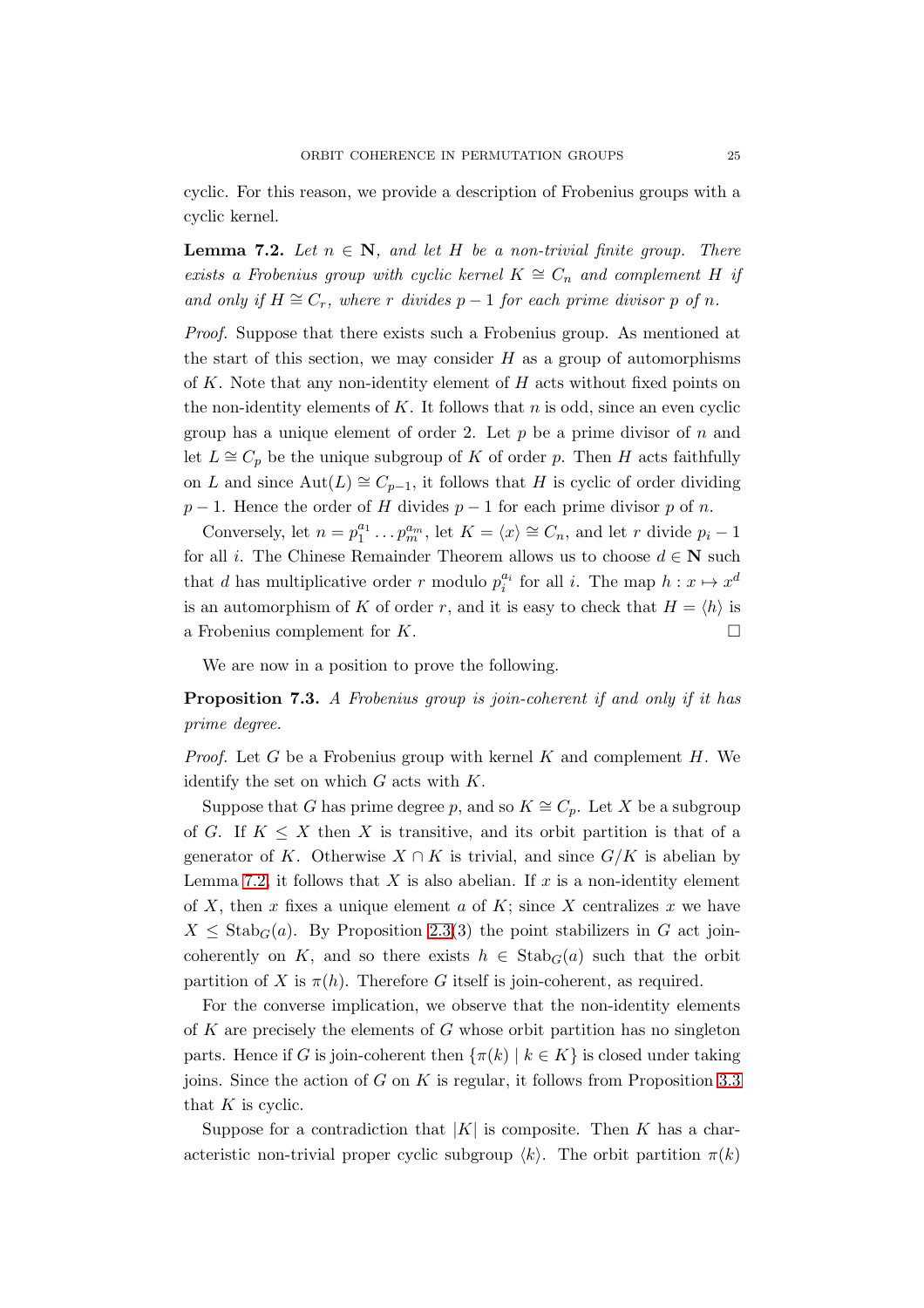is simply the partition of K into the cosets of  $\langle k \rangle$ . Let h be a non-identity element of H. By Lemma [7.2](#page-24-0) we see that |H| is coprime with  $|K|$ , and hence with  $|\langle k \rangle|$ . Since H acts semiregularly on  $K \setminus \{1\}$ , no proper coset of  $\langle k \rangle$ in K can be a union of orbits of h. Now consider the partition  $\pi(k) \vee \pi(h)$ . It has one part equal to  $\langle k \rangle$  itself, and every other part is a union of two or more cosets of  $\langle k \rangle$ . But this partition cannot be in  $\pi(G)$ , since it has parts of different sizes, but no singleton parts. Hence G is not join-coherent.  $\square$ 

### 8. Join-coherence in linear groups

<span id="page-25-0"></span>In this section we let  $V$  be a vector space of dimension  $d$  over a field  $K$ . We shall write  $\Lambda$  for the set of lines in V. Let G be a group in the range  $SL(V) \leq G \leq GL(V)$ . Then G has a natural action on the non-zero points of V, and the quotient  $G/Z(G)$  acts on  $\Lambda$ . Since the lines of V form a system of imprimitivity for the action of  $G$ , we see by Proposition [2.4\(](#page-7-0)1) that if  $G$ acts join-coherently then so does  $G/Z(G)$ . The main results of this section, Proposition [8.6](#page-29-1) and Proposition [8.7,](#page-29-0) show that if  $d > 1$  then these actions are almost never join-coherent. These results are used in our classification of join-coherent primitive groups in Section [9.](#page-30-0)

When  $d = 1$  we see that G is a cyclic group acting semiregularly, and so the action is join-coherent; of course the group  $G/Z(G)$  is trivial in this case. When  $d > 1$  we shall see that it is possible to reduce to the case when V is a 2-dimensional space; in this case we identify  $\Lambda$  with the set  $K \cup \{\infty\}$ , by identifying the line through  $(a, b) \in K^2$  with  $b/a$  when  $a \neq 0$ , and with  $\infty$ when  $a = 0$ . The group  $PGL_2(K)$  acting on  $\Lambda$  may then be identified with the group of fractional linear transformations

$$
\alpha \mapsto \frac{a\alpha + b}{c\alpha + d}, \quad a, b, c, d \in K, \ ad - bc \neq 0.
$$

The following fact is well known.

#### **Lemma 8.1.** *The action of the group*  $PGL_2(K)$  *on*  $\Lambda$  *is sharply* 3*-transitive.*

We shall write  $K_0$  for the characteristic subfield of K, and  $\Lambda_0$  for the subset  $K_0 \cup \{\infty\}$  of  $\Lambda$ . Our next proposition establishes that  $PGL_2(K)$  and  $PSL_2(K)$  are join-coherent only in a few small cases.

<span id="page-25-1"></span>**Lemma 8.2.** Let K be a field, and let G be in the range  $SL_2(K) \leq G \leq$ GL<sub>2</sub>(K). Then  $G/Z(G)$  *is join-coherent in its action on*  $\Lambda$  *if and only if*  $G = GL_2(\mathbf{F}_2)$  *or*  $G = GL_2(\mathbf{F}_3)$ *.* 

*Proof.* Suppose first of all that G contains elements of determinant  $-1$ . (This is always the case if char  $K = 2$ .) Then  $PGL_2(K)$  has a subgroup isomorphic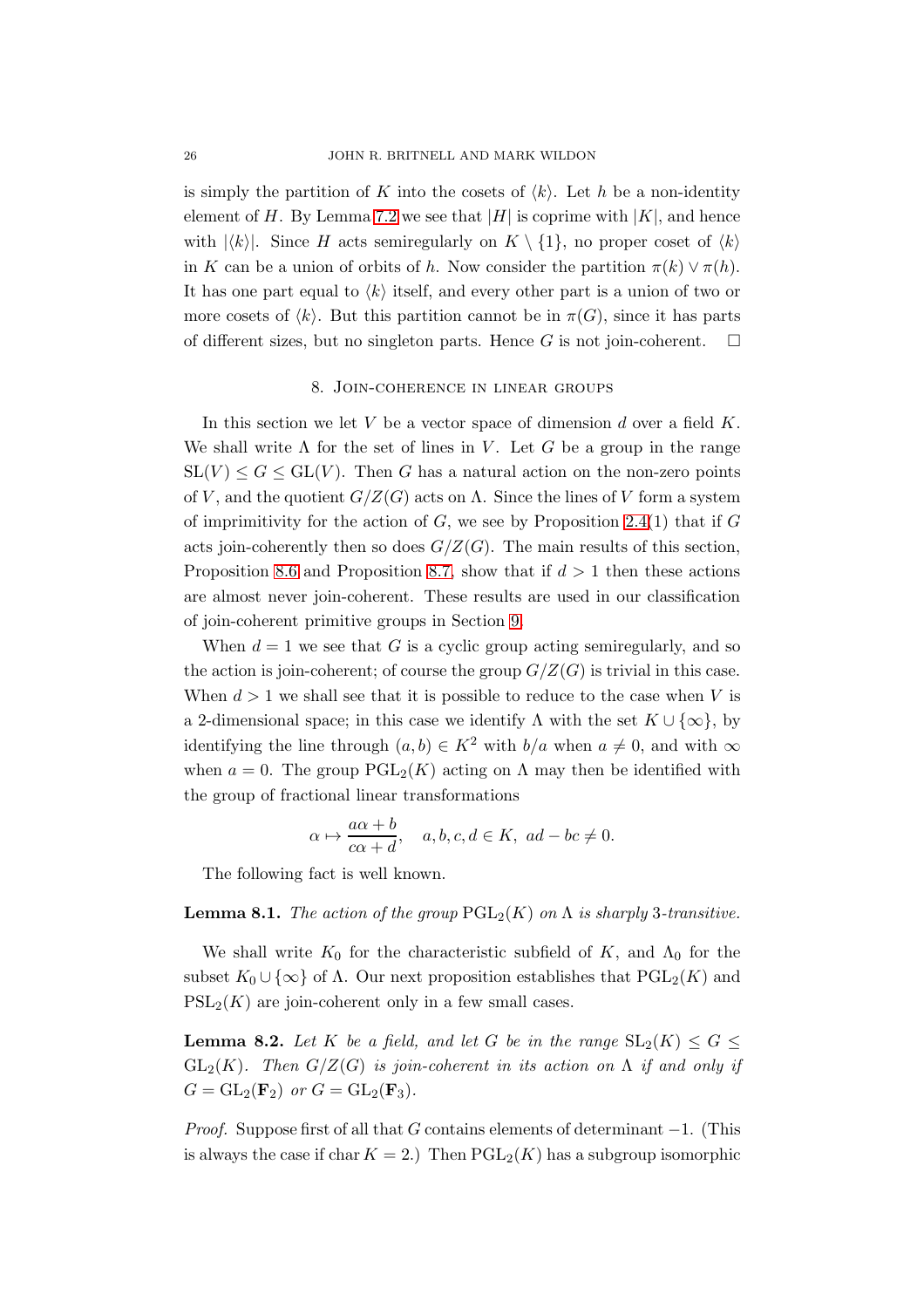to  $S_3$ , generated by elements g and h which act on  $\Lambda$  as  $g : \alpha \mapsto 1/\alpha$  and  $h : \alpha \mapsto 1 - 1/\alpha$ . The parts of  $\pi(g) \vee \pi(h)$  have the form

$$
\{\alpha, 1/\alpha, 1-\alpha, 1-1/\alpha, \alpha/(\alpha-1), (\alpha-1)/\alpha\}
$$

for  $\alpha \in K$ . One part is  $\{0, 1, \infty\}$ . If char  $K = 3$  then  $\{-1\}$  is a singleton part, and if char  $K > 5$  then  $\{-1, 2, 1/2\}$  is a part of size 3. If K contains primitive cube roots of 1 then they form a part of size 2. All other parts have size 6. If  $k \in \text{PGL}_2(K)$  has orbit partition  $\pi(g) \vee \pi(h)$  then  $k^3$  has at least 3 fixed points; since  $PGL_2(K)$  is sharply 3-transitive, it follows that  $k^3 = 1$ . Therefore  $|K| \leq 3$ . The well-known isomorphisms  $\mathrm{PGL}_2(\mathbf{F}_2) \cong S_3$ and PGL<sub>2</sub>(F<sub>3</sub>)  $\cong$  S<sub>4</sub> now give the join-coherent groups appearing in the lemma.

To deal with the remaining case it will be useful to observe that if  $k \in \mathbb{Z}$  $PGL_2(K)$  fixes  $\Lambda_0$  set-wise then there exist  $x, y, z \in \Lambda_0$  whose images under k are 0, 1, ∞, respectively; since  $PGL_2(K)$  is sharply 3-transitive it follows that  $k$  is the map

$$
\alpha \longmapsto \frac{(y-z)(\alpha-x)}{(y-x)(\alpha-z)},
$$

and so  $k \in \text{PGL}_2(K_0)$ .

Suppose that char  $K > 0$  and that G has no elements of determinant  $-1$ . It is clear that  $G/Z(G)$  acts transitively on  $\Lambda_0$ . Suppose that  $t \in G$  has a single orbit on  $\Lambda_0$ . Then t lies in the subgroup of  $GL_2(\mathbf{F}_p)$  generated by a Singer element  $s \in GL_2(\mathbf{F}_p)$  of order  $p^2 - 1$ . The determinant of s is a generator of  $\mathbf{F}_p^{\times}$  and hence  $(\det s)^{(p-1)/2} = -1$ . By assumption G has no elements of determinant  $-1$ , and so if  $p - 1 = 2<sup>a</sup>c$  where c is odd, then  $t \in \langle s^{2^a} \rangle$ . However, it is clear that s acts as a  $(p+1)$ -cycle on  $\Lambda_0$ , and so  $s^2$ has two orbits on  $\Lambda_0$ . Hence no such element t can exist, and so G is not join-coherent in its action on Λ.

Finally suppose that char  $K = 0$ . It is easy to show that G contains elements g and h such that  $\alpha q = 4\alpha$ , and  $\alpha h = 9\alpha$  for all  $\alpha \in K$ . (Here 4 and 9 may be replaced with any two squares that generate a non-cyclic subgroup of  $\mathbf{Q}^{\times}$ .) Suppose that  $t \in G$  is such that  $\pi(t) = \pi(q) \vee \pi(h)$ . Since t has both 0 and  $\infty$  as fixed points, it easily follows that there exists  $x \in \mathbf{Q}$ such that  $\alpha t = x\alpha$  for all  $\alpha \in K$ . The orbit of  $\langle q, h \rangle$  on  $\mathbf{Q} \cup \{\infty\}$  containing 1 is  $\{4^{i}9^{j}: i,j \in \mathbb{Z}\},\$  whereas the orbit of  $\langle t \rangle$  on  $\mathbf{Q} \cup \{\infty\}$  containing 1 is  ${x}^i : i \in \mathbb{Z}$ . It is clear that these sets are not equal for any choice of  $x \in \mathbb{Q}$ . Hence  $G/Z(G)$  is not join-coherent in its action on  $\Lambda$ .

It is worth noting that  $PSL_2(Q)$  does contain finitely generated subgroups that are transitive on  $\mathbf{Q} \cup \{\infty\}$ . For example, one such subgroup is generated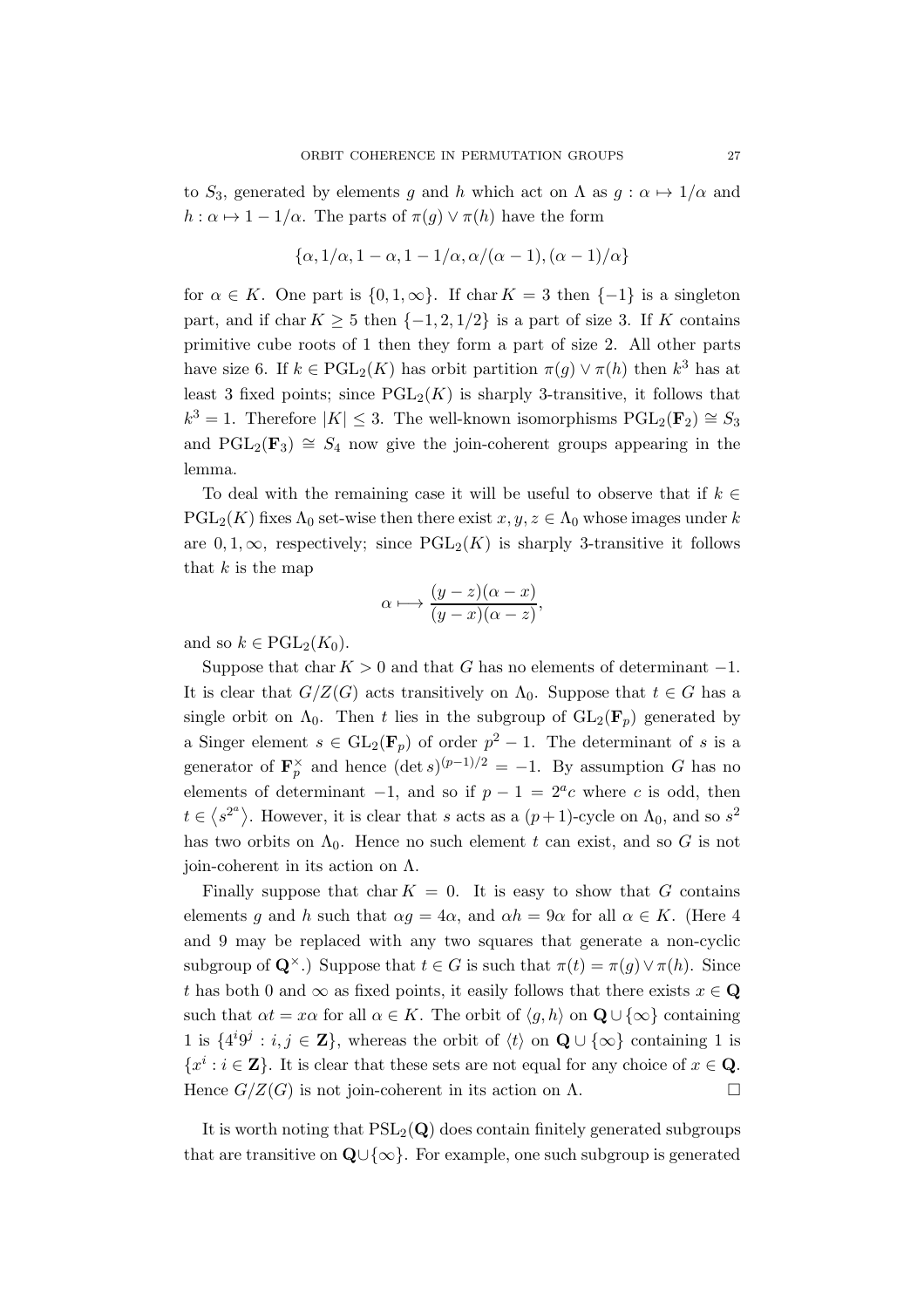by the maps  $g : \alpha \mapsto \alpha + 1$  and  $h : \alpha \mapsto \alpha/(\alpha + 1)$  used to define the Calkin– Wilf tree of rational numbers [\[3\]](#page-34-7). It can be shown, however, that no element  $k \in \text{PGL}_2(\mathbf{Q})$  acts transitively on  $\mathbf{Q} \cup \{\infty\}$ ; this gives an alternative way to conclude the proof of Lemma [8.2.](#page-25-1)

Lemma [8.2](#page-25-1) is the basis for the following more general statement.

<span id="page-27-1"></span>Proposition 8.3. *Let* V *be a vector space of dimension* d *over a field* K*, where*  $d \geq 2$ *. Let* G *be in the range*  $SL(V) \leq G \leq GL(V)$ *. Then the action of*  $G/Z(G)$  *on the lines of* V *is not join-coherent unless*  $d = 2$  *and*  $|K| \leq 3$ *.* 

*Proof.* Let W be a subspace of V, and let  $G_W$  be the set-stabilizer of W in G. By Proposition [2.3\(](#page-7-1)2), if G is join-coherent in its projective action on the lines of V, then  $G_W$  is join-coherent on the lines of W.

Take  $W$  to be a 2-dimensional subspace of  $V$ . By Lemma [8.2,](#page-25-1) applied to  $G_W$ , we see that G cannot be join-coherent unless  $|K| \leq 3$ . Suppose that  $|K| \leq 3$  and  $d \geq 3$ . Take W to be a 3-dimensional subspace of V. The possibilities for  $G_W/Z(G_W)$  are PGL<sub>3</sub>( $\mathbf{F}_2$ ) and PSL<sub>3</sub>( $\mathbf{F}_3$ ) and PGL<sub>3</sub>( $\mathbf{F}_3$ ). A straightforward computation, using the software mentioned in the introduction, shows that none of these groups is join-coherent, and so if  $d \geq 3$ then  $G/Z(G)$  is not join-coherent.

Let  $\Phi$  be a non-trivial group of automorphisms of the field K, and let G be a group such that  $SL(V) \leq G \leq GL(V)$ . Then  $G \cdot \Phi$  acts on the non-zero points of V, and  $(G \cdot \Phi)/Z(G)$  acts on the set  $\Lambda$  of lines.

<span id="page-27-0"></span>Lemma 8.4. *Let* Φ *be a non-trivial group of automorphisms of a finite field* K*. Let* G *be in the range*  $SL_2(K) \leq G \leq GL_2(K)$ *. Then*  $(G \cdot \Phi)/Z(G)$ *is join-coherent on*  $\Lambda$  *if and only if*  $K = \mathbf{F}_4$ ,  $G = SL_2(\mathbf{F}_4)$  *or*  $G = GL_2(\mathbf{F}_4)$ *,*  $and \Phi = Gal(\mathbf{F}_4 : \mathbf{F}_2).$ 

*Proof.* Let  $|K| = p^r$  where p is prime. Since K admits non-trivial automorphisms, we must have  $r > 1$ . Let H be the stabilizer in  $G \cdot \Phi$  of a distinguished line  $\ell \in \Lambda$ . Since the action of  $PSL_2(K)$  on  $\Lambda$  is 2-transitive, the action of H on  $\Lambda \backslash {\{\ell\}}$  is transitive. If  $G \cdot \Phi$  is join-coherent on  $\Lambda$ , then by Proposition [2.3\(](#page-7-1)3), so is  $H$ . It follows that  $H$  must contain an element of order p<sup>r</sup>. Let  $r = p^a m$  where p does not divide m. Let  $g \in G \cdot \Phi$  be a p-element. Since the full automorphism group of  $K$  has order  $r$ , we see that  $g^{p^a} \in G$ . But a non-trivial unipotent element of  $GL_2(K)$  has order p, and so  $g^{p^{a+1}} = 1$ . Hence the order of g is at most  $p^{a+1}$ . However,  $p^{a+1}$  is strictly less than  $p^r$ , except in the case when  $a = 1$ ,  $r = 2$  and  $p = 2$ , and so  $p^r = 4$ .

When  $K = \mathbf{F}_4$  we observe that since every element in  $\mathbf{F}_4$  is a square,  $PGL_2(\mathbf{F}_4) = PSL_2(\mathbf{F}_4)$ . Moreover,  $PGL_2(\mathbf{F}_4)$ . Gal $(\mathbf{F}_4 : \mathbf{F}_2)$  is isomorphic to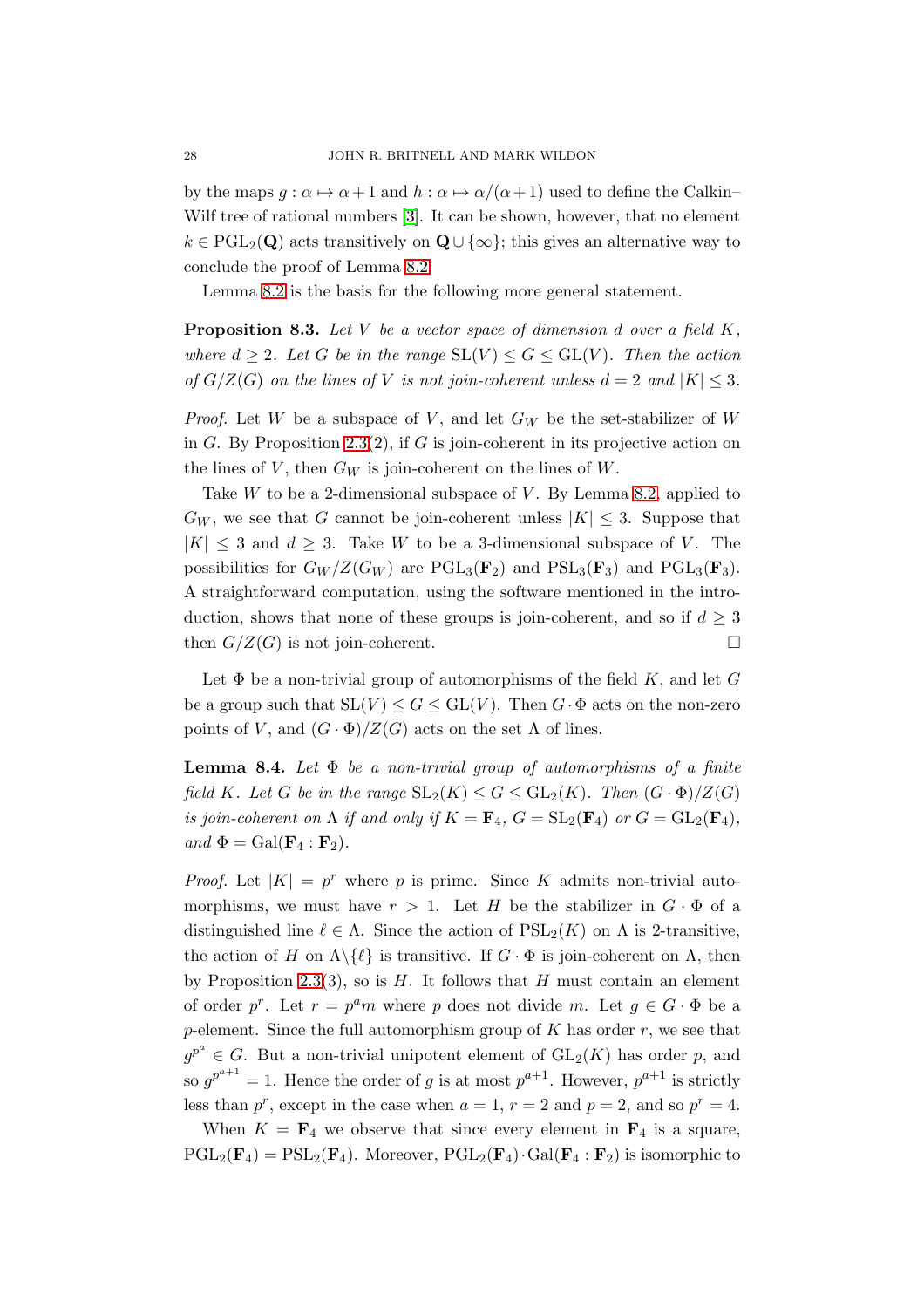the symmetric group  $S_5$ , in its standard action on 5 points, and is therefore join-coherent.

The principal difficulty in extending Lemma [8.4](#page-27-0) to general fields comes from simple transcendental extensions of  $\mathbf{F}_p$  for small primes p. Let  $K =$  $\mathbf{F}_p(x)$ , where x is a transcendental element. We shall represent elements of  $K \cup {\infty}$  as rational quotients  $P(x)/Q(x)$ , where not both  $P(x)$  and  $Q(x)$ are zero, taking the quotients in which  $Q(x) = 0$  to represent  $\infty$ . Recalling our earlier identification of  $K \cup \{\infty\}$  with the projective line  $\Lambda$ , this gives a convenient representation for the points of  $\Lambda$ . In this representation, the fractional linear transformation  $\alpha \mapsto (A\alpha + B)/(C\alpha + D)$  in PGL<sub>2</sub>(K) acts by

$$
\frac{P(x)}{Q(x)} \mapsto \frac{AP(x) + BQ(x)}{CP(x) + DQ(x)}.
$$

It is straightforward to check that this is a well-defined action of  $PGL_2(K)$ on Λ.

<span id="page-28-0"></span>**Lemma 8.5.** Let p be prime and let  $K = \mathbf{F}_p(x)$ , where x is a transcendental *element.* Let  $\Phi = \text{Gal}(K : \mathbf{F}_p)$  and let  $H = \text{PGL}_2(K)$ . There is an action  $of H \cdot \Phi$  *on*  $\Lambda$  *defined by* 

$$
h\varphi : \frac{P(x)}{Q(x)} \to \left(\frac{P(x\varphi)}{Q(x\varphi)}\right)h.
$$

*In this action,*  $H \cdot \Phi$  *acts regularly on the orbit containing*  $x^{p+1} + x^p$ .

*Proof.* The remarks made immediately before the lemma show that the action is well-defined. Let  $P(x) = x^{p+1} + x^p$ . It suffices to show that if  $P(x)h = P(x\varphi)$  for  $h \in H$  and  $\varphi \in Gal(K : \mathbf{F}_p)$ , then h and  $\varphi$  are the identities in their respective groups. It is clear that  $\varphi$  is determined by its effect on  $x$ , and it is well known that

$$
x\varphi = \frac{ax+b}{cx+d}
$$

for some  $a, b, c, d \in \mathbf{F}_p$  with  $ad - bc \neq 0$ . (In fact  $Gal(K : \mathbf{F}_p) \cong \text{PSL}_2(\mathbf{F}_p)$ , and so we have two distinct projective linear groups, acting in different ways on  $\Lambda$ .) Suppose that

$$
P(x\varphi) = \frac{(ax+b)^{p+1}}{(cx+d)^{p+1}} + \frac{(ax+b)^p}{(cx+d)^p} = \frac{A(x^{p+1}+x^p) + B}{C(x^{p+1}+x^p) + D} = Ph.
$$

Then using the fact that  $(rx + s)^p = rx^p + s$  for any  $r, s \in K_0$ , we have

$$
(axp + b)((a + c)x + (b + d))(Cxp+1 + Cxp + D)
$$
  
=  $(cxp + d)(cx + d)(Axp+1 + Axp + B).$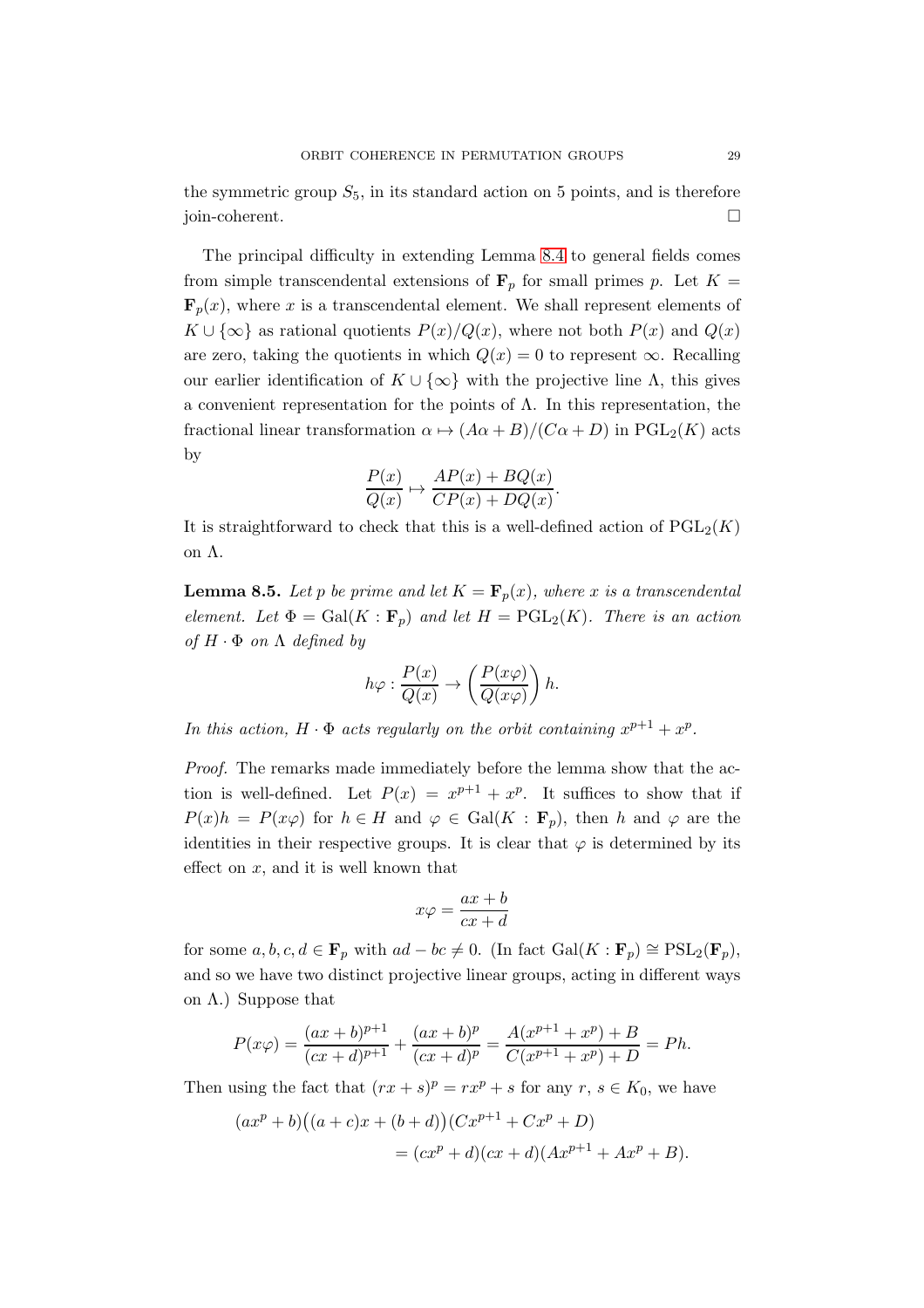By comparing the coefficients of  $x$  on both sides of this equation, starting with the constant and linear terms, it is now easy to show that h and  $\varphi$  are the identity maps.  $\Box$ 

We are now ready to prove our main result on the action of extended linear groups on lines.

<span id="page-29-1"></span>Proposition 8.6. *Let* Φ *be a non-trivial group of automorphisms of a field* K*. Let* V *be a* d*-dimensional space over* K*, and let* G *be in the range*  $SL(V) \leq G \leq GL(V)$ *. If*  $(G \cdot \Phi)/Z(G)$  *is join-coherent on the lines of* V, *then*  $K = \mathbf{F}_4$ ,  $G = SL_2(\mathbf{F}_4)$  *or*  $G = GL_2(\mathbf{F}_4)$ *, and*  $\Phi = Gal(\mathbf{F}_4 : \mathbf{F}_2)$ *.* 

*Proof.* Let  $W_0 \subseteq V$  be a 2-dimensional vector space over  $K_0$ , and define  $W = W_0 \otimes_{K_0} K$ . Then  $\Phi$  stabilizes W as a set. By Proposition [2.3\(](#page-7-1)2), if  $(G \cdot \Phi)/Z(G)$  is join-coherent on the lines of V, then the set stabilizer of W is join-coherent on the lines of W. Therefore, provided  $K \neq \mathbf{F}_4$ , it is sufficient to prove the theorem in the case  $d = 2$ . By a similar argument, it is sufficient in the case  $K = \mathbf{F}_4$  to show that the groups  $PGL_3(4) \cdot Gal(\mathbf{F}_4 : \mathbf{F}_2)$  and  $PSL_3(4) \cdot Gal(\mathbf{F}_4 : \mathbf{F}_2)$  are not join-coherent. This follows from a straightforward computation.

We shall therefore assume that  $V$  is 2-dimensional. We need the following observation: if E is a subfield of K and  $H_E$  is the set-stabilizer of the set  $\Lambda_E$ of lines in  $\Lambda$  contained in  $W_0 \otimes_{K_0} E$ , then by Proposition [2.3\(](#page-7-1)2), the action of  $H_E$  on  $\Lambda_E$  is join-coherent.

We first use this observation in the case  $E = \mathbf{F}_p$ . Then  $\Lambda_E = \Lambda_0$ , and since  $\Phi$  acts trivially on  $\Lambda_0$ , we may apply Lemma [8.2](#page-25-1) to the group  $H_E \leq$  $GL_2(\mathbf{F}_p)$  to deduce that  $|K_0| \leq 3$ . Hence  $K_0 = \mathbf{F}_p$  where  $p \leq 3$ . If K is algebraic over  $\mathbf{F}_p$  then K is a finite field, and so, by Lemma [8.4,](#page-27-0) we have  $K = \mathbf{F}_4$  and  $G = SL_2(\mathbf{F}_4)$  or  $G = GL_2(\mathbf{F}_4)$ .

Now suppose that K is not an algebraic extension of  $\mathbf{F}_p$ . In this case there exists  $x \in K$  such that x is transcendental over  $\mathbf{F}_p$ . Applying the observation to the purely transcendental extension  $E = \mathbf{F}_p(x)$ , we see that  $H_E \cdot \Phi$  acts join-coherently on  $\Lambda_E$ . By Lemma [8.5,](#page-28-0) the group  $H_E \cdot \Phi$  has a regular orbit in its action on  $K \cup \{\infty\}$ . However  $H_E \cdot \Phi$  is not locally cyclic, and so, by Proposition [3.3,](#page-8-0) the action of  $H_E \cdot \Phi$  is not join-coherent.  $\Box$ 

Finally, we extend the results to the action of  $GL(V)$  on the non-zero points of  $V$ .

<span id="page-29-0"></span>Proposition 8.7. *Let* V *be a* d*-dimensional vector space over a field* K*, where*  $d > 1$ *. Let*  $\Phi$  *be a group (possibly trivial) of automorphisms of* K, *and let* G *be in the range*  $SL(V) \leq G \leq GL(V)$ *. If*  $G \cdot \Phi$  *is join-coherent in its action on*  $V \setminus \{0\}$  *then*  $K = \mathbf{F}_2$  *and*  $d = 2$ *.*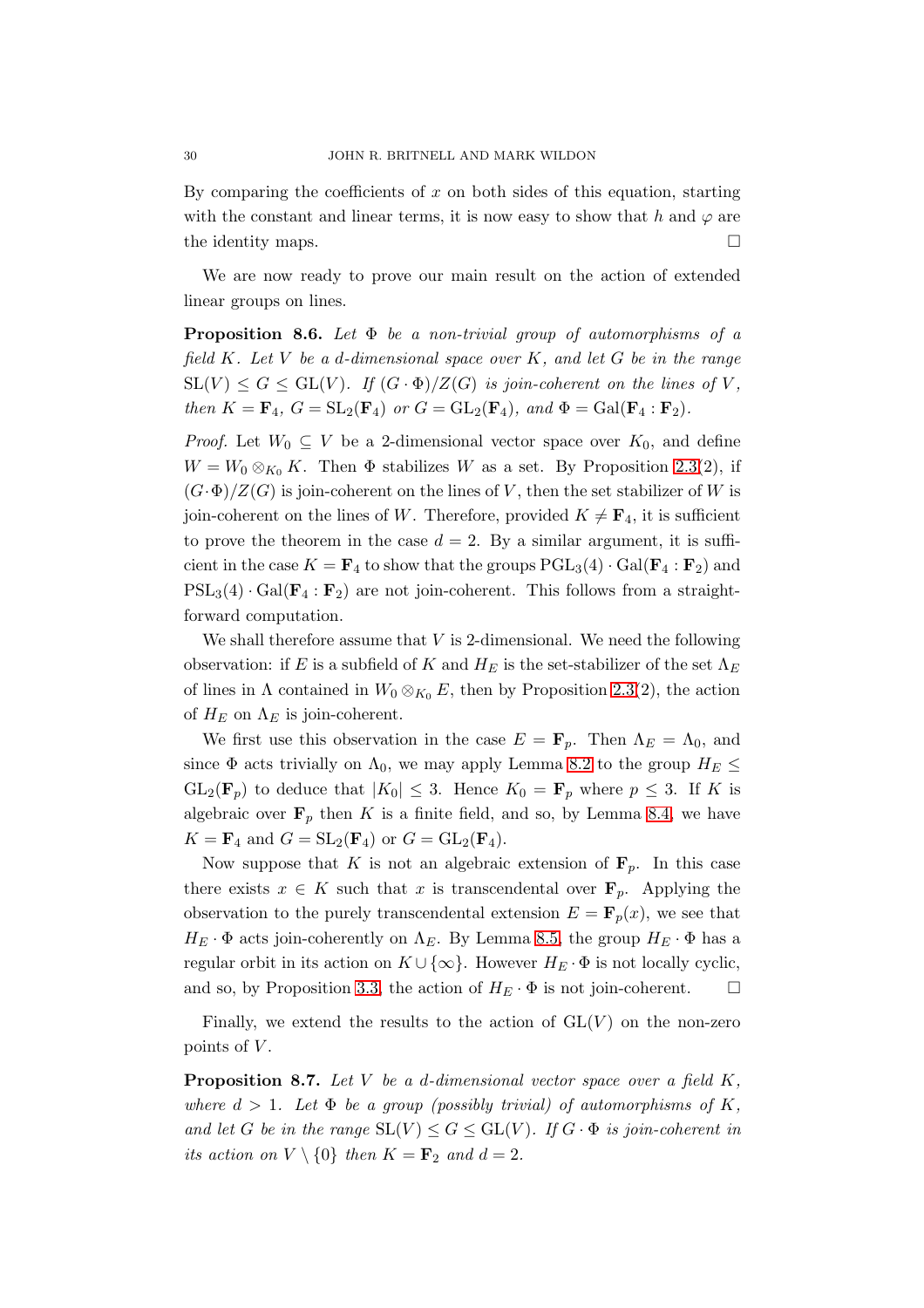*Proof.* The set of punctured lines  $\{\ell \setminus \{0\} | \ell \in \Lambda\}$  form a system of imprimitivity for the action of G on  $V \setminus \{0\}$ . Hence, by Proposition [2.4\(](#page-7-0)1), if  $G \cdot \Phi$ is join-coherent on points, then  $(G \cdot \Phi)/Z(G)$  is join-coherent on lines. It follows from Propositions [8.3](#page-27-1) and [8.6](#page-29-1) that  $G \cdot \Phi$  is one of  $GL_2(\mathbf{F}_2)$ ,  $GL_2(\mathbf{F}_3)$ or  $GL_2(\mathbf{F}_4)$  ·  $Gal(\mathbf{F}_4 : \mathbf{F}_2)$ . A computation shows that the only one of these groups which is join-coherent on points is  $GL_2(\mathbf{F}_2)$ .

#### <span id="page-30-0"></span>9. Primitive join-coherent groups of finite degree

In this section we shall establish Theorem [4,](#page-2-0) that a primitive permutation group of finite degree is join coherent if and only if it is a symmetric group or a subgroup of the Frobenius group  $AGL_1(\mathbf{F}_p)$  in its action on p points.

If G is a primitive join-coherent group of finite degree  $n$  then it contains an n-cycle. The following lemma, classifying such groups, is Theorem 3 in [\[9\]](#page-34-8). (The reader is referred to [\[9\]](#page-34-8) for original references.) We shall write  $P\Gamma L_d(\mathbf{F}_q)$  for the group  $PGL_d(\mathbf{F}_q) \cdot \Phi$ , where  $\Phi$  is the Galois group of  $\mathbf{F}_q$ over its prime subfield.

Lemma 9.1. *Let* G *be a primitive permutation group on* n *points containing an* n*-cycle. Then one of the following holds:*

- (1) *G* is  $S_n$  *or*  $A_n$ ;
- (2)  $n = p$  *is a prime, and*  $G \leq \text{AGL}_1(\mathbf{F}_p)$ ;
- (3)  $\text{PGL}_d(\mathbf{F}_q) \leq G \leq \text{P}\Gamma L_d(\mathbf{F}_q)$  *for*  $d > 1$ *, where*  $n = \frac{q^d 1}{q 1}$ , *the action being either on projective points or on hyperplanes;*
- (4) G is  $PSL_2(\mathbf{F}_{11})$  or  $M_{11}$  acting on 11 points, or  $M_{23}$  acting on 23 *points.*

It is straightforward to prove Theorem [4](#page-2-0) using this lemma and the results of Sections 7 and 8. Certainly  $S_n$  is join-coherent, and we have seen that  $A_n$ is not join-coherent when  $n > 3$ . A transitive subgroup of  $AGL_1(\mathbf{F}_p)$  is a Frobenius group, and is therefore join-coherent by Proposition [7.3.](#page-24-1)

Suppose that  $PGL_d(\mathbf{F}_q) \leq G \leq P\Gamma L_d(\mathbf{F}_q)$ . The actions of G on points and on hyperplanes are dual to one another, and it therefore suffices to rule out join-coherence for one of them. By Propositions [8.3](#page-27-1) and [8.6,](#page-29-1) the only join-coherent examples in the action on points are  $PGL_2(\mathbf{F}_2)$ ,  $PGL_2(\mathbf{F}_3)$  and  $P\Gamma L_2(\mathbf{F}_4)$ . As we have seen, these are isomorphic as permutation groups to  $S_3$ ,  $S_4$  and  $S_5$  respectively, in their natural actions.

We have therefore reduced the proof to a small number of low degree groups, namely  $PSL_2(\mathbf{F}_{11})$  in its action on 11 points, and the Mathieu groups  $M_{11}$  and  $M_{23}$ . Establishing that none of these groups is join-coherent is a routine computational task.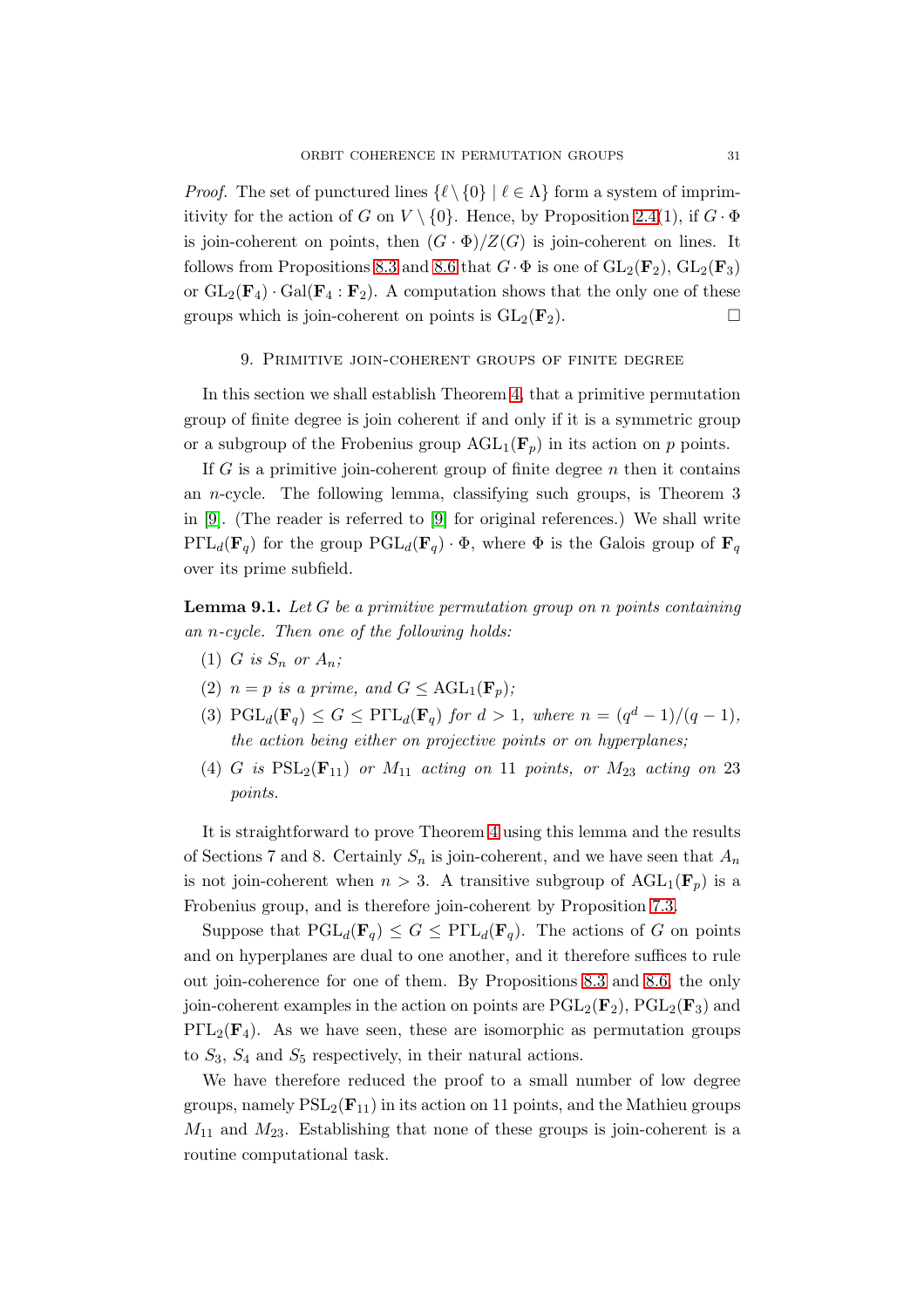# <span id="page-31-0"></span>10. Groups containing a proper normal cyclic subgroup acting regularly

We have observed that a transitive join-coherent permutation group on a finite set must contain a full cycle. We end this paper by investigating the situation when this cycle generates a normal subgroup.

Let G act on  $\Omega$ , a set of size n. Suppose that K is a transitive normal cyclic subgroup of G of order n. Let H be the stabilizer of a point  $\omega \in \Omega$ . Then clearly  $G = K \rtimes H$ , and by the argument indicated at the start of Section 7, we may identify  $\Omega$  with K by the bijection sending  $\omega k \in \Omega$  to  $k \in K$ . The action of H on  $\Omega$  then defines an embedding of H into Aut(K). Every subgroup of K is characteristic in  $K$ , and therefore invariant under the action of H.

Suppose that G is join-coherent. If  $n = ab$  for coprime a, b then  $K \cong$  $C_a \times C_b$ , and we see from Proposition [4.4](#page-14-2) that G factorizes as  $G_1 \times G_2$ , where  $G_1$  is join-coherent on  $C_a$ ,  $G_2$  is join-coherent on  $C_b$ , and the factors  $G_1$  and  $G_2$  have coprime orders. Therefore, to obtain a complete classification, it suffices to consider the case that  $n$  is a prime power.

One trivial possibility is that  $G = K$ ; in this case the action of G is semiregular, and join-coherent by Proposition [3.3.](#page-8-0) If  $K$  is assumed to be a proper subgroup, then we shall see that the classification divides into two cases: the case that  $n = p$  is prime, and the case that  $n = p^a$  for  $a > 1$ .

<span id="page-31-1"></span>**Proposition 10.1.** Let p be prime and let  $a > 1$ . Let  $\Gamma(p^a)$  be the extension *of the additive group*  $\mathbf{Z}/p^a\mathbf{Z}$  *by the automorphism*  $f: x \mapsto rx$ *, where*  $r =$  $p^{a-1} + 1$ . Then  $\Gamma(p^a)$  is join-coherent.

*Proof.* An element g of  $\Gamma(p^a)$  may be represented as  $x \mapsto r^jx + i$  for nonnegative integers  $i < p^a$  and  $j < p$ . It is clear that  $xg = (jp^{a-1} + 1)x + i$ and so  $xg = x$  if and only if  $jp^{a-1}x + i = 0$ . Moreover, a straightforward calculation shows that

$$
x g^t - x = t j p^{a-1} x + \frac{t(t-1)}{2} i j p^{a-1} + t i,
$$

and so, if  $c \geq 1$ , then

$$
x g^{p^c} - x = \begin{cases} p^c i & \text{if } p \text{ is odd} \\ 2^{c} i (2^{a-2} (2^c - 1) j + 1) & \text{if } p = 2. \end{cases}
$$

Since  $\Gamma(p^a)$  is a p-group, and  $xg^t-x=0$  if and only if the g-orbit containing x has size dividing  $t$ , the preceding equation allows us to determine the sizes of the orbit partitions of elements of  $\Gamma(p^a)$ . Let  $p^b$  be the highest power of p dividing i if  $i \neq 0$ , and let  $b = a$  if  $i = 0$ .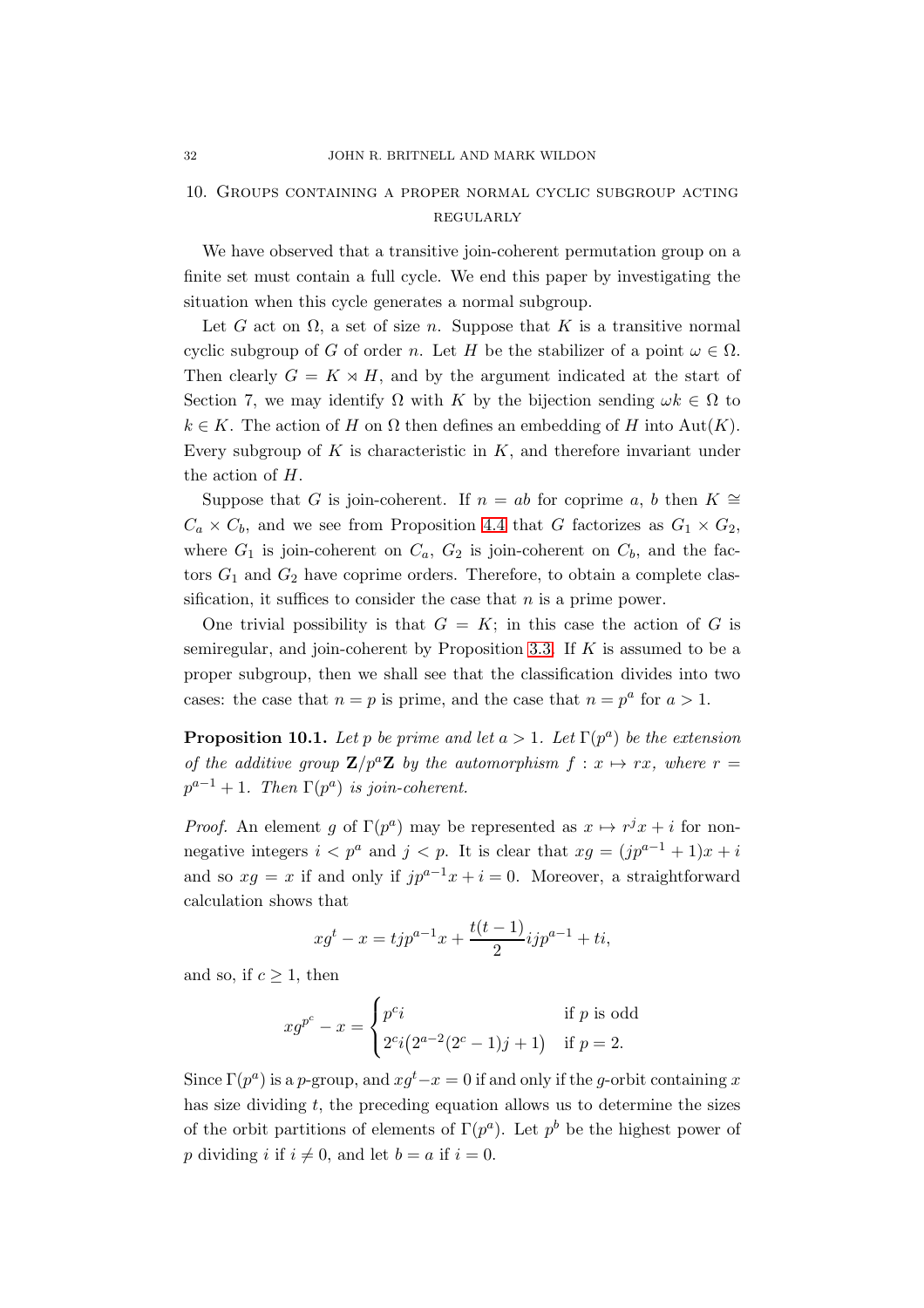- (1) If  $b < a-1$ , or if  $j = 0$ , then  $xg \equiv x \mod p^b$  for all  $x \in \mathbb{Z}/p\mathbb{Z}$  and each orbit of g has size  $p^{a-b}$ . Hence the orbits of g are the cosets of  $\langle p^b \rangle$  in  $\mathbf{Z}/p^a \mathbf{Z}$ .
- (2) If  $b \ge a 1$  and  $j \ne 0$ , then x is a fixed point of g if and only if p divides  $jx + k$ , where  $i = p^{a-1}k$ . Thus the fixed points of g form a coset of  $\langle p \rangle$  in  $\mathbf{Z}/p^a \mathbf{Z}$ . The remaining orbits have size p and are cosets of  $\langle p^{a-1} \rangle$  in  $\mathbf{Z}/p^a \mathbf{Z}$ .

From this description of the orbit partitions of elements of  $\Gamma(p^a)$ , it is not hard to show that  $\pi(\Gamma(p^a))$  is closed under the join operation.

We remark that when p is odd, the group  $\Gamma(p^a)$  is the unique extension of  $\mathbf{Z}/p^a\mathbf{Z}$  by an automorphism of order p. When  $p = 2$  there are three such extensions, provided  $a \geq 3$ , of which  $\Gamma(p^a)$  is the one which is neither dihedral nor quasidihedral. (There appears to be no widely accepted name for this group.)

<span id="page-32-0"></span>**Proposition 10.2.** Let p be prime, let  $a > 1$ , and let K be the additive *group*  $\mathbf{Z}/p^a\mathbf{Z}$ . Let H be a non-trivial group of automorphisms of K. The  $group K \times H$  *is join-coherent if and only if it is the group*  $\Gamma(p^a)$  *from Proposition [10.1.](#page-31-1)*

*Proof.* Let G be the full group of affine transformations of  $\mathbf{Z}/p^a\mathbf{Z}$ . Then  $K \rtimes H \leq G$ . Let L be the unique subgroup of K of order p.

We describe the elements of  $G$  which have an orbit equal to  $L$ . Suppose that  $g: x \mapsto rx+s$  is such an element. Then it is easy to see that  $s = mp^{a-1}$ for some m not divisible by p, since the image of 0 under  $g$  is a non-identity element of L. Furthermore, since q has no fixed points in  $L$ , we see that  $r \equiv 1 \mod p$ . But these restrictions on r and s imply that the equation  $x = rx + s$  has a solution in  $\mathbf{Z}/p^a\mathbf{Z}$ , except in the case that  $r = 1$ , when  $g \in L$ . Hence g must have a fixed point in  $K \setminus L$ , except in the case that its orbits are precisely the cosets of L in K.

Let g be a generator of L. The orbits of g are the cosets of  $L$ , and the automorphism group  $H$  clearly stabilizes  $L$  set-wise. It follows that for any  $h \in H$ , the join  $\pi(q) \vee \pi(h)$  has L as a part, and that every part is a union of cosets of L. But such a partition has no singleton part, and so cannot be in  $\pi(G)$  unless each of its parts is a single coset; this implies that if  $K \rtimes H$  is join-coherent, then the action of H on the cosets of L is trivial. It is easy to see that this is the case only if  $H = \langle f \rangle$ , where f is as in Proposition [10.1.](#page-31-1)

We are now in a position to prove Theorem [5.](#page-33-0) For convenience we restate the theorem below.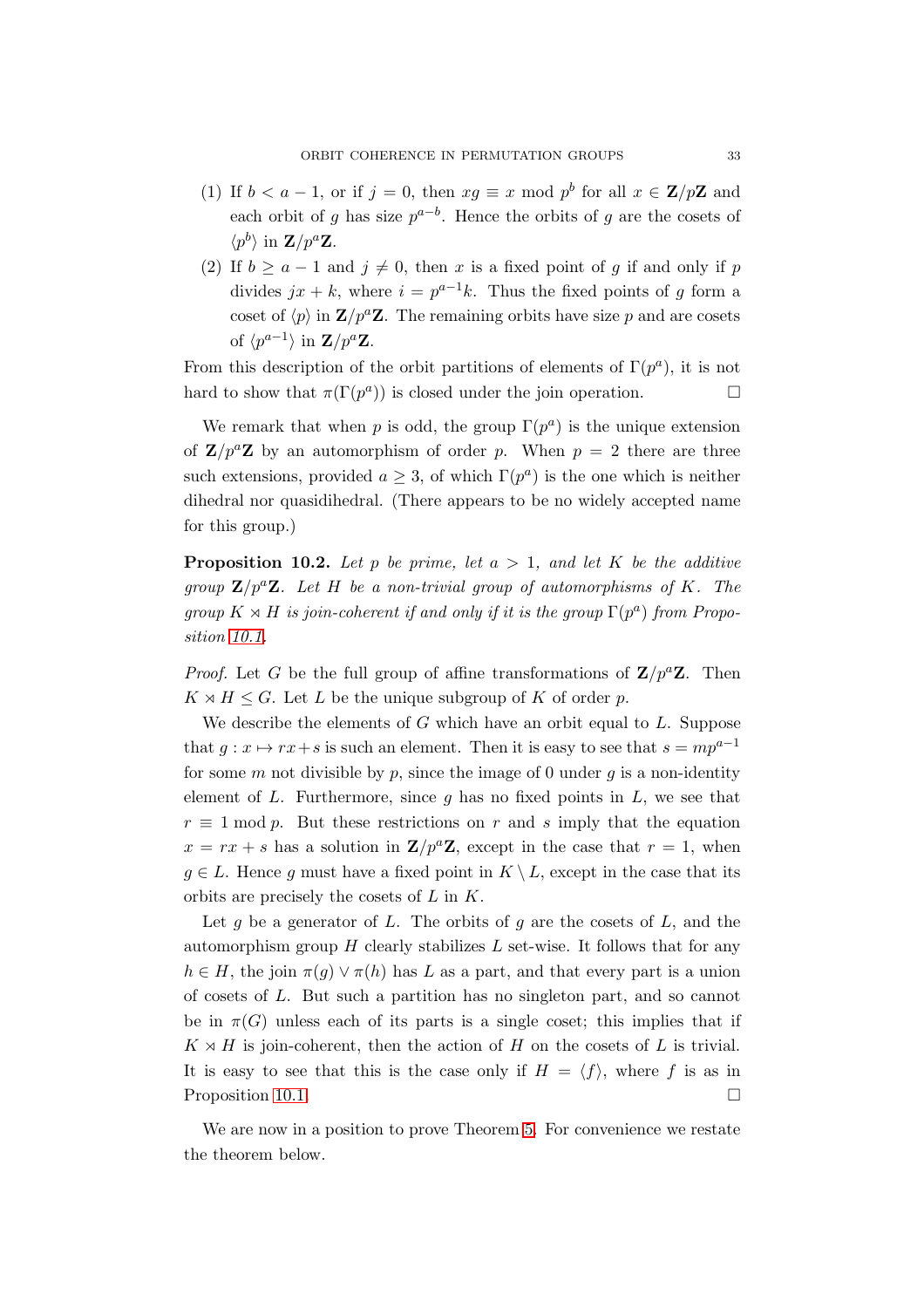<span id="page-33-0"></span>Theorem 5. *Let* G *be a permutation group on* n *points, containing a normal cyclic subgroup of order* n *acting regularly. Let* n *have prime factorization*  $\prod_i p_i^{a_i}$ . Then *G is join-coherent if and only if there exists for each i a transitive permutation group*  $G_i$  *on*  $p_i^{a_i}$  *points, such that:* 

- *if*  $a_i > 1$  then  $G_i$  is either cyclic or the extension of a cyclic group of *order*  $p_i^{a_i}$  *by the automorphism*  $x \mapsto x^r$  *where*  $r = p_i^{a_i-1} + 1$ *,*
- *if*  $a_i = 1$  *then*  $G_i$  *is a subgroup of the Frobenius group of order*  $p(p-1)$ *,*
- $\bullet$  *the orders of the groups*  $G_i$  *are mutually coprime,*
- $G$  *is permutation isomorphic to the direct product of the groups*  $G_i$  *in its product action.*

*Proof.* Let  $n = \prod_i p_i^{a_i}$ , and suppose that G is a join-coherent permutation group on *n* points containing a regular normal cyclic subgroup  $K$  of order  $n$ . Then we can regard G as acting on K. Let  $K_i$  be the unique subgroup of K of order  $p_i^{a_i}$ . Since  $K \cong \prod_i K_i$ , it follows easily from Proposition [4.4](#page-14-2) that  $G \cong$  $\prod_i G_i$ , where  $G_i$  is the kernel of G in its action on the complement  $\prod_{j\neq i} K_j$ of  $K_i$ . Moreover Proposition [4.4](#page-14-2) implies that the groups  $G_i$  and  $G_j$  have coprime orders whenever  $i \neq j$ , and that  $G_i$  acts join-coherently on  $K_i$  for all *i*. If  $a_i > 1$ , then by Proposition [10.2,](#page-32-0) either  $G_i$  is cyclic of order  $p_i^{a_i}$ or  $G_i$  is isomorphic to  $\Gamma(p_i^{a_i})$ , while if  $a_i = 1$  then  $G_i$  is a subgroup of the normalizer in  $S_{p_i}$  of a  $p_i$ -cycle, and so is a subgroup of the Frobenius group of order  $p_i(p_i - 1)$ . This completes the proof in one direction.

For the converse, suppose that we have for each  $i$  a permutation group  $G_i$  on  $p_i^{a_i}$  points, containing a regular normal cyclic subgroup, and such that if  $a_i > 1$  then  $G_i$  is either cyclic or isomorphic to  $\Gamma(p_i^{a_i})$ . If  $a_i > 1$  then Proposition [10.1](#page-31-1) tells us that  $G_i$  is join-coherent. If  $a_i = 1$  on the other hand, then  $G_i$  is either cyclic or else a Frobenius group of prime degree, in which case it is join-coherent by Proposition [7.3.](#page-24-1) If the orders of the groups  $G_i$  are coprime, then their direct product is join-coherent by Proposition [4.3,](#page-14-0) and this completes the proof.  $\Box$ 

We end with a remark on the uniqueness of the decomposition in Theo-rem [5.](#page-33-0) Since the groups  $K_i$  and  $G_i$  appearing in the proof of the theorem are uniquely determined, it follows that any group which satisfies the hypotheses of this theorem has a unique decomposition into a direct product of transitive groups of prime power degrees.

### **REFERENCES**

<span id="page-33-1"></span>[1] Reinhold Baer, Abelian groups without elements of finite order, Duke Math J. 3 (1937), no. 1, 68–122.